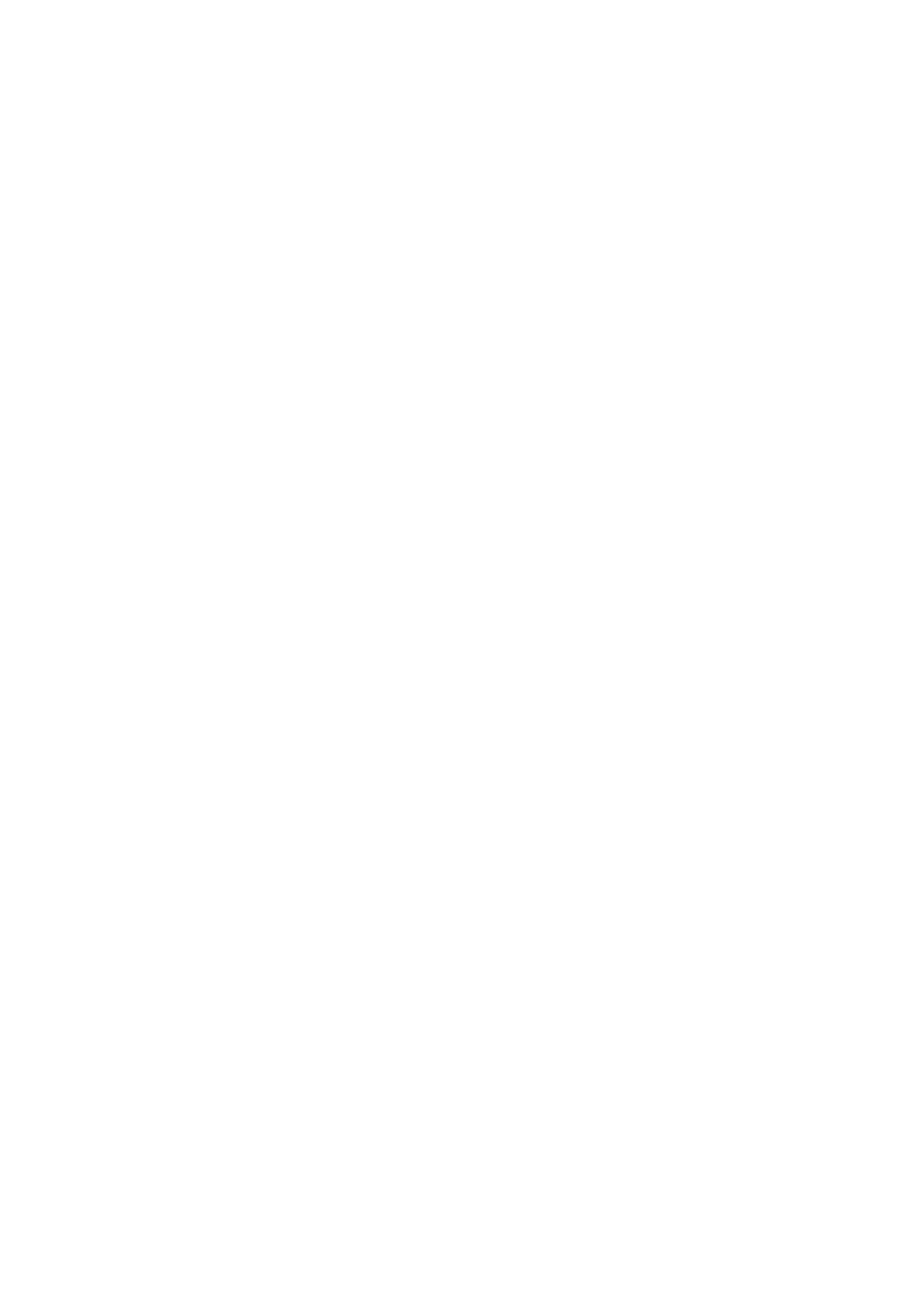Natalizumab for the treatment of relapsing-remitting multiple sclerosis

Systematic Review

Endbericht



Vienna, Februar 2019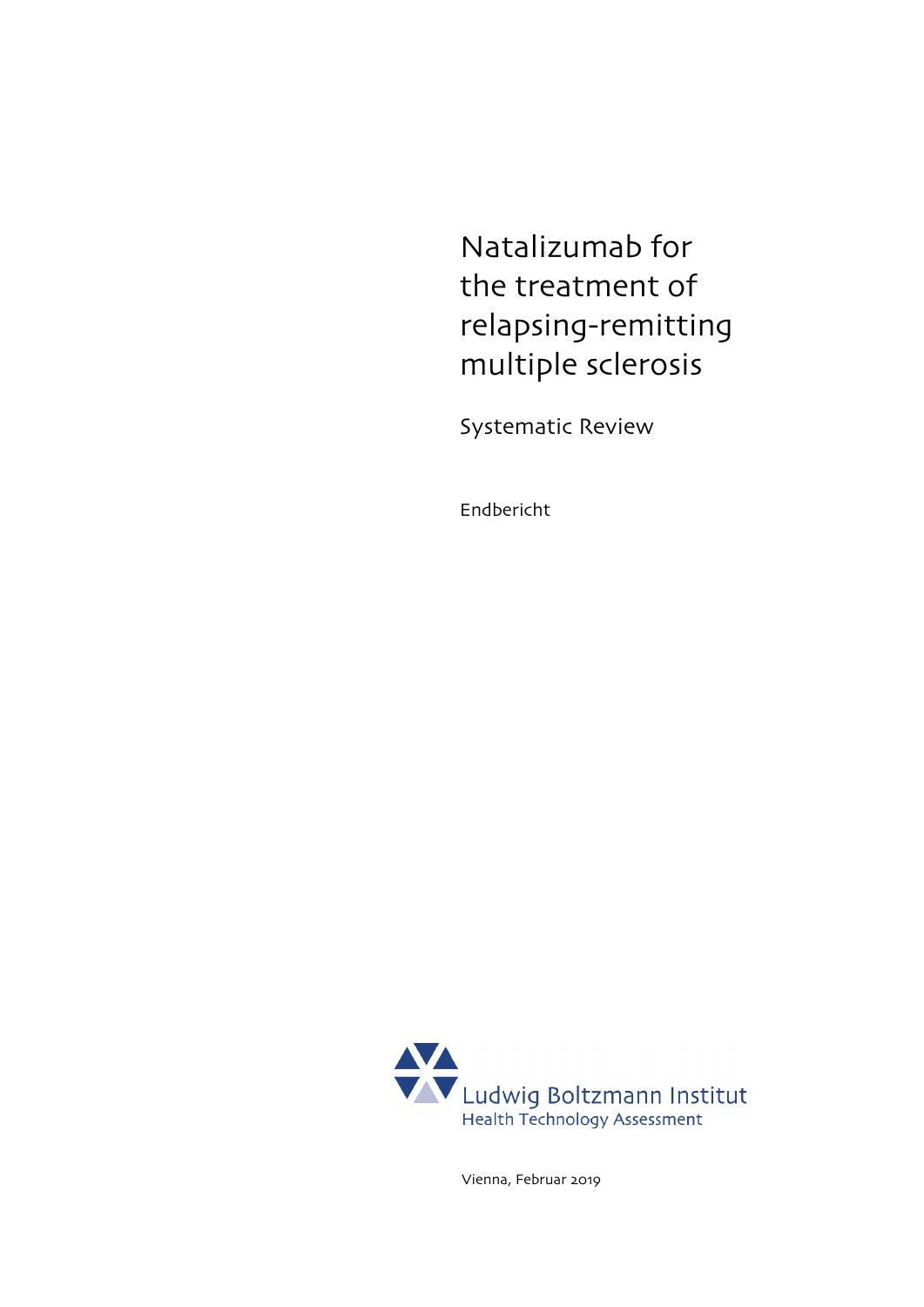#### Project team

Projectleader: Mag. Dr. Eva Fuchs Author: Mag. Dr. Eva Fuchs

#### Project support

Systematic literature search: Mag. Dr. Eva Fuchs External review: Ao Univ. Prof. PD Dr. Siegrid Fuchs OA Dr. Sabine Urbanits, MSc, MA Internal review: Dr. Ingrid Zechmeister-Koss, MA

Correspondence: Mag. Dr. Eva Fuchs, [eva.fuchs@hta.lbg.ac.at](mailto:eva.fuchs@hta.lbg.ac.at)

#### This report should be referenced as follows:

Fuchs E. Natalizumab for the treatment of relapsing-remitting multiple sclerosis. LBI-HTA Projektbericht Nr.: 112; Jahr 2019. Wien: Ludwig Boltzmann Institut für Health Technology Assessment.

#### Conflict of interest

All authors and the reviewers involved in the production of this report have declared they have no conflicts of interest in relation to the technology assessed according to the Uniform Requirements of Manuscripts Statement of Medical Journal Editors [\(www.icmje.org\)](http://www.icmje.org/).

#### Disclaimer

The external reviewers did not co-author the scientific report and do not necessarily all agree with its content. Only the LBI-HTA is responsible for errors or omissions that could persist. The final version and the policy recommendations are under the full responsibility of the LBI-HTA.

#### CONTENT INFORMATION

#### Publisher:

Ludwig Boltzmann Gesellschaft GmbH Nußdorferstr. 64, 6 Stock, A-1090 Wien <https://hta.lbg.ac.at/page/imprint>

#### Responsible for content:

Ludwig Boltzmann Institute for Health Technology Assessment (LBI-HTA) Garnisongasse 7/20, A-1090 Vienna <https://hta.lbg.ac.at/>

Project reports of the LBI-HTA do not appear on a regular basis and serve to publicise the research results of the Ludwig Boltzmann Institute of Health Technology Assessments. Project reports of the LBI-HTA are only available to the public via the Internet a[t http://eprints.hta.lbg.ac.at](http://eprints.hta.lbg.ac.at/) HTA-Project report No.: 112 ISSN: 1992-0488

ISSN-online: 1992-0496 © 2019 LBI-HTA – All rights reserved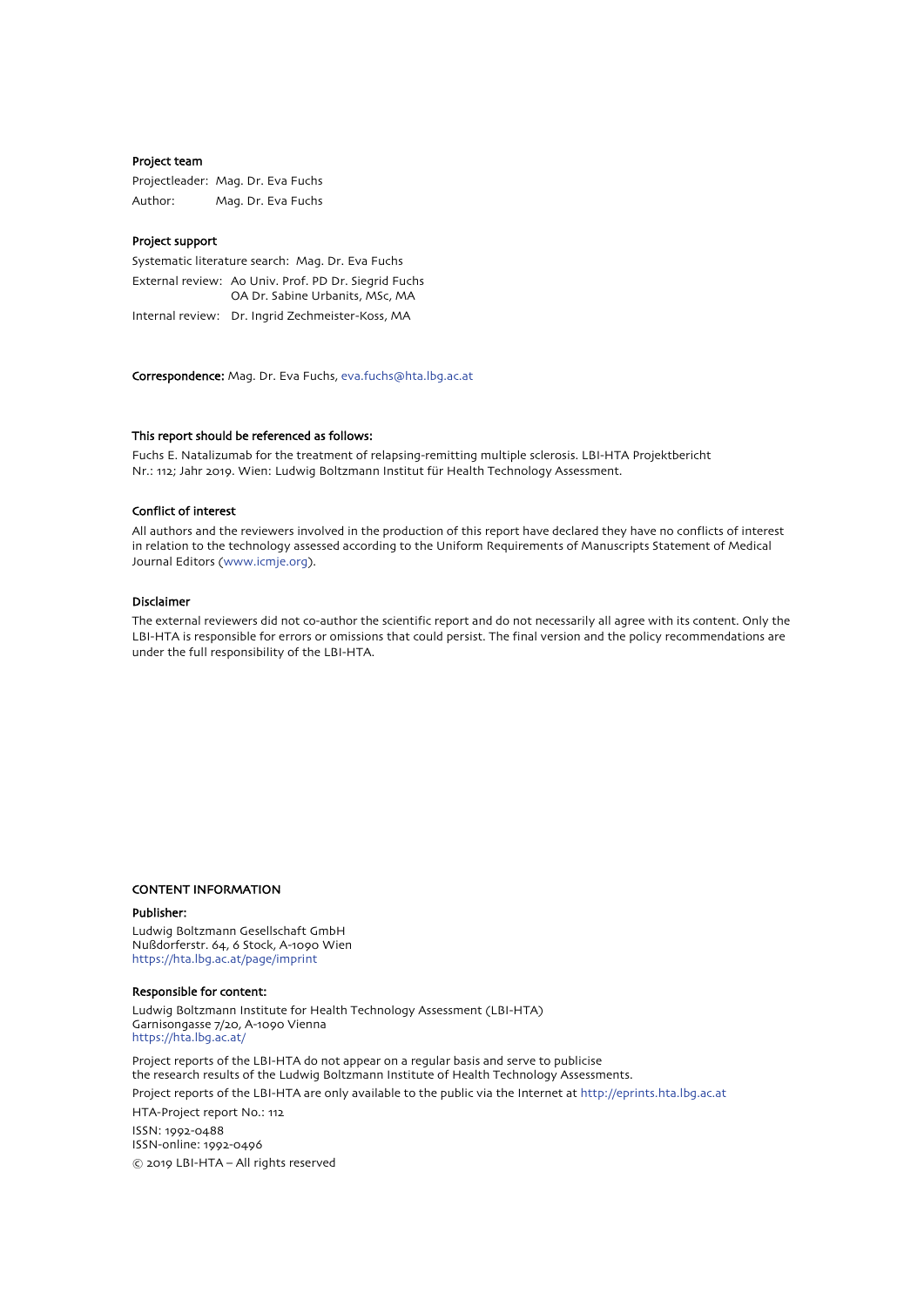# Content

| $\mathbf{1}$   | 1.1<br>1.2<br>1.3<br>1.4               |  |  |
|----------------|----------------------------------------|--|--|
| $\mathfrak{D}$ | 2.1<br>2.2<br>2.3<br>2.4<br>2.5        |  |  |
| $\mathbf{3}$   | 3.1<br>3.2                             |  |  |
| $\overline{4}$ |                                        |  |  |
| 5              |                                        |  |  |
| 6              |                                        |  |  |
| 7              |                                        |  |  |
| 8              | 8.1<br>8.2<br>8.3<br>8.4<br>8.5<br>8.6 |  |  |
| 8.7            |                                        |  |  |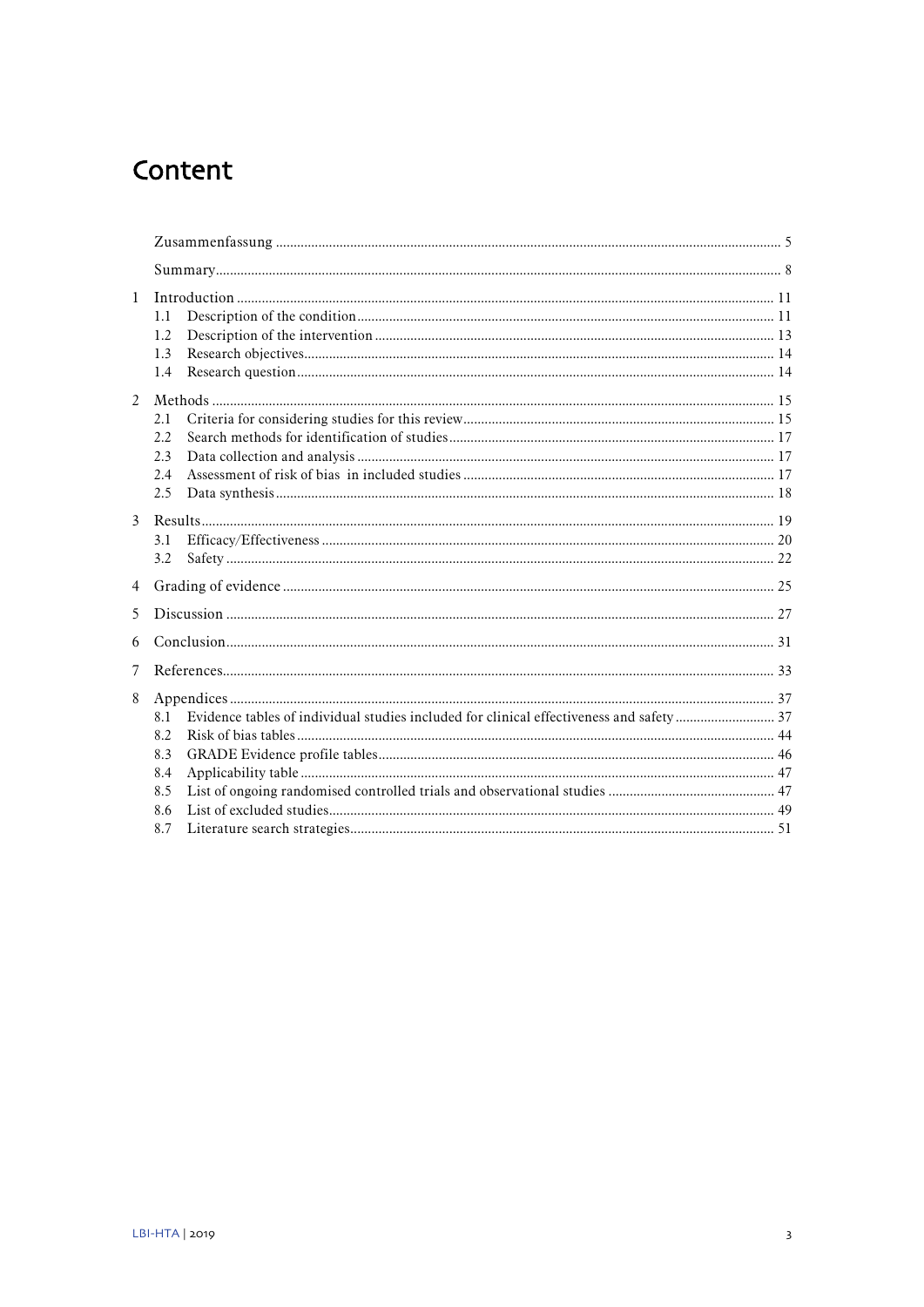## List of figures

## List of tables

## List of abbreviations

|               | AEAdverse Event                                                               | MRI              |
|---------------|-------------------------------------------------------------------------------|------------------|
|               | ARRAnnualized Relapse Rate                                                    | MS               |
|               | CG Control Group                                                              | PPM              |
|               | CIConfidence Interval                                                         |                  |
|               | CISClinically Isolated Syndrome                                               | QAL              |
|               | CNSCentral Nervous System                                                     | <b>RCT</b>       |
|               | EDSSExpanded Disability Status Score                                          | RoB.             |
|               | FDAFood and Drug Administration                                               | ROB <sub>3</sub> |
|               | GRADEGrading of Recommendations,<br>Assessment, Development and<br>Evaluation | RRM              |
|               | GWAS Genome Wide Association Studies                                          | SAE.             |
|               | HRQoL Health Related Quality of Life                                          | $SF-30$          |
|               | IGIntervention Group                                                          | SoF              |
|               | IHE-20 Institute of Health Economics<br>(Quality Appraisal Checklist)-20      | <b>SPM</b>       |
| IVIntravenous |                                                                               | VAS.             |
|               | JCVJohn Cunningham Virus                                                      | VCA              |
|               | MHC Major Histocompatibility Complex                                          | VLA              |

|                   | MRI  Magnetic Resonance Imaging                                     |
|-------------------|---------------------------------------------------------------------|
|                   | MS Multiple Sclerosis                                               |
|                   | PPMS Primary Progressive Multiple<br>Sclerosis                      |
|                   | QALY  Quality Adjusted Life Year                                    |
|                   | RCT Randomised Controlled Trial                                     |
| RoB  Risk of Bias |                                                                     |
|                   | ROBINS-I Risk of Bias in Non-Randomized<br>Studies of Interventions |
|                   | RRMS Relapsing-Remitting Multiple<br>Sclerosis                      |
|                   | SAE Serious Adverse Event                                           |
|                   | SF-36  Short Form (36) Health Survey                                |
|                   | SoF Summary of Findings                                             |
|                   | SPMS Secondary Progressive Multiple<br>Sclerosis                    |
|                   | VAS Visual Analogue Scale                                           |
|                   | VCAM  Vascular Cell Adhesion Molecule                               |
|                   | VLA  Very Late Antigen                                              |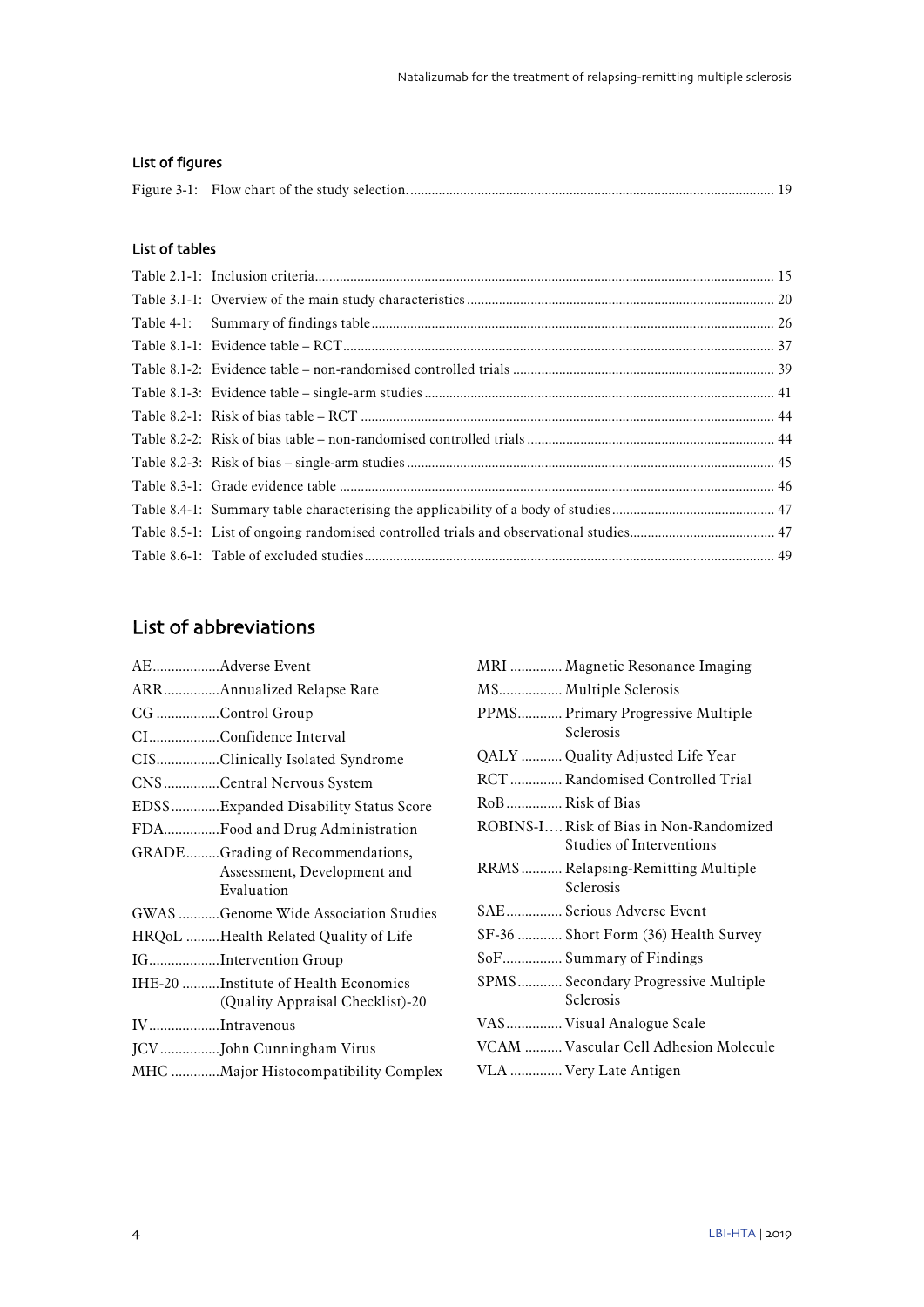# <span id="page-6-0"></span>Zusammenfassung

## **Hintergrund**

Weltweit leben mehr als 2,5 Millionen Menschen mit Multipler Sklerose, einer progressiven, degenerativen Erkrankung des zentralen Nervensystems [\[1\]](#page-34-1). In Österreich waren im Jahr 2017 ca. 13.000 Menschen betroffen [\[2\]](#page-34-2).

Multiple Sklerose ist eine der häufigsten neurologischen Erkrankungen bei jungen Erwachsenen zwischen 20 und 40 Jahren, wobei die Verteilung nach Geschlecht (mehr Frauen als Männer leiden unter der Erkrankung) und geografische Lage (eine höhere Prävalenz wird in vom Äquator entfernten Regionen beobachtet) variiert. Letzteres ist ein möglicher Hinweis darauf, dass eine reduzierte Sonneneinstrahlung in Verbindung mit niedrigen Vitamin-D-Spiegeln ein Auslöser für die Krankheit sein könnte [\[3\]](#page-34-3). Darüber hinaus besitzt MS eine polygene Ätiologie, wobei die stärksten Assoziationen innerhalb des Histokompatibilitätskomplexes (MHC) gefunden wurden [\[4\]](#page-34-4).

Die typischen sklerotischen Plaques (Läsionen) resultieren von multiplen Entzündungsprozessen, die letztendlich zur Zerstörung des neuronalen Gewebes führen. Abhängig vom Ort der Läsionen manifestieren sich klinische Symptome, welche motorische Defizite, sensorische Probleme, Sprech- und Sehbehinderungen sowie Fehlfunktionen des Urogenitalsystems und kognitive Beeinträchtigungen beinhalten [\[5,](#page-34-5) [6\]](#page-34-6). Darüber hinaus leiden viele Patienten an chronischen neurologischen Schmerzen, welche durch Fehlfunktionen des Nervensystems verursacht werden [\[7\]](#page-34-7).

Die Krankheit kann derzeit nicht endgültig geheilt werden. Verfügbare pharmakologische Therapien zielen daher darauf ab, den Krankheitsverlauf durch Suppression bzw. Modulation des Immunsystems zu verzögern.

Der monoklonale Antikörper Natalizumab (Tysabri®) wurde 2006 von der Food and Drug Administration (FDA) und der European Medicines Agency (EMA) zur Behandlung der schubförmig remittierenden Multiplen Sklerose zugelassen. Er bindet an das Integrin-Rezeptormolekül VLA-4 (very late antigen-4) und blockiert dadurch die Transmigration von Immunzellen in das ZNS. In klinischen Studien hat sich Natalizumab im Vergleich mit Plazebo als sehr wirksam erwiesen, jedoch ist die Therapie mit einem erhöhten Risiko für progressiven multifokalen Leukoenzephalopathie (PML) verbunden.

## Methoden

Ziel dieser systematischen Übersichtsarbeit war zu untersuchen, ob Natalizumab über einen Behandlungszeitraum von mindestens 36 Monaten wirksamer und sicherer als alternative pharmakologische Therapien (oder Placebo) in Bezug auf jährliche Schubrate, Krankheitsverlauf, Lebensqualität und Anzahl der schwerwiegenden Nebenwirkungen ist.

Eine systematische Literaturrecherche wurde in vier Datenbanken durchgeführt (Medline via Ovid, Embase via Ovid, Toxline und Cochrane Central). Dabei wurden ausschließlich prospektive Studien und Publikationen, welche seit 2011 (dem Zeitpunkt der Veröffentlichung des Cochrane Reviews) in englischer Sprache publiziert wurden, eingeschossen. Darüber hinaus wurde im Studienregister ClinicalTrials.gov nach laufenden klinischen Studien und Beobachtungsstudien gesucht. Insgesamt ergab die Suche nach Deduplikation 303 Resultate, wovon 35 Studien im Volltext ausgewertet wurden. 7 Publikationen wurden als relevant erachtet und im nachfolgenden Bericht evaluiert.

weltweit leiden 2,5 Millionen Menschen an Multipler Sklerose

neurologische Erkrankung, doppelt so viele Frauen wie Männer erkranken

genetische Mutationen und Umweltfaktoren

entzündliche Prozesse im ZNS zerstören neuronales Gewebe im ZNS; Symptome abhängig von Lokalisation der Läsionen

zurzeit keine Heilung möglich

monoklonaler Antikörper Natalizumab (Tysabri®) blockiert Migration der Immunzellen

Evaluation der langfristigen Wirksamkeit und Sicherheit von Natalizumab

Literatursuche in 4 Datenbanken und einem Studienregister

303 Resultate, davon 7 Studien eingeschlossen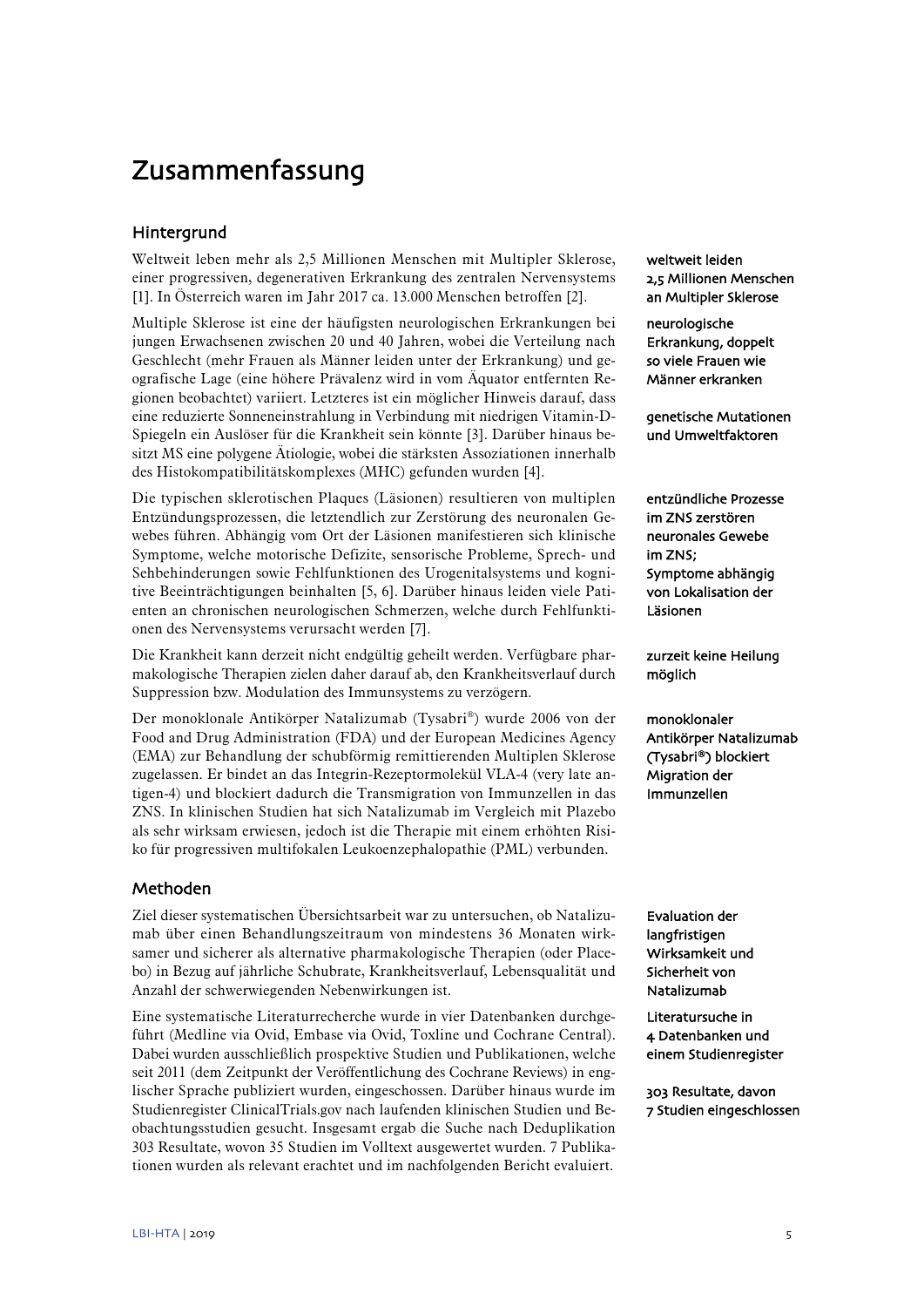## Ergebnisse

Zur Beurteilung der klinischen Wirksamkeit erfüllten drei Studien die Einschlusskriterien. Eine randomisierte kontrollierte Studie (RCT) und zwei nicht-randomisierte kontrollierte Studien. Insgesamt wurden 1.603 Patienten eingeschlossen, wovon 610 für einen Zeitraum von 6 bis 51 Monaten mit Natalizumab behandelt wurden. Patienten der entsprechenden Kontrollgruppe erhielten entweder Fingolimod (n = 789), Placebo (n = 47) oder unterbrachen die Behandlung mit Natalizumab (n = 81). Der RCT wurde vom Hersteller Biogen Idec gesponsert.

Zur Beurteilung der Sicherheit erfüllten sieben Studien die Einschlusskriterien. Die drei o. a. kontrollierten Studien sowie vier einarmige Studien mit insgesamt 6335 Patienten. Die Studiendauer der nicht kontrollierten Studien lag zwischen 42 und 60 Monaten. Drei Studien wurden vom Hersteller Biogen Idec finanziert.

#### Klinische Wirksamkeit

Im Beobachtungszeitraum von mindestens 36 Monaten wurden keine signifikanten Unterschiede in Bezug auf die jährliche Schubrate und den Krankheitsverlauf zwischen Natalizumab und Fingolimod, einer alternativen medikamentösen Therapie, gefunden.

Im Vergleich mit Plazebo bzw. einer Gruppe von Patienten, welche die Natalizumab-Therapie zu unterschiedlichen Zeitpunkten abbrachen, zeigte Natalizumab jedoch eine 70 % Reduktion der Schubrate (Ratenverhältnis von 0,33 bzw. 0,31). Die mittels EDSS bestimmte Veränderung im Krankheitsverlauf von mit Natalizumab behandelten Patienten betrug -0,22 bis +0,05 Einheiten. In den entsprechenden Kontrollgruppen lagen die Werte zwischen  $+0,19$  und  $+0,38$  Einheiten.

Eine einzelne Studie (RCT) untersuchte die Lebensqualität der Patienten, wobei jedoch kein signifikanter Unterschied zwischen der Interventions- und der Kontrollgruppe beobachtet wurde.

#### Sicherheit

Vier Studien dokumentierten Nebenwirkungen der Therapie, wobei der Anteil von Patienten mit schweren Nebenwirkungen zwischen 2,4 % und 16 % lag. Die am häufigsten genannten waren dabei Infektionen und parasitäre Erkrankungen (bis zu 4 %), Neoplasmen (bis zu 2 %) sowie Überempfindlichkeitsreaktionen (0,5 % bis 2 %). Insgesamt wurden 35 Fälle von PML gemeldet. 14 Todesfälle traten auf, von denen einer eindeutig PML zugeschrieben wurde.

## Diskussion und Schlussfolgerung

Generell wurde die Qualität der Evidenz hinsichtlich der klinischen Wirksamkeit als niedrig bis sehr niedrig eingestuft. Die Hauptgründe dafür waren ein Mangel an RCTs und ein schwerwiegendes Risiko für Bias aufgrund des Auswahlverfahrens der TeilnehmerInnen, fehlender Daten sowie Anzeichen von selektiven Ergebnisberichten. Die Qualität der kontrollierten Studien wurde wegen geringer Stichprobengröße sowie der sehr kurzen Nachbeobachtungszeit herabgestuft.

Wirksamkeit: 3 kontrollierte Studien mit insg. 1.603 Patienten, davon 610 mit Natalizumab behandelt

Sicherheit: 7 Studien (3 kontrollierte Studien und 4 nichtkontrollierte Studien)

keine Unterschiede zwischen Natalizumab und Fingolimod

im Vergleich mit Plazebo: Reduktion der Schubrate, positive Beeinflussung des Krankheitsverlaufes

> kein signifikanter Unterschied in Lebensqualität

2.4 % bis 16 % der PatientInnen leiden unter schweren Nebenwirkungen; 35 Fälle von PML; 14 Todesfälle

Wirksamkeit: Evidenz niedrig bis sehr niedrig aufgrund von RoB, geringer Stichprobengröße und kurzer Nachbeobachtungszeit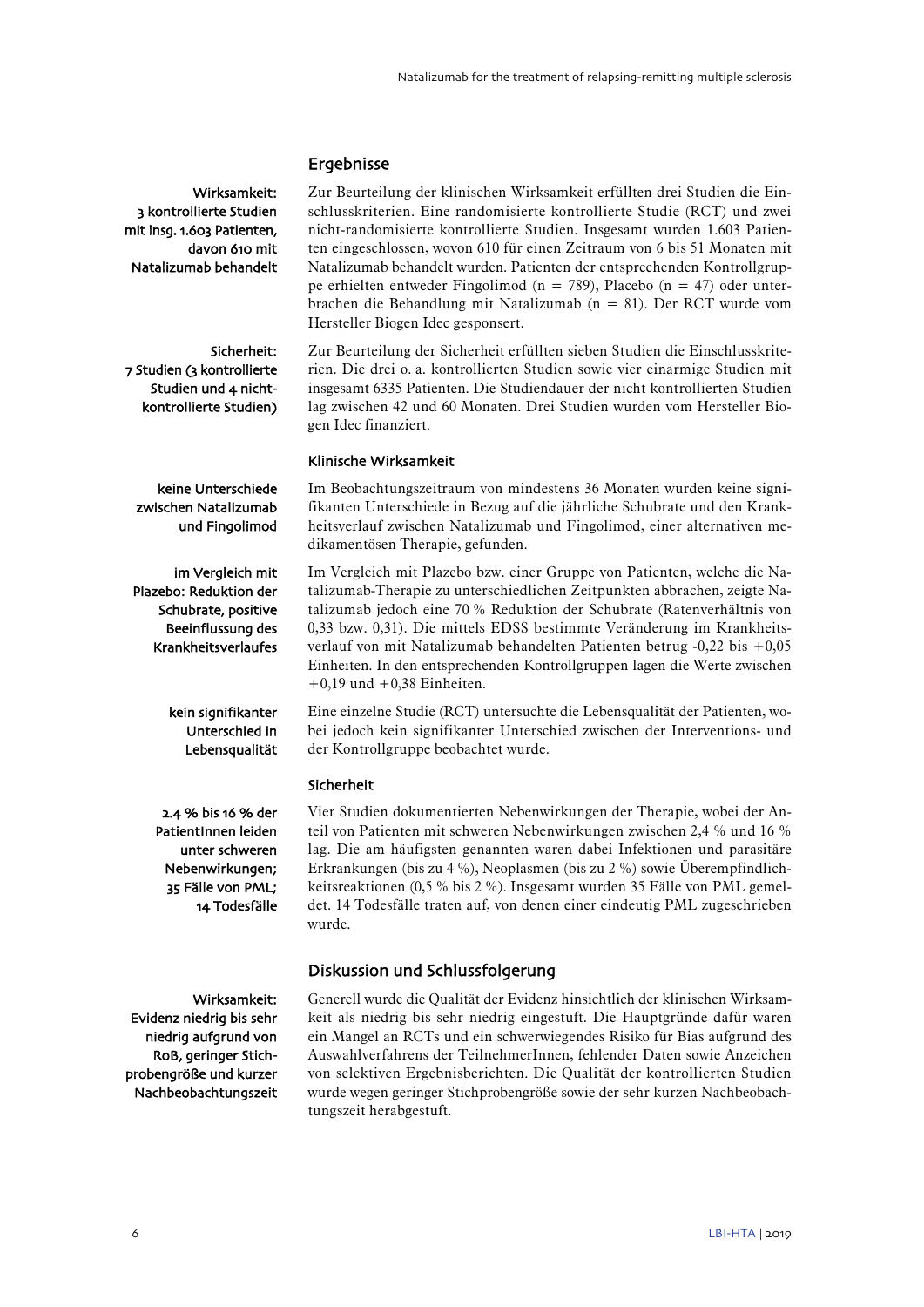Bzgl. der Sicherheit wurde die Qualität der Evidenz aufgrund von Teilberichten, Unklarheiten in Bezug auf die Klassifizierung der Interventionsgruppen sowie möglichen Abweichungen von der ursprünglichen vorgesehenen Intervention auf niedrig bis sehr niedrig herabgestuft.

Nur eine Studie lieferte Daten über die Lebensqualität. Die Meldung schwerwiegender Nebenwirkungen war aufgrund unvollständiger Berichterstattung und mangelnder Klarheit in Bezug auf die Klassifizierung der Interventionsgruppen ein wesentlicher Punkt der Beanstandung.

Die Studien wurden in Europa, Japan und den USA sowie im multinationalen Kontext durchgeführt und besitzen dadurch eine externe Gültigkeit. Gleichzeitig verhindern Unterschiede zwischen den Ein- und Ausschlusskriterien jedoch die Generalisierbarkeit. Daten wurden im Krankenhaus oder von praktizierenden Neurologen und Ärzten aufgezeichnet. Darüber hinaus wurden schwangere Frauen, Kinder sowie Patienten mit anderen MS-Formen ausgeschlossen.

Aufgrund der spezifischen Anforderungen dieses Berichts (Konzeption als Masterthesis), wurden Literatursuche, Auswahl der Publikationen, Datenextraktion, Evaluation des Bias-Risikos sowie die Qualität der Evidenz nur von einer Wissenschaftlerin durchgeführt. Daher konnten standardisierte Qualitätssicherungsprozesse (z. B. die Auswahl von Studien durch zwei unabhängige Gutachter) nicht angewendet werden.

## Fazit

Die aktuelle Evidenz deutet darauf hin, dass Natalizumab im Vergleich mit Fingolimod keine signifikanten Unterschiede in Bezug auf die jährliche Schubrate und den Krankheitsverlauf über einen Beobachtungszeitraum von mindestens 36 Monaten aufweist. Die Qualität der zugrundeliegenden Evidenz ist jedoch als niedrig bis sehr niedrig einzustufen. In Bezug auf die Sicherheit wurden keine Daten im Vergleich mit alternativen Behandlungsmethoden gefunden.

Der Fokus zukünftiger klinischer Forschung sollte daher in direkten Vergleich von Natalizumab mit anderen krankheitsmodulierenden Medikamenten (z. B. Interferon-beta, Fingolimod) liegen. Zusätzlich sollten Nebenwirkungen vollständig und umfassendener dokumentiert werden.

Sicherheit: Evidenz niedrig bis sehr niedrig

unvollständige Meldung von Nebenwirkungen

Studien nicht generalisierbar aufgrund unterschiedlicher Einund Ausschlusskriterien

Limitation im Review-Prozess

mehr direkte Vergleichsstudien notwendig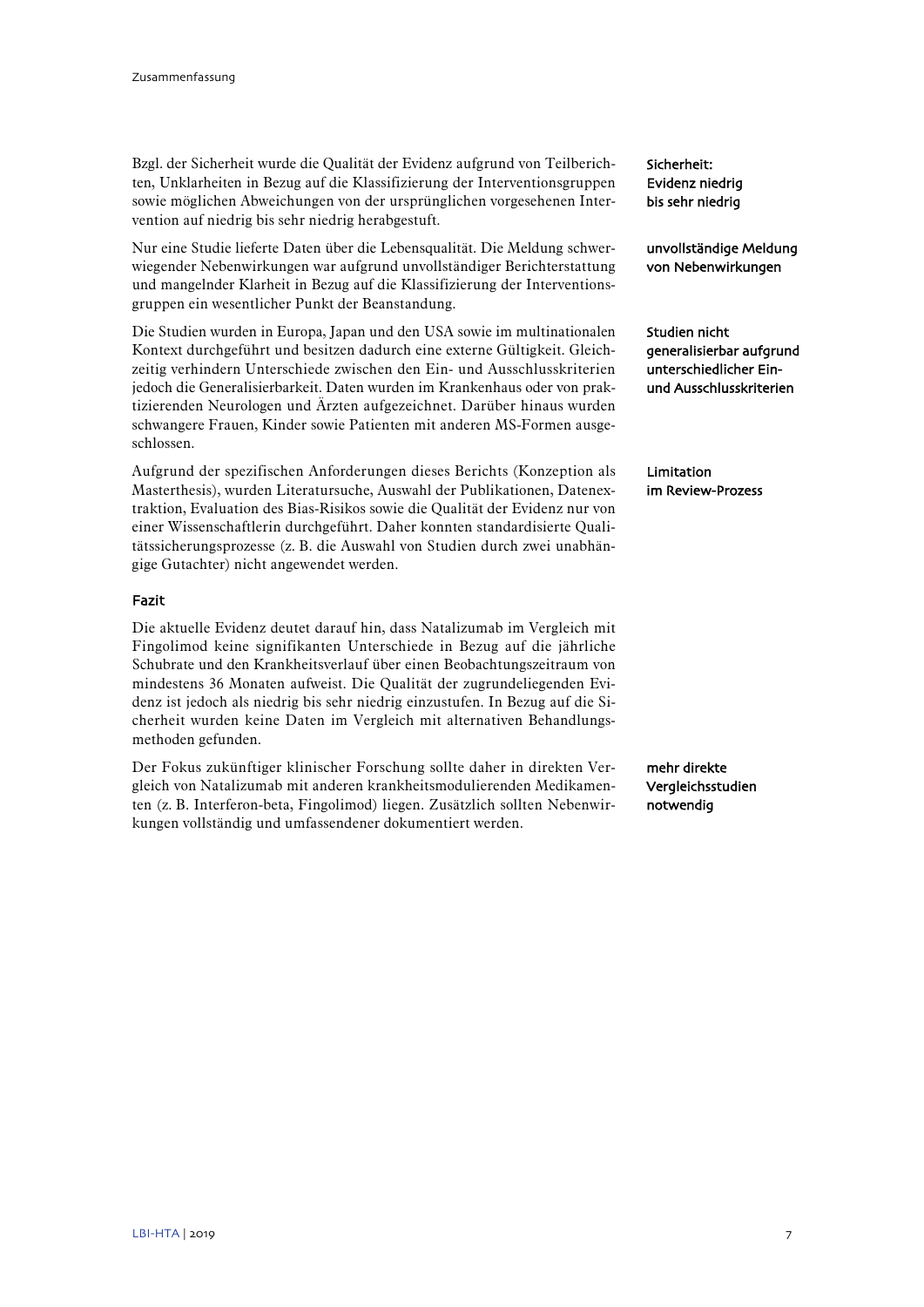# <span id="page-9-0"></span>Summary

| Introduction |
|--------------|
|              |

2.5 million People suffer from Multiple Sclerosis

frequent neurological disorder; more women than man affected

polygenic etiology

inflammation processes within CNS lead to sclerotic plaques

monoclonal antibody natalizumab (Tysabri®) blocks migration of immune cells into CNS Multiple sclerosis is one of the most frequent neurological conditions among young adults, although younger as well as older people can be affected [\[4\]](#page-34-4). The distribution varies according to sex (more women than men suffer from the condition) and the geographic location. A higher prevalence is observed in regions that are situated away from the equator indicating that reduced sunlight exposure in connection with low levels of vitamin D might be a trigger for the disease [\[3\]](#page-34-3). Moreover, MS possesses a polygenic etiology, whereby the strongest association has been found within the major histocompatibility complex (MHC) [\[4\]](#page-34-4).

Worldwide, more than 2.5 million people suffer from Multiple Sclerosis (MS), which is a progressive, degenerating disease of the Central nervous system (CNS) [\[1\]](#page-34-1). In Austria, approximately 13,000 individuals were affected in 2017,

resulting in a prevalence ratio of 159 per 100,000 person-years [\[2\]](#page-34-2).

The typical sclerotic plaques (lesions) within the CNS originate from multiple inflammation processes which ultimately destroy the neuronal tissue. The clinical manifestations are heterogeneous and depend on the location of the lesions. They include motor deficits, sensory problems, speech and vision impairments and malfunctions of the urogenital system and cognitive impairments [\[5,](#page-34-5) [6\]](#page-34-6). Furthermore, the majority of the patients suffer from chronic neuropathic pain caused by the dysfunction of the nervous system [\[7\]](#page-34-7).

## Description of the intervention

Currently, there is no definitive cure. Therefore, available pharmacological therapies aim to reduce the disease activity either by suppressing or by modulating the immune system.

The humanized monoclonal antibody natalizumab (Tysabri®) was approved for the treatment of relapsing-remitting multiple sclerosis by the Food and Drug Administration (FDA) and the European Medicines Agency (EMA) in 2006. It binds to the integrin receptor molecule VLA-4 (very late antigen-4) and thereby efficiently blocks the transmigration of immune cells into the CNS. In placebo-controlled randomised trials, natalizumab has been shown to be highly effective [\[8\]](#page-34-8). However, the therapy has been associated with an increased risk of developing progressive multifocal encephalopathy (PML) which is a severe opportunistic infection of the brain. Therefore, patients receiving natalizumab therapy have to be monitored regularly.

## **Methods**

efficacy and safety of natalizumab over longterm treatment period The aim of the systematic review was to investigate whether natalizumab is more effective and safer than alternative pharmacological therapies or placebo over a long term treatment period ( $\geq$  36 months) with respect to annualized relapse rate, disability progression, QoL and number of serious adverse events (SAEs).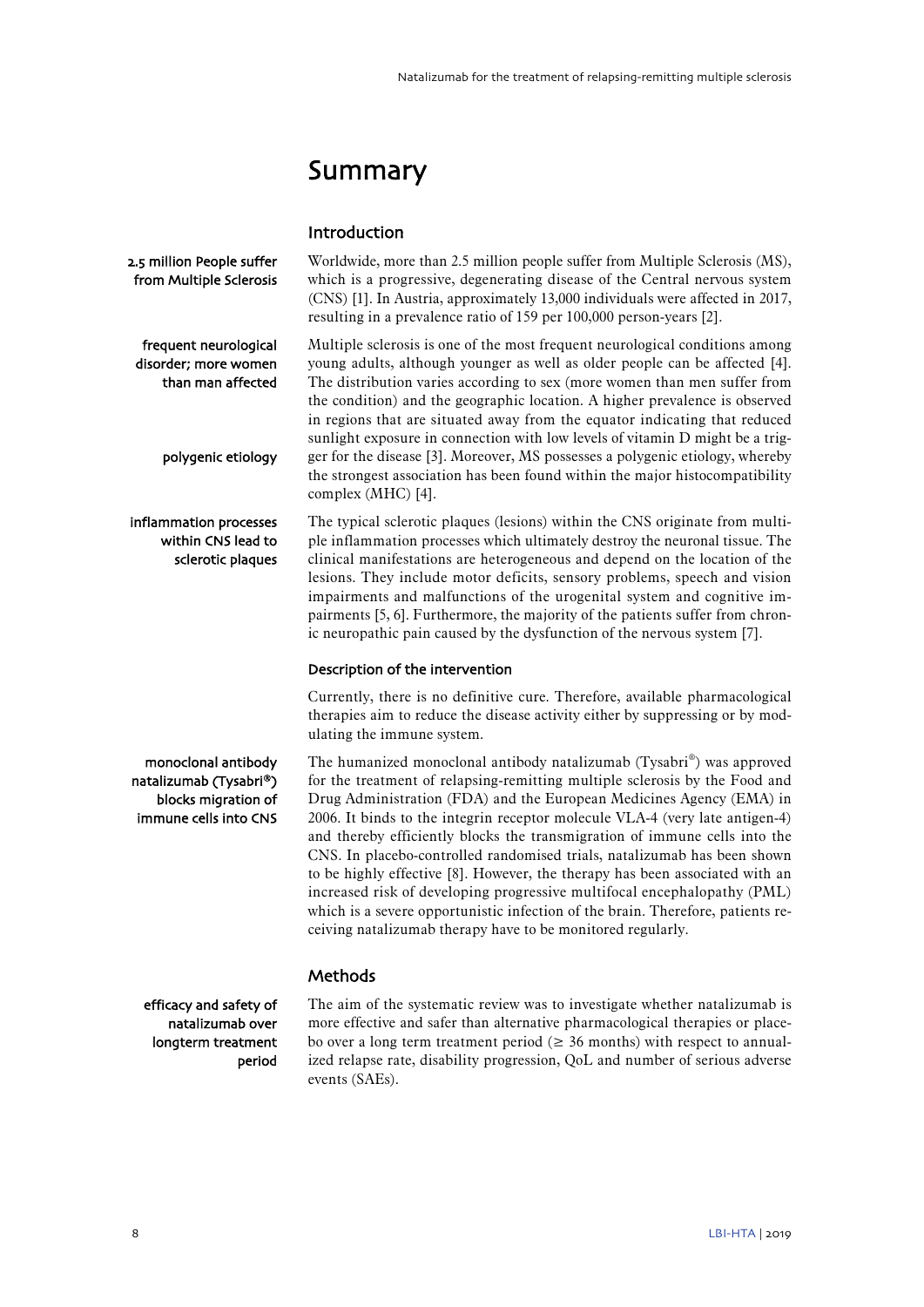A systematic literature search was conducted in the following four databases (Medline via Ovid, Embase via Ovid, Toxline and Cochrane Central). The search was limited to prospective studies, articles published since 2011 (the publication of the Cochrane Review analysing natalizumab treatment for relapsing remitting multiple sclerosis) and in English language. After deduplication, 303 citations were included. Furthermore, the clinical trial registry ClinicalTrials.gov was assessed for ongoing clinical trials and observational studies. In total, the search yielded 35 results, which were assessed in fulltext, of which 7 were considered relevant.

## Results

## Available evidence

For the assessment of clinical effectiveness, three studies met the inclusion criteria. One randomised controlled trial (RCT) and two non-randomised controlled studies. In total, 1,603 patients were included. Out of these, 610 were treated with natalizumab for a period between 6 and 51 months. Patients of the corresponding control group received either fingolimod  $(n=789)$ , placebo  $(n=47)$  or did interrupt natalizumab treatment  $(n=81)$ . The RCT was sponsored by the manufacturer Biogen Idec.

For the assessment of safety, seven studies met the inclusion criteria. The three controlled trials above, and four single-arm studies with a total of 6,335 patients. The follow-up periods lasted between 42 to 60 months. Three studies were funded by Biogen Idec.

## Clinical effectiveness

No significant differences regarding the annualized relapse rate and disability progression were found, if natalizumab was compared to fingolimod therapy (rate ratio of 0.93 (95% CI. 0.74-1.17),  $p=0.53$ ).

However, compared to either a placebo control or a group of patients interrupting natalizumab therapy, natalizumab showed an approx. 70% reduction in the annualized relapse rate (rate ratio of 0.33 and 0.31, respectively). The change in EDSS scores ranged from  $-0.22$  to  $+0.05$  units in natalizumab treated patients compared to a difference of  $+0.19$  to  $+0.38$  units in the respective control groups.

Concerning QoL, only one trial (RCT) investigated this patient-reported outcome. Yet, no significant difference was observed between the intervention and the control group.

#### Safety

Four studies reported adverse events. The proportion of patients suffering from SAEs ranged from 2.4% to 16%. The most frequent were infections and infestations (up to 4%), neoplasms (up to 2%) and hypersensitivity reactions (0.5% to 2%). In total, 35 cases of PML were reported. 14 deaths occurred, one of which was attributed unambiguously to PML.

literature search in 4 databases and 1 trial registry

303 hits, 35 full-text articles, inclusion of 7 studies

clinical effectiveness: 3 studies included (1 RCT, 2 non-randomised trials) with 1,603 patients of which 610 were treated with Natalizumab

safety: 7 studies included (3 controlled, 4 single-arm studies)

clinical effectiveness: no significant differences in comparison with fingolimod

significant difference in comparison with placebo

no difference in QoL

4 studies reported adverse events: 2,4% to 16% of patients (35 cases of PML, 14 deaths)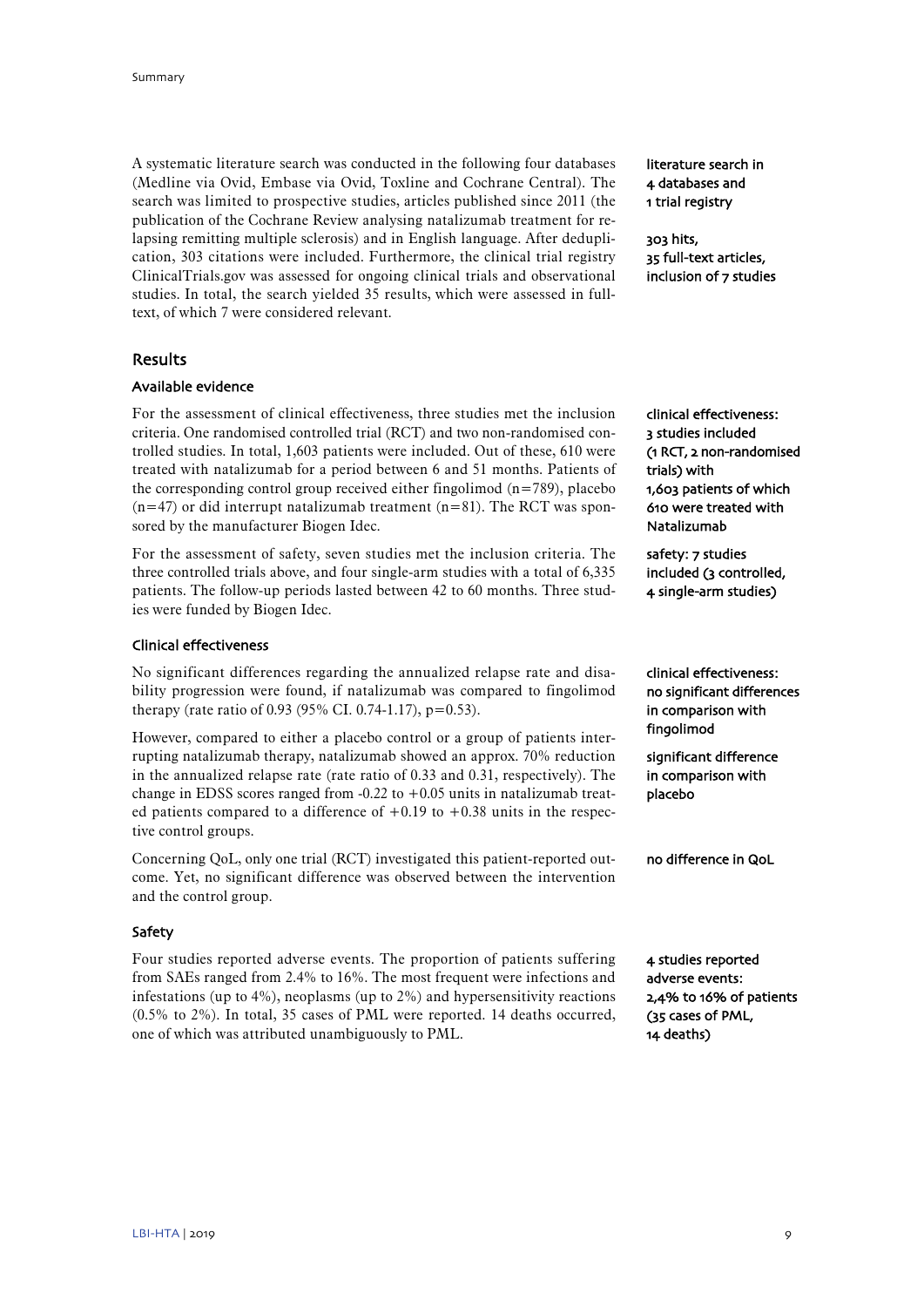## Discussion and conclusion

| clinical effectiveness:<br>evidence low to very low                    | Concerning clinical effectiveness, the quality of evidence was low to very low.<br>The main reasons were lack of RCTs and serious risk of bias due to selection<br>of participants, missing data and selective outcome reporting. Studies com-<br>paring patients receiving natalizumab with either those who interrupt the<br>treatment or with a placebo control were downgraded due to small sample<br>size, short follow-up period and bias in the selection of the participants. |
|------------------------------------------------------------------------|---------------------------------------------------------------------------------------------------------------------------------------------------------------------------------------------------------------------------------------------------------------------------------------------------------------------------------------------------------------------------------------------------------------------------------------------------------------------------------------|
| safety: evidence low<br>to very low                                    | Concerning safety, the quality of evidence was low to very low due to partial<br>reporting, lack of clarity regarding the classification of the intervention groups<br>and potential deviation from the intended interventions.                                                                                                                                                                                                                                                       |
| partial reporting of<br>adverse events                                 | In terms of outcomes, data about the quality of life was lacking in all but one<br>study. The reporting of serious adverse events was a major point of concern<br>due to partial reporting and lack of clarity regarding the classification of the<br>intervention groups.                                                                                                                                                                                                            |
| differences in in- and<br>exclusion criteria<br>prevent generalisation | In terms of extern validity, the data is considered generalizable to other con-<br>texts. The studies were conducted in Europe, Japan and the USA and in mul-<br>tinational settings. Yet, differences between inclusion and exclusion criteria<br>prevent the generalizability. Data were recorded in hospital settings or by<br>practising neurologists and physicians. Furthermore, pregnant women, chil-<br>dren, or patients with other forms of MS were excluded.               |
| limitation due to<br>single researcher                                 | Due to the specific requirements of this report, only one researcher performed<br>the literature search, the selection of eligible publications and the data-ex-<br>traction in addition to assessing the risk of bias and evaluating the quality of<br>evidence for each outcome. Hence, standard quality assurance processes (e.g.<br>selection of studies by two reviewers independently) could not be applied.                                                                    |
| more head-to-head<br><b>RCTs needed</b>                                | Conclusion<br>The current evidence indicates that there are no significant differences be-<br>tween natalizumab and fingolimod in terms of ARR and disability progres-<br>sion over a prolonged treatment period ( $\geq$ 36 months). However, the quality<br>of the body of evidence suggesting this is low to very low. In terms of safety,<br>no evidence was found, whether natalizumab therapy is safer than any treat-<br>ment alternatives.                                    |
|                                                                        |                                                                                                                                                                                                                                                                                                                                                                                                                                                                                       |

Thus, future research should provide more head-to-head RCTs comparing natalizumab with other disease modulating drugs (e.g. interferon beta, fingolimod) along with a comprehensive documentation of adverse events.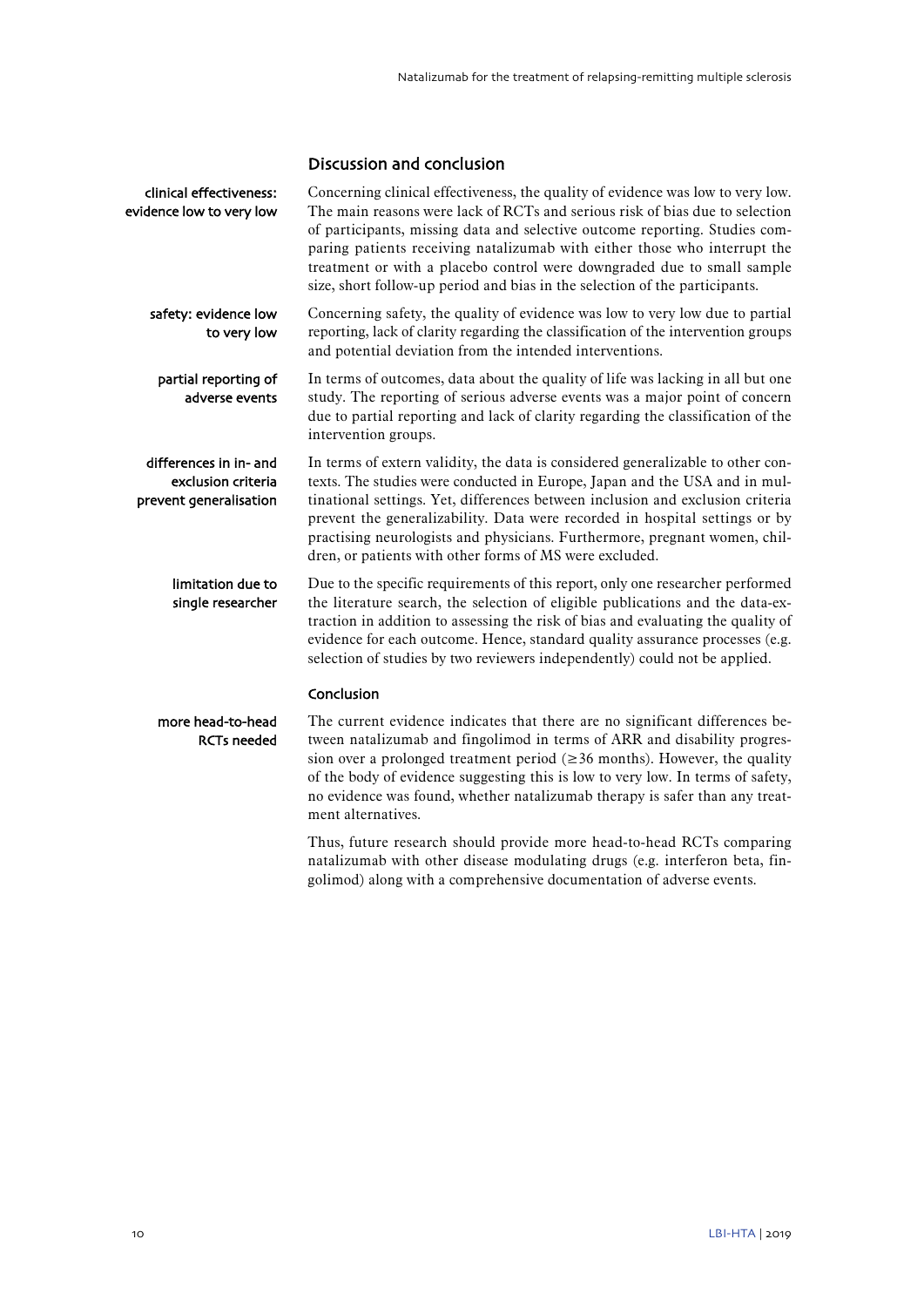# <span id="page-12-0"></span>1 Introduction

## <span id="page-12-1"></span>1.1 Description of the condition

Multiple Sclerosis (MS) is an autoimmune disease of the central nervous system (CNS) which affects more than 2.5 million people worldwide [\[1\]](#page-34-1). In Austria, approximately 13,200 individuals were affected in 2017 with an incidence rate of 19.5 per 100,000 person-years (95% CI 14.3-24.7) and a prevalence ratio of 158.9 per 100,000 person-years (95% CI 141.2-175.9), respectively [\[2\]](#page-34-2).

MS is commonly diagnosed between 20 and 40 years of age, although younger as well older people can be affected [\[4\]](#page-34-4). The distribution varies according to sex as twice as much women than men suffer from the condition and the geographic location. A higher prevalence is observed in regions that are situated away from the equator indicating that reduced sunlight exposure in connection with low levels of vitamin D might be a trigger for the disease [\[3\]](#page-34-3). Additionally, MS possesses a genetic component as an increased risk is observed within families or in certain ethnic communities. The strongest association has been found within the major histocompatibility complex (MHC), which is a highly variant region within the human genome. Yet, recent genome wide association studies (GWAS) identified more than 110 non-MHC risk variants, suggesting a polygenic etiology [\[4\]](#page-34-4).

The pathophysiological mechanism involves autoreactive T-cells that cause the myelin sheath damage. These are supported by B-lymphocytes which produce pro-inflammatory cytokines, thereby attracting further immune cells. Ultimately, the inflammation process destroys the neuronal tissue and leads to the formation of sclerotic plaques (lesions) [\[1\]](#page-34-1).

The diagnosis is usually based on medical history and physical examination, which are formalized as the McDonald criteria [\[9\]](#page-34-9). These include imaging techniques like magnetic resonance imaging (MRI) for the identification of white matter lesions as well as specific laboratory tests [\[10\]](#page-34-10).

About 85% of MS patients develop a relapsing-remitting multiple sclerosis (RRMS) in which the characteristic inflammatory events alternate with phases of partial or even full recovery [\[4\]](#page-34-4). This phase could last from years to even decades. Finally, however, the disease progresses into a secondary progressive form (SPMS), in which the neurological disabilities due to axonal injury and neuronal loss become irreversible [\[4\]](#page-34-4). Approximately 15% of the patients experience a more severe disease pattern called primary progressive multiple sclerosis (PPMS). These individuals are immediately affected by irreversible neurodegeneration events [\[4\]](#page-34-4).

The clinical manifestations are heterogeneous and depend on the location of the lesions. They could comprise a variety of symptoms including motor deficits, sensory problems, speech and vision impairments and malfunctions of the urogenital system [\[5\]](#page-34-5). Furthermore, the majority of the patients suffer from chronic neuropathic pain that is caused by the dysfunction of the nervous system [\[7\]](#page-34-7).

weltweit mehr als 2.5 Millionen MS Patienten

Diagnose zwischen 20 und 40 Jahren; doppelt soviele Frauen wie Männer betroffen

autoreactive T-Zellen verursachen Abbau der Myelinschicht

Diagnose der Plaques (Läsionen) mittels bildgebender Verfahren

85% erkranken an schubförmigremittierender Multiplen Sklerose (RRMS)

abhängig von der Lokalisation der Läsionen gibt eine Vielzahl an Symptomen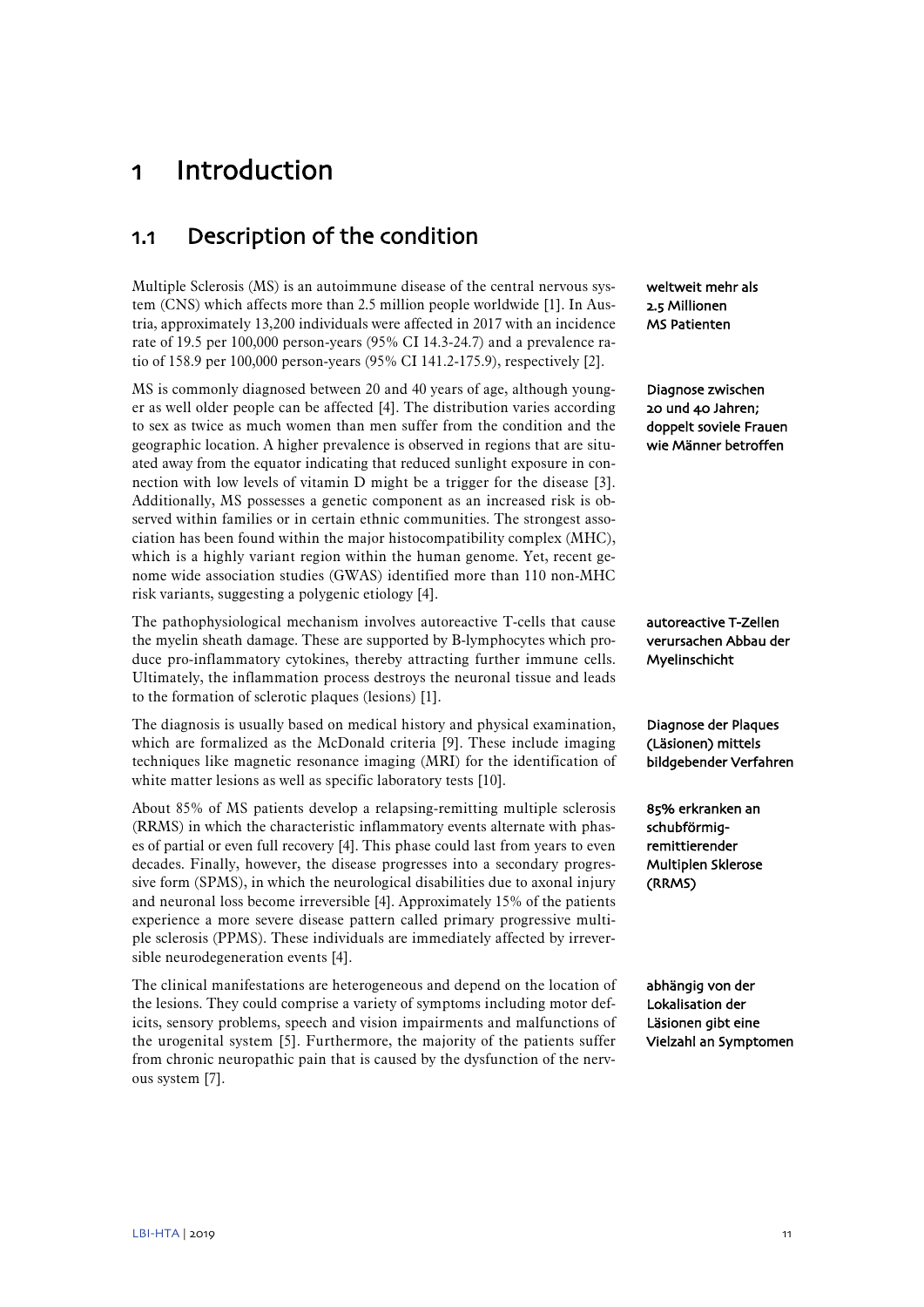## Pharmacological therapies

Currently, there is no definitive cure. Thus, the main aim of the therapy is to reduce the disease activity and thereby delay the degenerative progression either by suppressing or by modulating the immune system [\[5\]](#page-34-5). Furthermore, it has been shown that any delay in treatment is associated with a greater risk of reaching score 4 (fully ambulatory, up about 12 hours a day despite relatively severe disability) on the Enhanced Disability Status Scale (EDSS) sooner. In contrast, earlier treatment results in fewer hospitalization events, a reduction of relapses and a gain of quality adjusted life years (QALYs) [\[5\]](#page-34-5).

During acute relapses, immunosuppressants (primarily corticosteroids) are used to alleviate of some symptoms and to reduce the duration of the relapses. In exceptional cases, a plasmapheresis is performed [\[8,](#page-34-8) [11\]](#page-34-11). Additionally, disease-modifying therapies have been developed, which are able to reduce the rate of relapses as well as the occurrence of MRI lesions by altering the immune system. Furthermore, they have been shown to stabilize or delay MS associated disabilities [\[1\]](#page-34-1). Initially, so-called first-line treatments (e.g. Interferon-beta or Glatiamer acetate) are used which exhibit a moderate efficacy together with high safety profile. Usually they induce nonspecific changes within the immune system. In case of an unsatisfactory response to first line drugs or in patients with highly active disease, second-line treatments (for instance, monoclonal antibodies like natalizumab or ocrelizumab, or the sphingosine analogue fingolimod) are available. These are more effective, but are also accompanied with increased safety issues [\[1,](#page-34-1) [5,](#page-34-5) [12\]](#page-34-12).

Although current treatments are able to decrease the relapse rate in RRMS, most of the patients experience a worsening of the neurological functions during the course of the disease, albeit it is slow in most patients. A large longitudinal study with 2,319 patients evaluating 22,723 patient-years, showed that the median time from disease onset to EDSS 6 (unilateral assistance necessary for ambulation) was 27.9 years [\[13\]](#page-34-13). The disease has a major impact on the employment status of the patients as fatigue and cognitive difficulties reduce the people's productivity. A study showed that 18% of patients with a mild disease are unemployed compared to a 92% unemployment rate of people suffering from a more severe disease [\[5,](#page-34-5) [14\]](#page-34-14).

The overall costs of the disease rise with increasing severity. The estimated average costs per year range from 22,800 euros (mild disease) to 57,500 euros (severe disease) [\[5\]](#page-34-5). During the early stages they are mainly caused by the pharmacological treatment. Later, however, they increase due to the limitations at work, increased hospitalization, the requirements for accessing rehabilitation centres or the needs for assistance during relapse and recovery [\[5\]](#page-34-5).

zurzeit keine Heilung, jedoch positive Beeinflussung (Verzögerung) des Krankheitsverlaufes möglich

krankheitsmodulierende Therapien reduzieren Schubrate und Auftreten von Läsionen

## trotz Therapie stetige Verschlechterung der neurologischen Funktionen

Kosten steigen mit Schweregrad der Erkrankung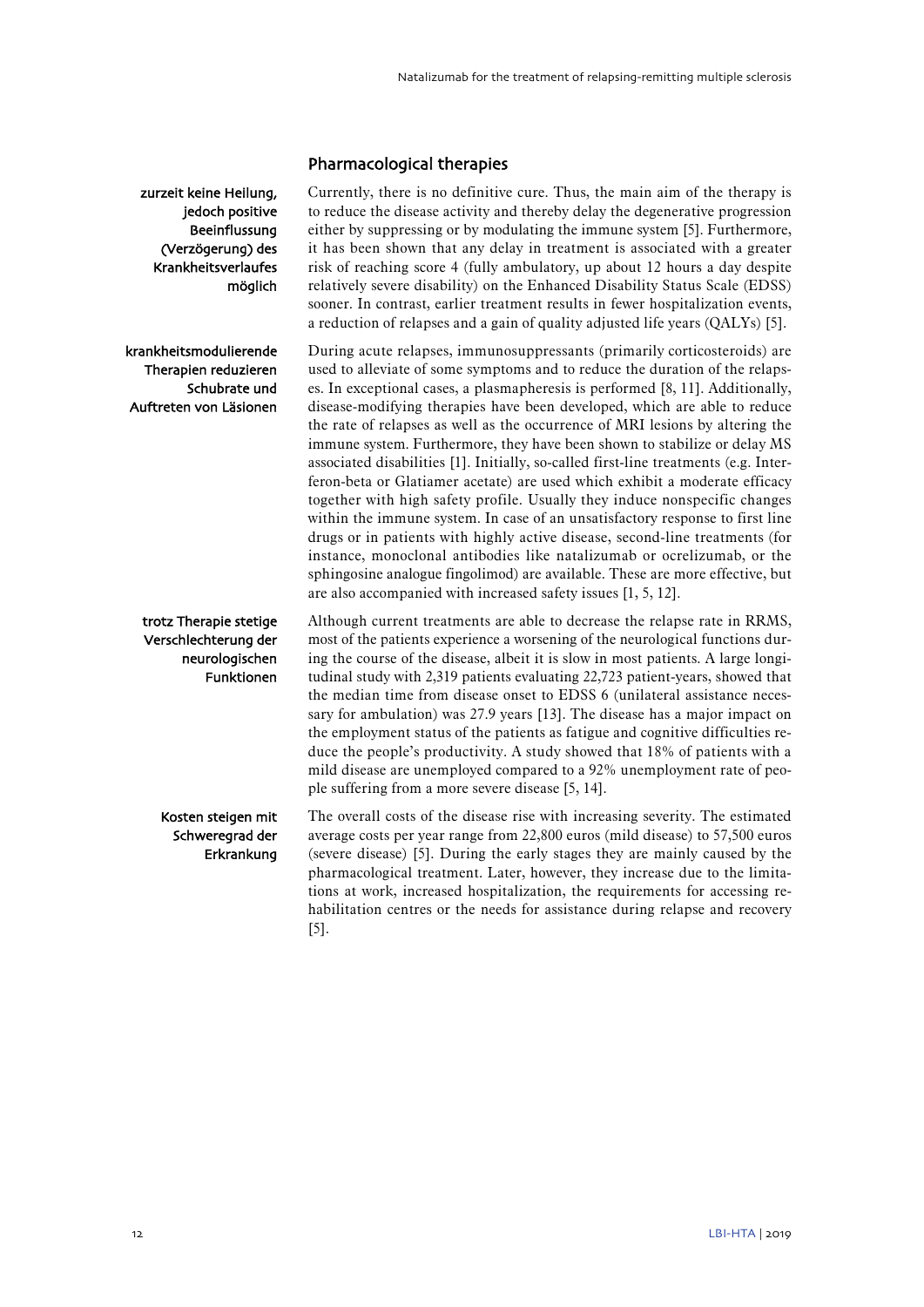# <span id="page-14-0"></span>1.2 Description of the intervention

The humanized monoclonal antibody natalizumab (Tysabri®) was approved by the Food and Drug Administration (FDA) for the treatment of relapsingremitting multiple sclerosis after a priority review from two ongoing trials (SENTINEL and AFFIRM) in 2004. Yet, after two cases of progressive multifocal leukoencephalopathy (PML), which is an uncommon and severe opportunistic brain infection, Biogen Idec and its former associated partner Elan Pharmaceuticals suspended both, commercialisation and clinical trials in 2005. After a comprehensive investigation and submission of the 2-year results of SENTINEL and AFFIRM, the drug was reintroduced in July 2006 [\[8\]](#page-34-8). Natalizumab was authorized in the European Union in June 2006 and is indicated as single disease modifying therapy in adults with highly active relapsing remitting multiple sclerosis either as second-line treatment or in treatment naïve patients with rapidly evolving severe relapsing remitting multiple sclerosis [\[15\]](#page-34-15).

## How the intervention might work

Natalizumab binds to the integrin molecule VLA-4 (very late antigen-4), which is expressed on the surface of T cells, B cells, monocytes, macrophages, natural killer cells, dentritic cells, neutrophils and eosinophils. In turn, these cells are unable to attach to VCAM-1 (vascular cell adhesion molecule 1) that is located on the endothelial cells of the blood vessels. Thereby, natalizumab effectively blocks the migration of the immune cells into the CNS [\[12,](#page-34-12) [16,](#page-34-16) [17\]](#page-34-17).

The efficacy and safety of natalizumab was previously evaluated in a systematic review published in 2011 by Pucci and colleagues [\[8\]](#page-34-8). It was based on three randomised controlled trials (AFFIRM 2006, SENTINEL 2006 and GLANCE 2009). The authors found significant evidence in favour of natalizumab therapy, as patients of the intervention group exhibited a reduced the risk of experiencing at least one new exacerbation after 2 years by 30% to 50% and of experiencing progression at 2 years by 10% to 40%, if compared to either those receiving interferon-beta or a placebo control group [\[8\]](#page-34-8). In terms of QoL, the comparison of the mean difference in the SF-36 scale (Short form (36) health survey) between intervention and control group favoured natalizumab treated patients. Regarding safety, the analysis showed that the number of patients experiencing at least one severe AE did not differ between groups. Furthermore, the frequency of serious AE (including MS relapses) was less common in the natalizumab treated group than in the control group (18% versus 21%) [\[8\]](#page-34-8). In summary, natalizumab was well tolerated, although the protocol was insufficient to evaluate the risk of progressive multifocal leukoencephalopathy [\[18\]](#page-34-18).

The relative benefit and acceptability of current therapies for the treatment of people with RRMS was determined by two further systematic reviews using network meta-analyses to compare multiple treatments [\[19,](#page-34-19) [20\]](#page-35-0). Tramacere and coworkers analysed 39 studies with a median duration of two years, yet only one trial investigating natalizumab therapy (AFFIRM 2006) was included. The other review published by the group of Filippini combined the results of two natalizumab RCTs (AFFIRM 2006 and SENTINEL 2006) in a group of 44 trials that were analysed. Natalizumab was considered either as third most effective drug [\[19\]](#page-34-19) or (along with INFß-1a) as superior to all other treatments in preventing clinical relapses in RRMS compared to the placebo group for a duration of two years [\[20\]](#page-35-0).

monoklonaler Antikörper Natalizumab 2006 in USA und Europa zugelassen

schwere Nebenwirkung PML

Natalizumab verhindert Migration von Immunzellen in das zentrale Nervensystem

erster systematischer Review 2011 basierend auf drei randomisierten Kontrollstudien

Natalizumab wirksam und sicher im Vergleich mit Plazebo

2 Netzwerk-Analysen reihen Wirksamkeit von Natalizumab entweder an erster (in Kombination mit Interferon-beta) oder dritter Stelle aller getesteten Medikamente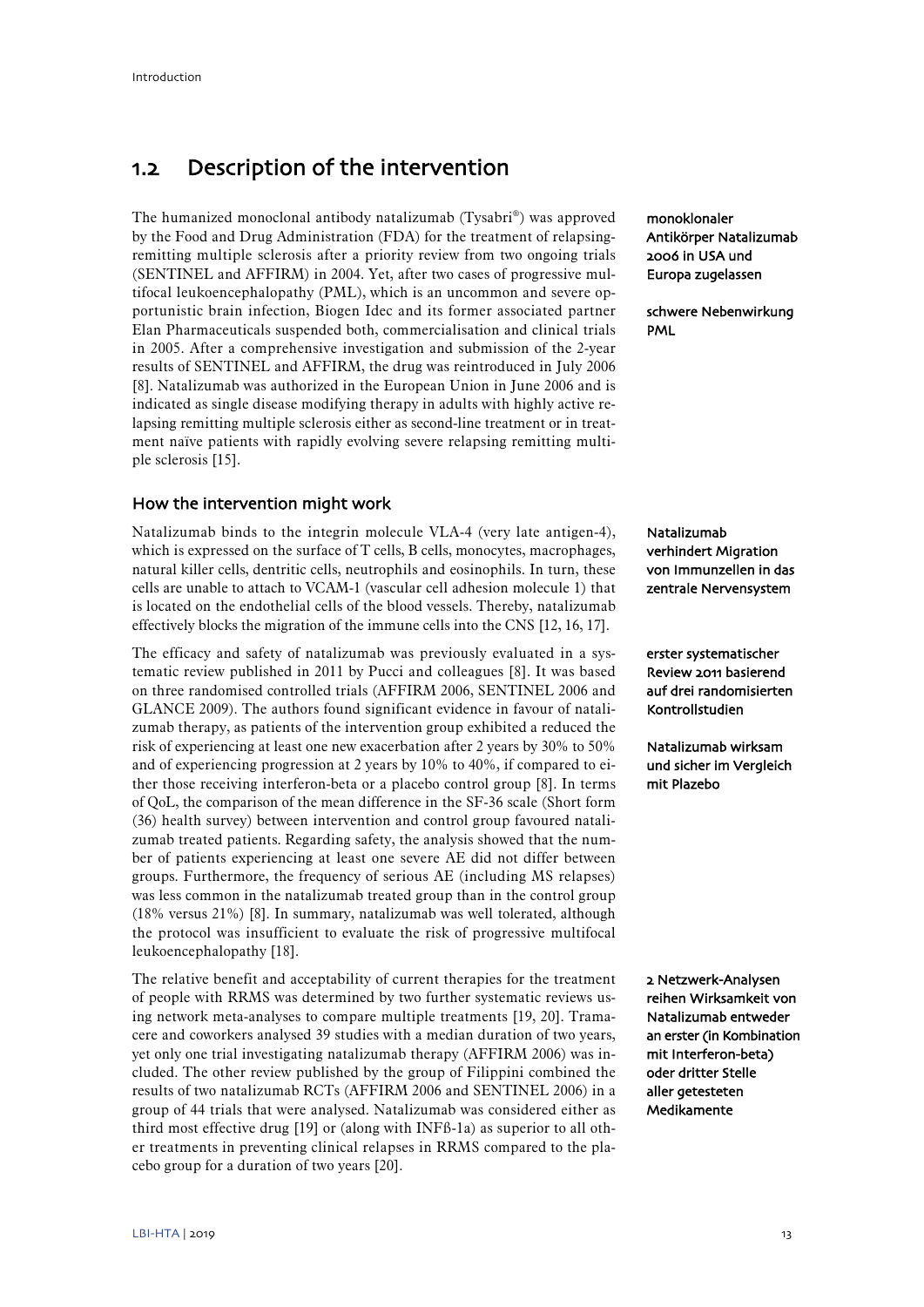## Ziel dieser systematischen Übersichtsarbeit: Vergleich Natalizumab mit alternativen MS Medikamenten

The rationale of this review is to compare the efficacy and safety of natalizumab with alternative immunomodulating therapies or placebo. The treatment effect of natalizumab will be calculated by including randomized and non-randomized controlled trials that have been undertaken since the publication of the first systematic. Potential long-term effects will be evaluated by including observational studies.

## <span id="page-15-0"></span>1.3 Research objectives

- 1. To estimate the effect of the treatment with the monoclonal antibody natalizumab by analysing the number of relapses (Annualized Relapse Rate – ARR) and the proportion of participants who experienced disability worsening (Enhanced Disability Status Score – EDSS) over specified time periods depending on the length of the studies under investigation. Forschungsziele
	- 2. To investigate whether the patient-reported quality of life (QoL) outcome is related to the disability status of the participants.
	- 3. To determine the safety of natalizumab either applied as a first line treatment or as secondary regimen by determining the number of serious adverse events.

## <span id="page-15-1"></span>1.4 Research question

## Forschungsfrage

Is the treatment with natalizumab effective and safe for patients with relapsing-remitting multiple sclerosis in comparison to alternative therapies (or placebo)?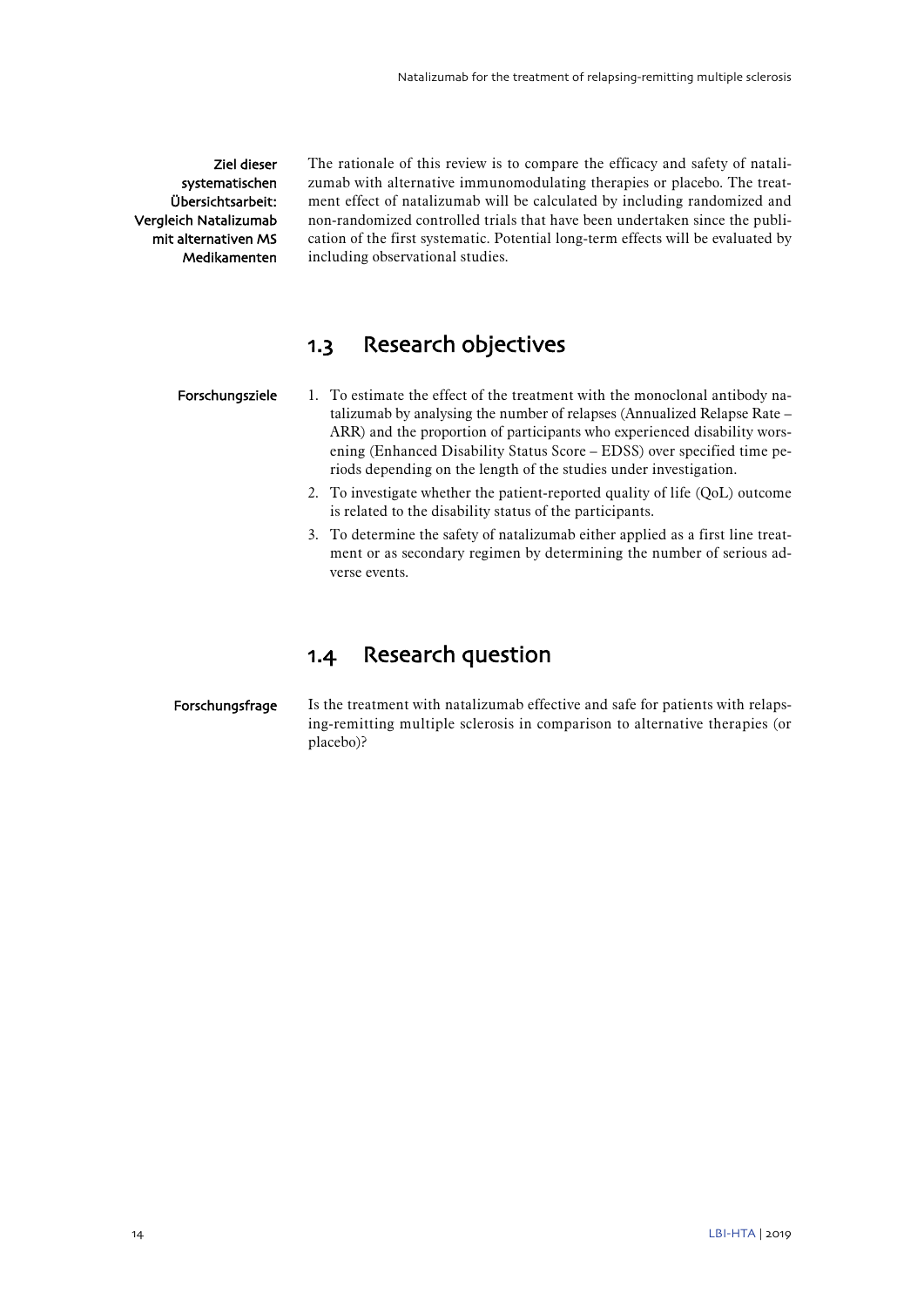# <span id="page-16-0"></span>2 Methods

## <span id="page-16-1"></span>2.1 Criteria for considering studies for this review

The inclusion criteria for relevant studies are summarized in [Table 2.1-1.](#page-16-2) PICO-Fragestellung

| Population                                             | Adult patients (18-65 years) with a diagnosis of<br>Relapsing-remitting Multiple Sclerosis according to the accepted diagnostic criteria.                                                                                                                                                                                                                                                                     |
|--------------------------------------------------------|---------------------------------------------------------------------------------------------------------------------------------------------------------------------------------------------------------------------------------------------------------------------------------------------------------------------------------------------------------------------------------------------------------------|
| Intervention<br>Natalizumab, 300 mg, IV, every 28 days |                                                                                                                                                                                                                                                                                                                                                                                                               |
| Control                                                | Alternative therapy or placebo                                                                                                                                                                                                                                                                                                                                                                                |
| <b>Outcomes (crucial)</b>                              | Efficacy/Effectiveness<br>♦ Number of relapses (Annualized Relapse Rate – ARR)<br>Disability worsening (Enhanced Disability Status Score - EDSS)<br>⊕ QoL<br>Safety<br>♦ Number of Serious adverse events (SAEs)                                                                                                                                                                                              |
| Study design                                           | Efficacy/Effectiveness<br>* Randomised controlled studies (RCTs)<br>* Prospective (non-randomised) controlled trials with a minimum treatment period<br>of 36 months<br>Safety<br>* Randomised controlled studies (RCTs)<br>♦ Prospective (non-randomised) controlled trials with a minimum treatment period<br>of 36 months<br>♦ Prospective single-arm studies with a minimum treatment period of 36 months |
| Publication period                                     | 2011-2018                                                                                                                                                                                                                                                                                                                                                                                                     |
| Language                                               | English                                                                                                                                                                                                                                                                                                                                                                                                       |

<span id="page-16-2"></span>*Table 2.1-1: Inclusion criteria*

## Types of participants

For this review, adult patients (18-65 years) with a diagnosis of RRMS (according to the accepted McDonald criteria) regardless of age, sex, severity of disease or treatment duration were included. However, persons with Clinical isolated syndrome (CIS) were excluded as not all people who are diagnosed with CIS later develop MS [\[21\]](#page-35-1).

## Type of intervention

The effect of standard natalizumab treatment (300mg, IV, every 28 days) was compared to other immunomodulating therapies irrespective of their dosing regimen. Alternatively, a placebo control was considered, if no other therapy was used.

RRMS Patienten, 18-65 Jahre

Natalizumab versus immunmodulierende Therapien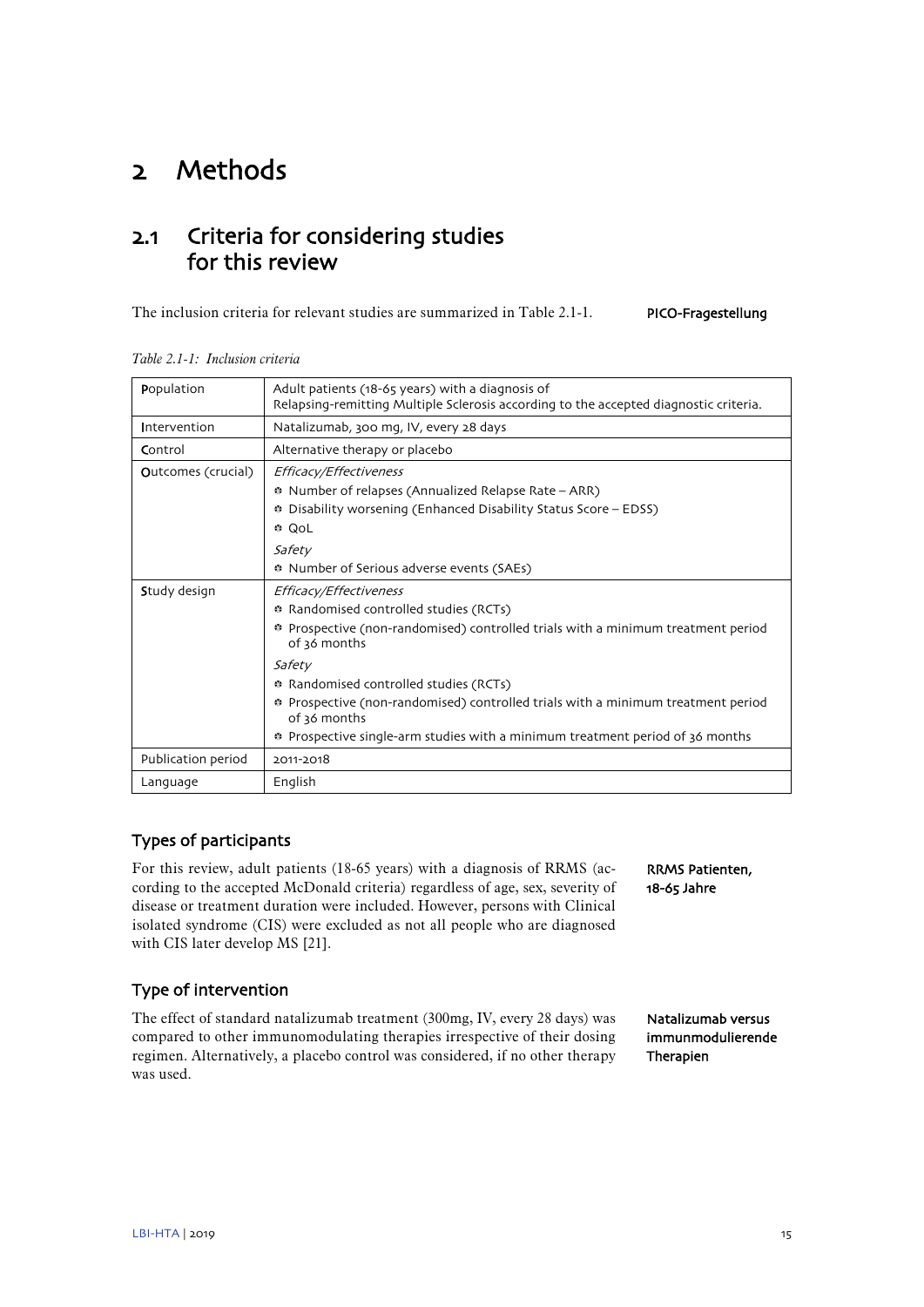## Types of outcome measures

The following outcomes were considered as critical.

| kritische Endpunkte<br>Jährliche Schubrate              | 1. Annualized relapse rate (ARR). A relapse is defined as new or recur-<br>rent neurological symptoms that is not associated with fever or other<br>acute diseases and which lasts for more than 24 hours and is followed<br>by a period of at least 30 days of stability or improvement [9].                                                                                                                                                                                                                                                                                                                                                                                                                                                                    |
|---------------------------------------------------------|------------------------------------------------------------------------------------------------------------------------------------------------------------------------------------------------------------------------------------------------------------------------------------------------------------------------------------------------------------------------------------------------------------------------------------------------------------------------------------------------------------------------------------------------------------------------------------------------------------------------------------------------------------------------------------------------------------------------------------------------------------------|
| Krankheitsverlauf<br>mittels EDSS                       | 2. Disability progression measured by the Expanded Disability Status<br>Scale (EDSS). EDSS is a common measure for MS disability with a<br>score from 0 to 10 in half point increments on an ordinal scale, where<br>'0' represents 'normal' and '10' is death from MS. Progression is de-<br>fined as the difference between the baseline EDSS score and the EDSS<br>score measured at different time-points during follow-up. A clinically<br>meaningful change is generally considered as a persistent worsening<br>of at least 1.0 in EDSS that is recorded outside a relapse and confirmed<br>by a follow-up assessment, if the baseline EDSS score ranged between<br>0 and 5.5 or a 0.5 point increase, if the baseline EDSS was greater than<br>5.5 [22]. |
| Lebensqualität                                          | 3. Quality of Life (QoL). Any test which measures the patient-reported<br>outcome quality of life would be accepted.                                                                                                                                                                                                                                                                                                                                                                                                                                                                                                                                                                                                                                             |
| Anzahl an schweren<br>Nebenwirkungen                    | 4. The number of serious adverse events (SAEs). If available, data about<br>the number of infections and neoplasms will be collected. Due to the<br>treatment, the immune system of the patients is altered, which might<br>favour the formation of these conditions. Additionally, the number of<br>PML cases would be of interest as this severe opportunistic infection<br>is a known to be associated with natalizumab treatment.                                                                                                                                                                                                                                                                                                                            |
|                                                         | In terms of safety, the number of adverse events will be considered as further<br>outcome. Data about hypersensitivity reactions and the proportion of partic-<br>ipants with antibodies against JCV or natalizumab will be reported.                                                                                                                                                                                                                                                                                                                                                                                                                                                                                                                            |
|                                                         | <b>Types of studies</b>                                                                                                                                                                                                                                                                                                                                                                                                                                                                                                                                                                                                                                                                                                                                          |
| <b>RCT und</b><br>Beobachtungsstudien<br>über 36 Monate | For evaluating effectiveness, RCTs which studied natalizumab therapy for<br>the treatment of RRMS patients were included. Due to their high metholog-<br>ical quality, RCTs independently of the length of their respective follow-up                                                                                                                                                                                                                                                                                                                                                                                                                                                                                                                            |

ical quality, RCTs independently of the length of their respective follow-up period were included. As comparator, any alternative therapies or – in case no other therapies were applied – a placebo control was considered. Prospective, non-randomized controlled trials with a minimum treatment period of 36 months were included in order to evaluate the effectiveness of natalizumab over this prolonged treatment period. In contrast, retrospective studies and those with a follow-up of less than 36 were excluded.

In terms of safety, prospective single-arm studies with a minimum treatment period of 36 months or more were additionally included in order to be able to assess long-term adverse events. Retrospective studies as well as case series or case reports were excluded.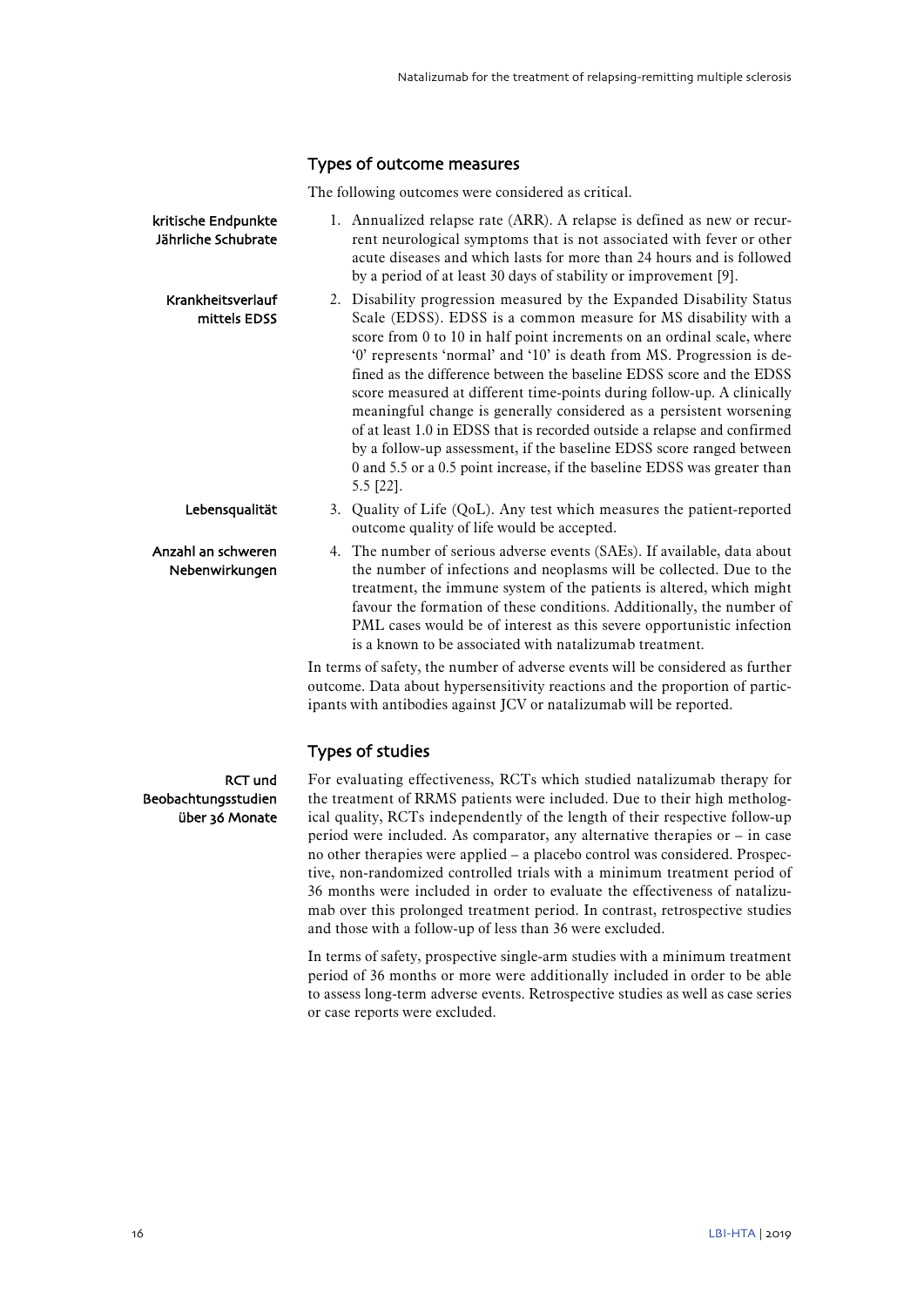## <span id="page-18-0"></span>2.2 Search methods for identification of studies

The systematic literature search was conducted in the following four databases: Embase (via Ovid), Medline (via Ovid), Cochrane CENTRAL and Toxline. The search was limited to articles written in English and those published from 2011 onwards. The specific search strategy can be found in the appendix. Registered clinical trials were identified by searching the ClinicalTrials.gov registry.

## <span id="page-18-1"></span>2.3 Data collection and analysis

The data from the selected studies were systematically extracted into the dataextraction tables (see appendix[, Table 8.1-3\)](#page-42-0). From each included study, data on the study characteristics (country of origin, sponsor and duration period as well as the design, number of patients, inclusion and exclusion criteria) was recorded. The baseline patient characteristics included data on age, sex, time since MS diagnosis, prior MS therapy, number of relapses in previous year and mean number of EDSS score at baseline. Outcome data was retrieved upon the annualized relapse rate and the disability progression measured by the Expanded Disability Status Scale. In addition, data about patient-reported quality of life was collected. Furthermore, the number of serious adverse events and adverse events was extracted from the studies. Besides, information about the duration of the follow-up, the number of those lost to followup as well as details of the intervention itself (dose, frequency) was recorded. No further data processing was applied.

## <span id="page-18-2"></span>2.4 Assessment of risk of bias in included studies

The risk of bias in randomized controlled trials was assessed using the revised Cochrane risk of bias tool for individually randomized trials (RoB 2.0) [\[23\]](#page-35-3). For every study outcome, five domains (bias arising due to the randomization process, deviations from the intended intervention, missing outcome data, measurement error or selection of the reported result) were assessed by answering provided signalling questions corresponding to each domain. To summarize the quality of evidence as 'low' risk of bias, every outcome domain has to be judged as low risk. If any domain would be assessed as either 'some concerns' or high' risk of bias, the whole study would be classified accordingly.

For assessing the risk of bias in non-randomized controlled trials, the risk of bias in non-randomized studies of interventions (ROBINS-I) was applied which compares the effects of two or more interventions [\[24\]](#page-35-4). Basically, it covers seven domains: two of which are addressed before the start of the intervention (bias due to confounding and in the selection of participants into the study), the third classifies the intervention itself (bias in the classification

Literatursuche in 4 Datenbanken und einem Studienregister

seit 2011 publizierte Artikel in Englisch

#### Datenextraktion

Evaluierung des RoB für randomisierte Kontrollstudien mittels RoB 2.0

Evaluierung des RoB für nicht-randomisierte Kontrollstudien mittels ROBINS-I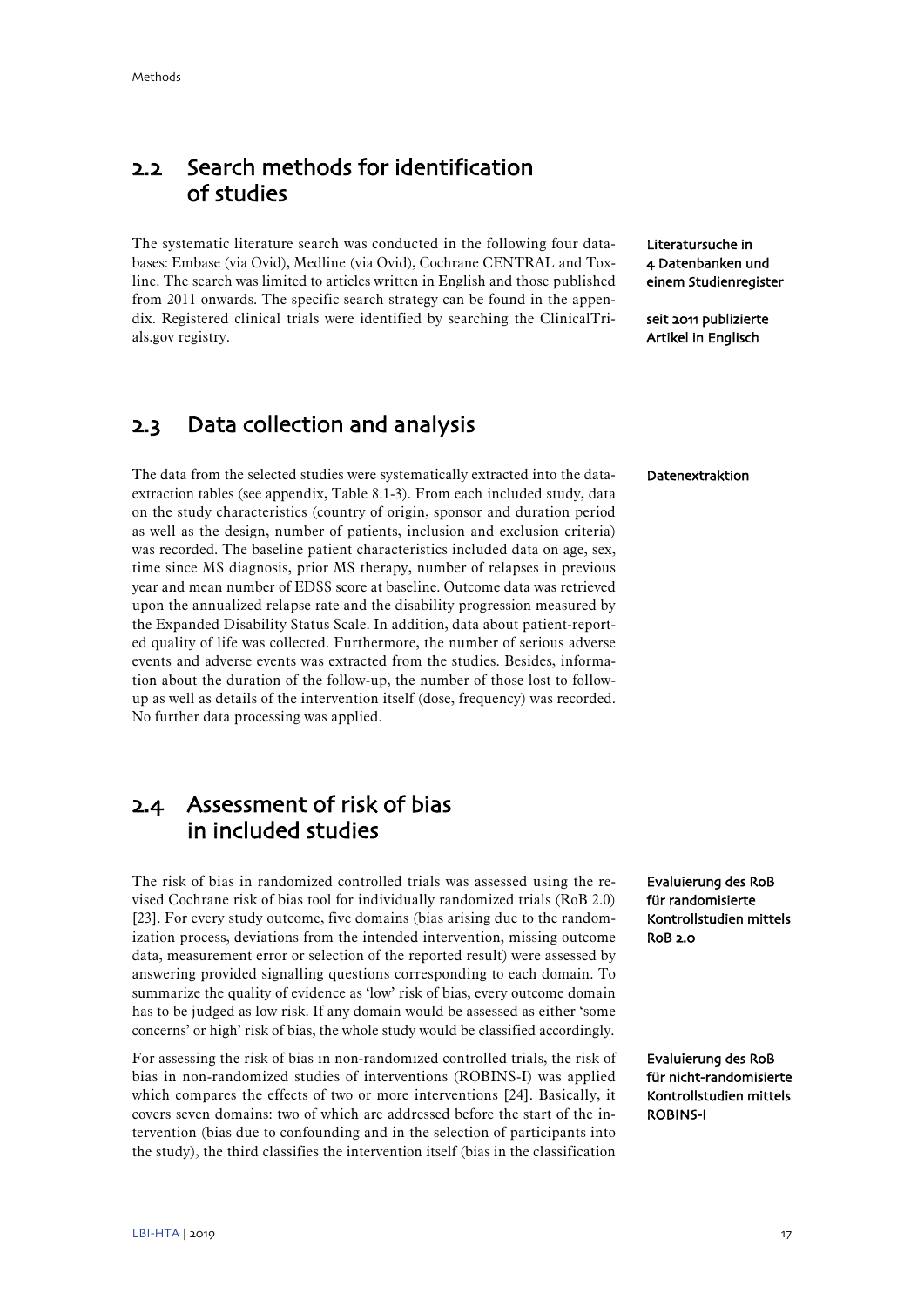of the interventions), while the other four consider issues after the start of the intervention (bias due to deviations from intended interventions, missing data, measurement of outcomes and selection of the reported result). Again, signalling questions are used for the domain-level judgement as either 'low', 'moderate', 'serious', 'critical' risk of bias. A 'no information' option can be used in cases where the text of the publication does not provide any details for an appropriate answer. Downgrading the risk of bias in an individual domain automatically results in downgrading the overall risk of bias of the respective study.

## Evaluierung des RoB für nicht kontrollierte Studien mittels IHE-20

For observational, single-arm studies, the IHE-20 Quality appraisal checklist for case series studies was applied [\[25\]](#page-35-5). It consists of 20 questions that address 8 topics (study objective, design, population, intervention, outcome measures, statistical analysis, results and conclusions as well as completing interests and sources of support). The questions relating to each topic can be answered with either 'yes', 'no' or 'partial'/'unclear' and serve as guidance to assess the quality of the study in general.

## <span id="page-19-0"></span>2.5 Data synthesis

### Datensynthese auf Outcome-level mittels GRADE

Based on the evidence and the risk of bias tables, data on each selected outcome category was assessed across studies and evaluated using the GRADE approach (Grading of Recommendations, Assessment, Development and Evaluation) [\[26\]](#page-35-6). Additionally, the main results were presented in a Summary of findings (SoF) table [\(Table 4-1\)](#page-27-0). Finally, the research question was answered in plain text format with reference to the GRADE evidence table [\(Table 4-1\)](#page-27-0).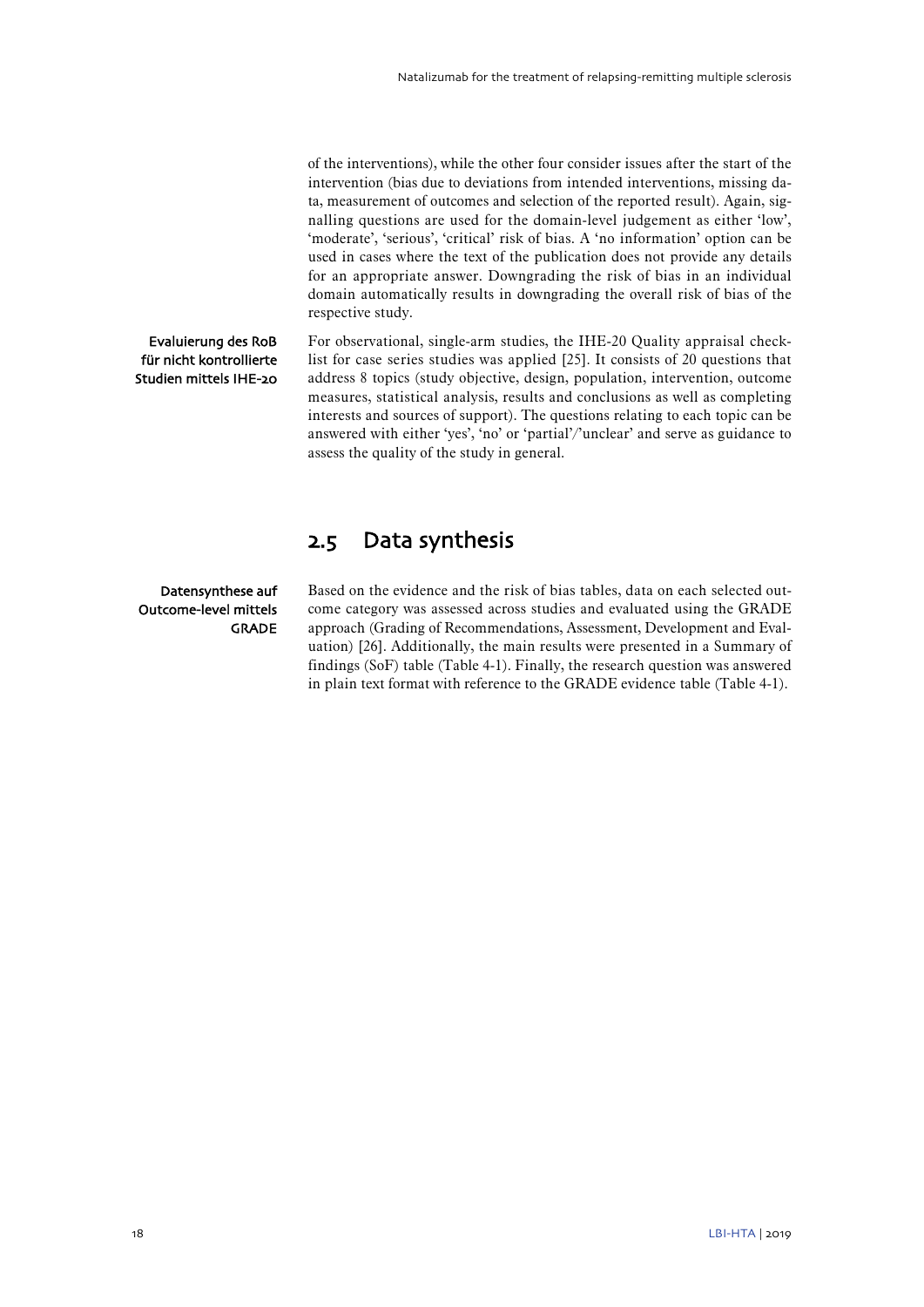# <span id="page-20-0"></span>3 Results

## Results of the search (Flow chart)

After removing duplicates, 303 records were retrieved by the systematic search strategy. 35 articles were considered as potentially eligible after screening the titles and abstracts of the publications. The evaluation of the corresponding full-text resulted in the inclusion of 7 studies for the qualitative synthesis.

Literaturauswahl 303 Hits, davon 7 Studien inkludiert



<span id="page-20-1"></span>*Figure 3-1: Flow chart of the study selection.*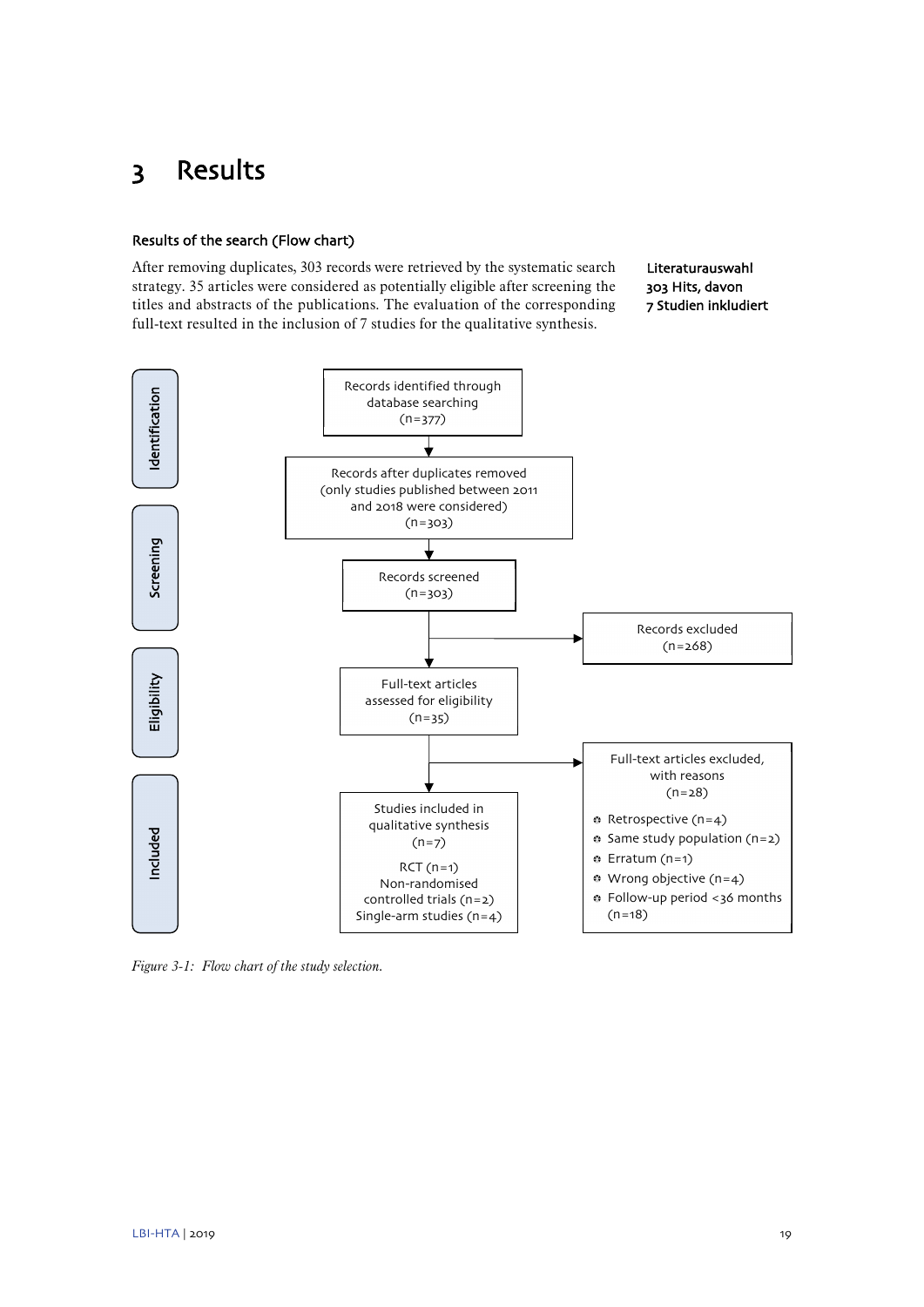## <span id="page-21-0"></span>3.1 Efficacy/Effectiveness

## Included studies

1 RCT und 2 nicht randomisiert Kontrollstudien

For investigating the efficacy and effectiveness, respectively, three studies met the inclusion criteria: one randomised controlled study [\[27\]](#page-35-7) and two non-randomised controlled trials [\[28,](#page-35-8) [29\]](#page-35-9).

Vergleich mit entweder Fingolimod, Plazebo oder Therapieabbrecher The studies were performed in Japan [\[27\]](#page-35-7), Italy [\[28\]](#page-35-8) and Denmark [\[29\]](#page-35-9) and included 1,603 patients with a mean age of 35.1 to 39.5 years. Approximately 70% of the participants were female with a mean number of relapses between 1.05 and 2.29 in the year prior to study enrolment. Out of these patient group, 610 received natalizumab treatment for a follow-up period between 6 months to 51 months. Patients of the corresponding control groups received either fingolimod  $(n=789)$  [\[29\]](#page-35-9), placebo  $(n=47)$  [\[27\]](#page-35-7) or did interrupt natalizumab treatment followed by one of three options ((1) switching to another diseasemodifying therapy, (2) discontinuing all treatment or (3) beginning intravenous mitoxantrone hydrochloride)  $(n=81)$  [\[28\]](#page-35-8). The randomised controlled trial was sponsored by the manufacturer Biogen Idec. [Table 3.1-1](#page-21-1) summarizes the main characteristics of the studies.

<span id="page-21-1"></span>*Table 3.1-1: Overview of the main study characteristics*

| Study                        | Saida et al.[27]    | Clerico et al.[28]                 | Koch-Henriksen et al.[29]          |
|------------------------------|---------------------|------------------------------------|------------------------------------|
| Design                       | RCT                 | Non-randomised<br>controlled trial | Non-randomised<br>controlled trial |
| No of patients               | 94                  | 130                                | 1379                               |
| Lenght of follow-up (months) |                     | 12                                 | 51                                 |
| Conflict of interest         | sponsored by Biogen | none                               | none                               |

RCT: Japan, Sponsor: Biogen, 94 PatientInnen (davon Natalizumab: 47), Studiendauer 6 Monate

> nicht randomisierte Studien insg. 1.509 PatientInnen (130 und 1.379), Studiendauer 12-51 Monate

The RCT included 94 patients, of which 47 were in the intervention group (IG) and 47 in the control group (CG) [\[27\]](#page-35-7). Patients were excluded if they had received prior treatment with natalizumab, immunosuppressants or a positive test result for Aquaporin4 antibodies. During the 6 months study period, 5 patients (5.3%) were lost to follow-up.

The non-randomized studies included in total 1,509 patients. Clerico et al. [\[28\]](#page-35-8) included 130 patients, of which 6 patients (4.6%) were lost to follow-up. Of the remaining 124 patients 43 patients received natalizumab therapy for a further period of 12 months, while 81 patients were included in the control group. In the non-randomised trial performed by Koch-Henriksen et al. [\[29\]](#page-35-9), the outcomes of natalizumab treatment were compared with fingolimod therapy. Of 1,379 participants, 70 patients (5.1%) were lost during follow-up. After propensity score matching, the data of 928 individuals were used for the analysis (IG n=464).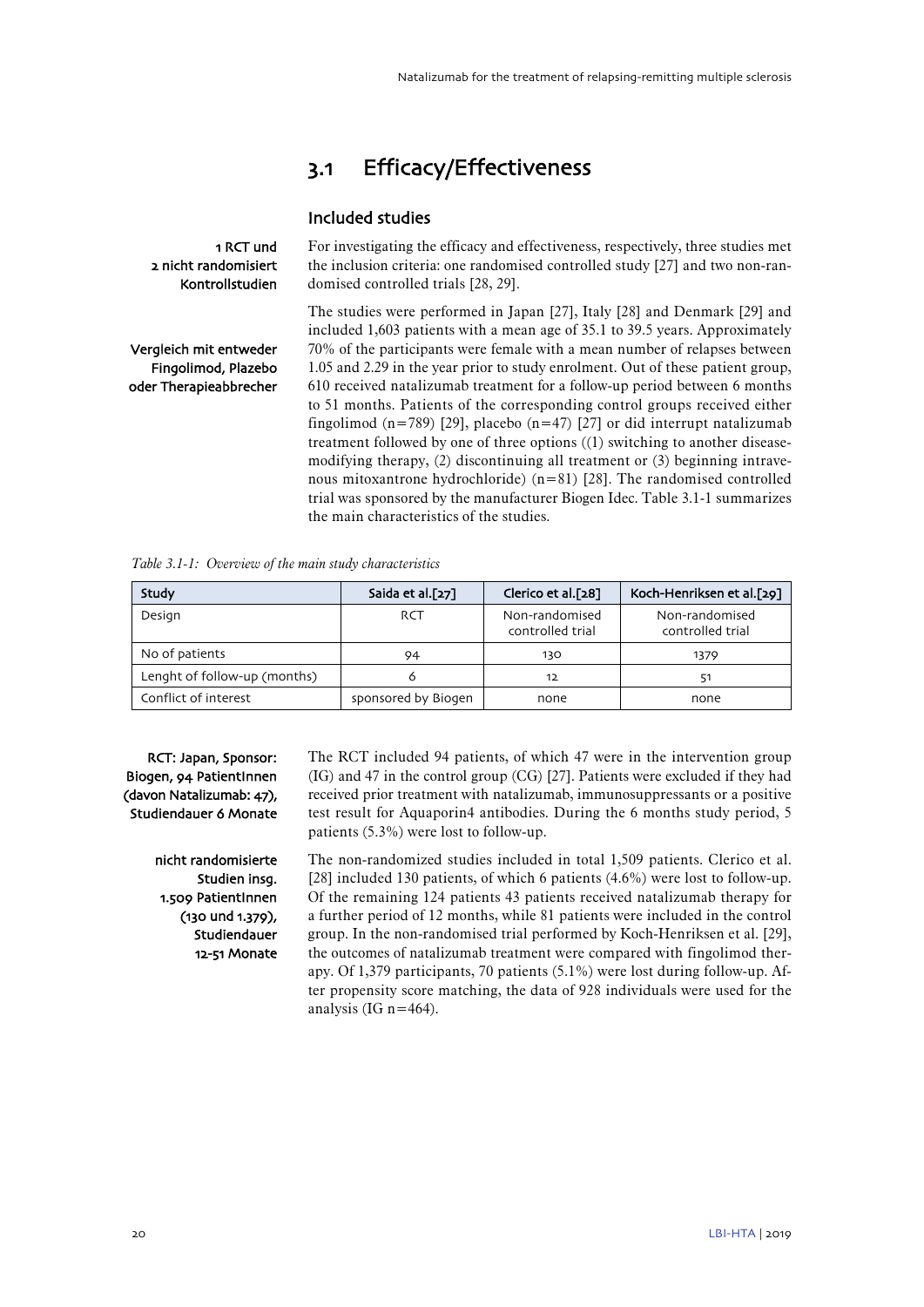In terms of differences between inclusion and exclusion criteria between the two non-randomised trial, Clerico et al. [\[28\]](#page-35-8) included patients which under natalizumab therapy had a clinical and MRI imaging MS stability as defined by the absence of documented relapses and the absence of EDSS progression during the preceding 6 months. Further exclusion criteria were pregnancy, severe depression, known alcohol and drug addiction and any clinical condition in addition to MS. In contrast, Koch-Henriksen et al. [\[29\]](#page-35-9) included RRMS patients which under first-line treatment with interferon-beta or glatiramer acetate experienced at least one significant relapse in the year prior to enrolment. Furthermore, treatment-naïve patients were included, if they suffered within a year from two serious relapses with residual symptoms and an active magnetic resonance imaging scan with gadolinium positive lesion(s) or a significant increase in T2 lesions compared to earlier MRI scans. The exclusion criteria were not further specified.

## Effect of the intervention

## Annual relapse rate

The annual relapse rate was investigated in three studies [\[27-29\]](#page-35-7). In the study which directly compared natalizumab with fingolimod, the crude ARRs after treatment were 0.30 (95% CI 0.26-0.34) and 0.31 (95% CI 0.27-0.35), respectively. The corresponding adjusted rate ratio was 0.93 (95% CI: 0.74-1.17) with a p-value of 0.53, indicating no difference between the two therapies [\[29\]](#page-35-9).

In the two further studies, the ARRs of natalizumab treated patients were 0.24 (SD0.48) [\[28\]](#page-35-8) and 0.53 (95% CI: 0.29-0.99) [\[27\]](#page-35-7), respectively. The corresponding values of the comparator groups ranged from 0.73 (SD 0.85) to 1.73 (95% CI: 1.22-2.45). Thus, a significant difference was observed, if patients of the intervention group were compared to either a group of natalizumab interrupters [\[28\]](#page-35-8) or a placebo control [\[27\]](#page-35-7).

## Disability progression

Data about the disability progression were available from all included studies [\[27-29\]](#page-35-7). Yet, only the RCT [\[27\]](#page-35-7) and one non-randomised controlled study [\[28\]](#page-35-8) indicated absolute differences.

No significant difference (p-value 0.86) was observed between natalizumab and fingolimod treated patients [\[29\]](#page-35-9). In the intervention group 40.1% improved, 31.0% remained unchanged and 28.9% worsened, when comparing the EDSS score at the end of the follow-up to the baseline score. Similarly, 39.9% of the fingolimod-treated patient improved, 32.5% remained unchanged and 27.6% worsened [\[29\]](#page-35-9).

Data from the other two studies showed that the disability of natalizumab treated patients either improved (the mean EDSS score differed by -0.22 arbitrary units (from baseline 2.5 to 2.3, [\[27\]](#page-35-7)) or remained constant (absolute change in EDSS score of 0.05 arbitrary units (from baseline 3.31 to 3.36) [\[28\]](#page-35-8)). In both control groups, however, the disability progressed either by  $+0.19$ arbitrary units (from baseline 2.1 to 2.3) [\[27\]](#page-35-7) or by  $+0.38$  arbitrary units (from baseline 3.42 to 3.80) [\[28\]](#page-35-8).

Unterschiede: stabile PatientInnen (unter Natalizumab-Therapie) versus MS-PatientInnen, bei denen die vorherige Therapie keine Wirkung zeigte versus unbehandelte PatientInnen mit schweren Verlaufsformen

kein Unterschied in der jährlichen Schubrate zwischen Natalizumab und Fingolimod behandelten PatientInnen

Wirksamkeit gegenüber Plazebo oder Therapieabbrechern

kein Unterschied im Krankheitsverlauf zwischen Natalizumab und Fingolimod behandelten PatientInnen

Verbesserungen im Krankheitsverlauf von Natalizumab behandelten PatientInnen im Vergleich zu Kontrollgruppen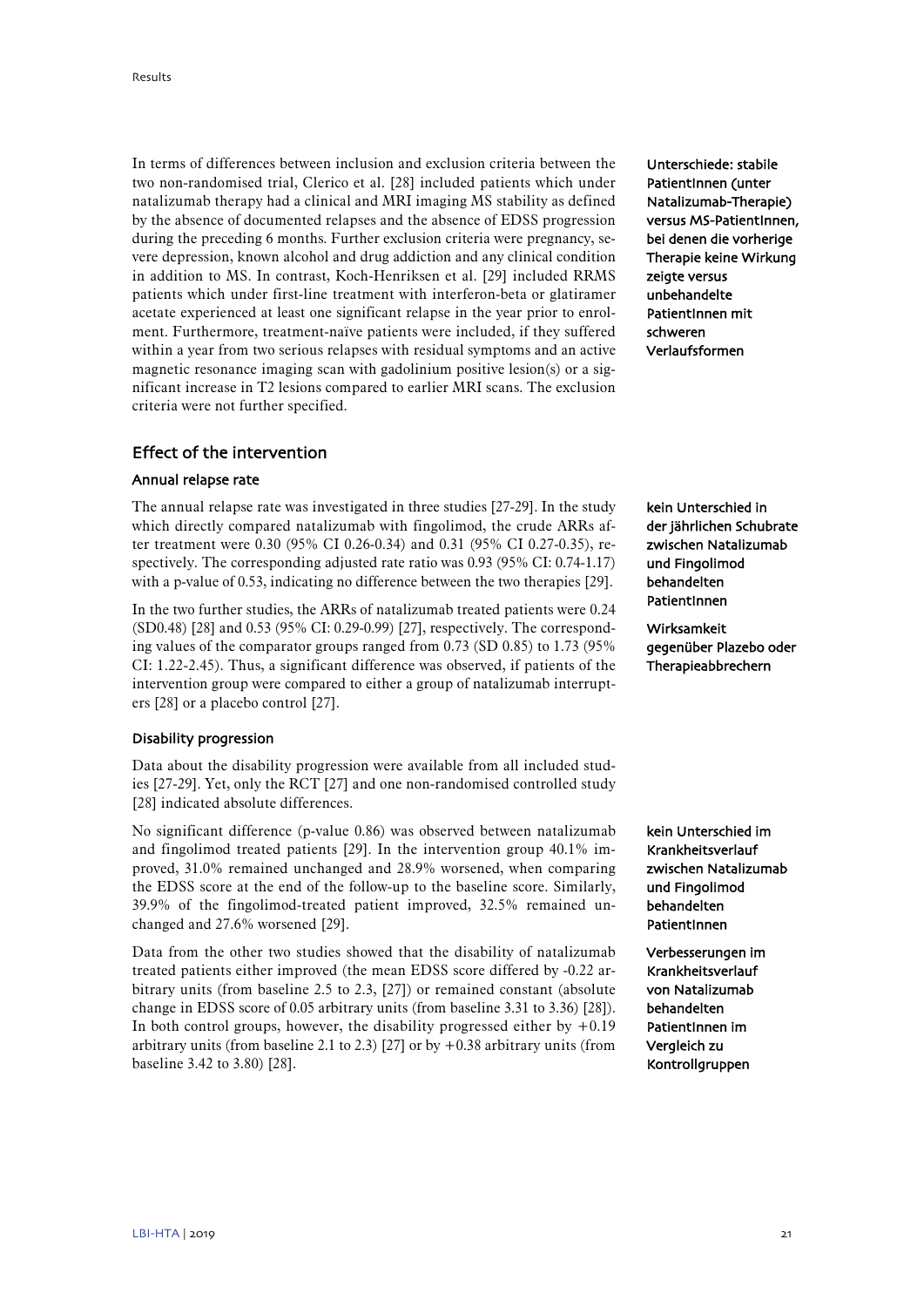## QoL

RCT: Kein signifikanter Unterschied in der Lebensqualität The patient-reported outcome QoL was investigated only in the RCT using a visual analogue scale (VAS) ranging from 0 to 100, where 0 was considered "poor" and 100 "excellent". The calculated mean change over time was a -4.8 point reduction in the natalizumab group versus a -2.9 point reduction in the control group with a corresponding p-value of 0.942, indicating no significant difference between the two groups [\[27\]](#page-35-7).

## <span id="page-23-0"></span>3.2 Safety

## Included studies

7 eingeschlossene Studien mit 12.270 PatientInnen, davon erhielten 7.168 Natalizumab

4 nicht kontrollierte Studien, ~70% Frauen, FU 42-60 Monate, 3 Studien finanziert von Biogen

In terms of safety, seven studies met the inclusion criteria. Besides the studies described in the section of clinical efficacy and effectiveness, further four observational, single-arm studies were included which will be described below. In total, the data of 12,270 patients were analysed (1603 in the controlled, 6335 in the single-arm studies), of which 7,168 received natalizumab therapy.

The interim analyses from two multinational studies, the Tysabri observational program (TOP) study [\[30\]](#page-35-10) and the Safety of Tysabri re-dosing and treatment (STRATA) study [\[31\]](#page-35-11), were included. In addition, one study from Italy [\[32\]](#page-35-12) and one from the USA [\[33\]](#page-35-13) met the inclusion criteria. The single-arm studies included patients from 35.8 to 41.3 years of age, with a female percentage between 69.1% and 74.4%. The follow-up periods lasted between 42 months [\[32\]](#page-35-12) to 60 months [\[30,](#page-35-10) [31,](#page-35-11) [33\]](#page-35-13). Three studies were funded by Biogen Idec [\[30,](#page-35-10) [31,](#page-35-11) [33\]](#page-35-13); no sponsor related information was available from the fourth study.

Differences in between studies were found regarding the inclusion criteria. In two studies patients were recruited, if they had already been part of another trial investigating natalizumab therapy. Zivadinov and colleagues evaluated participants from the voxel-wise magnetization transfer ratio (VWMTR) [\[34\]](#page-35-14) study five years later in order to investigate potential long-term effects of natalizumab therapy. In contrast to other studies, RRMS as well as secondary progressive MS patients were included [\[33\]](#page-35-13). Participants of the STRATA study initially received natalizumab therapy in a randomised controlled feeder-study. Yet, due to the withdrawal of the drug due to cases of PML in 2005, the participants experienced a treatment gap. To investigate the effect of this treatment interruption, eligible and willing patients were enrolled in the STRATA study [\[31\]](#page-35-11).

Butzkueven and colleagues included RRMS patients who met the criteria for natalizumab prescription in their respective countries and had three or fewer natalizumab infusions before enrolment. Female participants were supposed to be postmenopausal, surgically sterile, or willing to practice effective contraception [\[30\]](#page-35-10). Totaro and co-authors included patients who were on immunomodulatory treatment for at least 12 months and who had experienced either two relapses in the last year or a single relapse with incomplete recovery and residual disability. In addition, patients with severe and fast evolving MS (defined as 2 or more relapses with increased disability during the previous year) were recruited, even if they have not previously been treated with immunomodulatory treatments [\[32\]](#page-35-12).

unterschiedliche Einschlusskriterien

PatientInnen zweier Studien waren bereits TeilnehmerInnen von klinischen Studien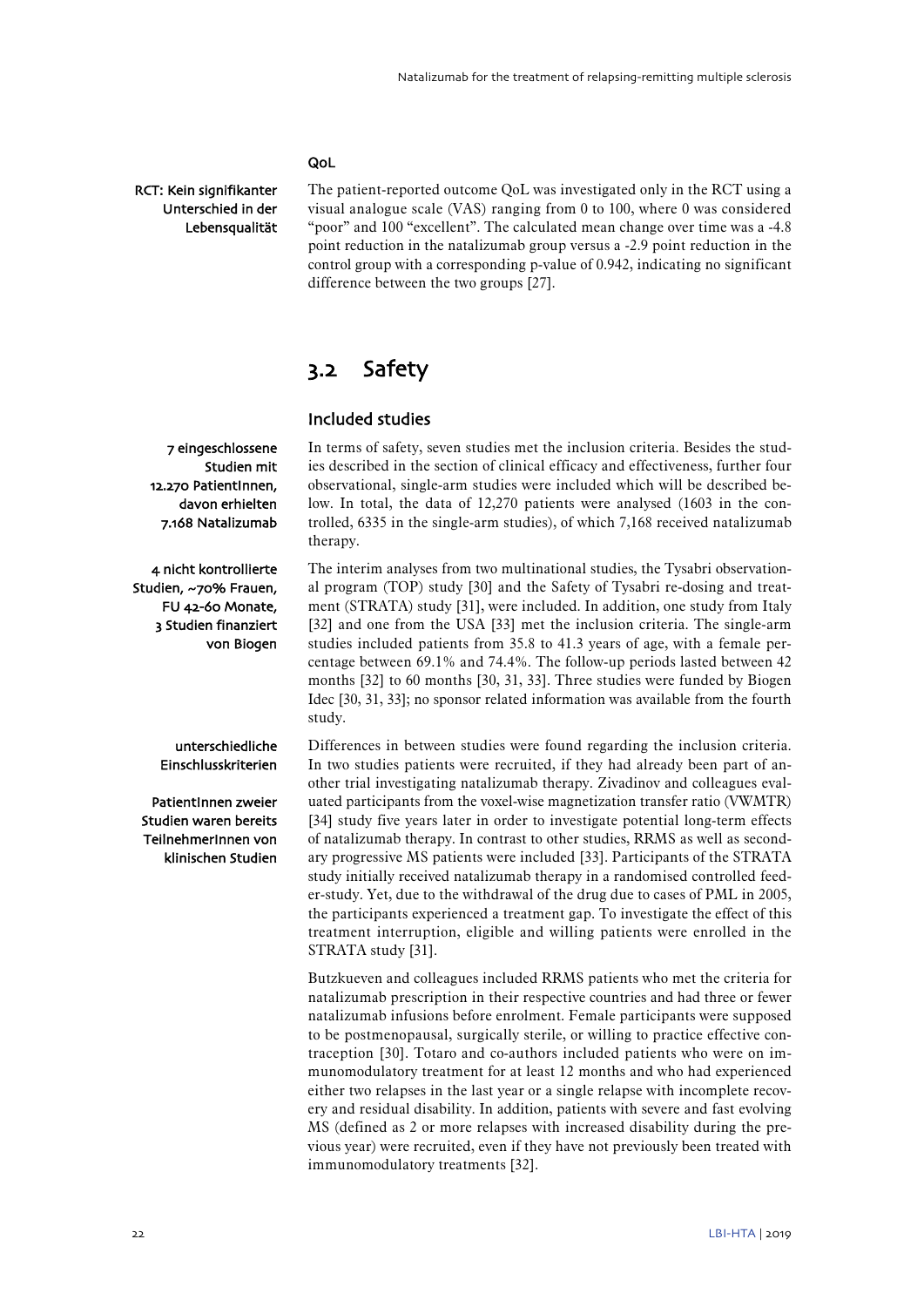## Serious adverse events

Four studies reported serious adverse events [\[27,](#page-35-7) [28,](#page-35-8) [30,](#page-35-10) [31\]](#page-35-11). The proportion of of natalizumab treated patients suffering from SAEs ranged from 2.4% [\[28\]](#page-35-8) to 16% [\[31\]](#page-35-11). The most common ones were infections and infestations (up to 4%), neoplasms (up to 2%) and hypersensitivity reactions (0.5% to 2%). Only two studies documented SAEs in the respective control groups: either 1.2% (1/81) [\[28\]](#page-35-8) or 23% (11/47) [\[27\]](#page-35-7) of the patients suffered from serious adverse events. In total, 35 cases of PML were reported [\[28,](#page-35-8) [30,](#page-35-10) [31,](#page-35-11) [33\]](#page-35-13) and 14 deaths occurred [\[30,](#page-35-10) [31,](#page-35-11) [33\]](#page-35-13), one of which was attributed to PML [\[33\]](#page-35-13).

## Adverse events

The number of adverse events was documented in three studies [\[27,](#page-35-7) [30,](#page-35-10) [32\]](#page-35-12). Overall, 2.2% [\[30\]](#page-35-10) to 72% [\[27\]](#page-35-7) of patients treated with natalizumab reported AEs, among which headaches and infections were reported most frequently.

Hypersensitivity reactions were reported in 3.5% [\[32\]](#page-35-12) to 5.0% [\[31\]](#page-35-11) of the participants, while 0.9% [\[30\]](#page-35-10) to 2.1% [\[27\]](#page-35-7) of the patients developed antibodies against natalizumab. 43% [\[33\]](#page-35-13) to 67% [\[31\]](#page-35-11) of the patients were tested seropositive for JCV.

4 Studien dokumentierten schwere Nebenwirkungen

2.4%-16% der PatientInnen (insg. 35 Fälle von PML und 14 Todesfälle)

3 Studien dokumentieren Nebenwirkungen

2.2%-72% der PatientInnen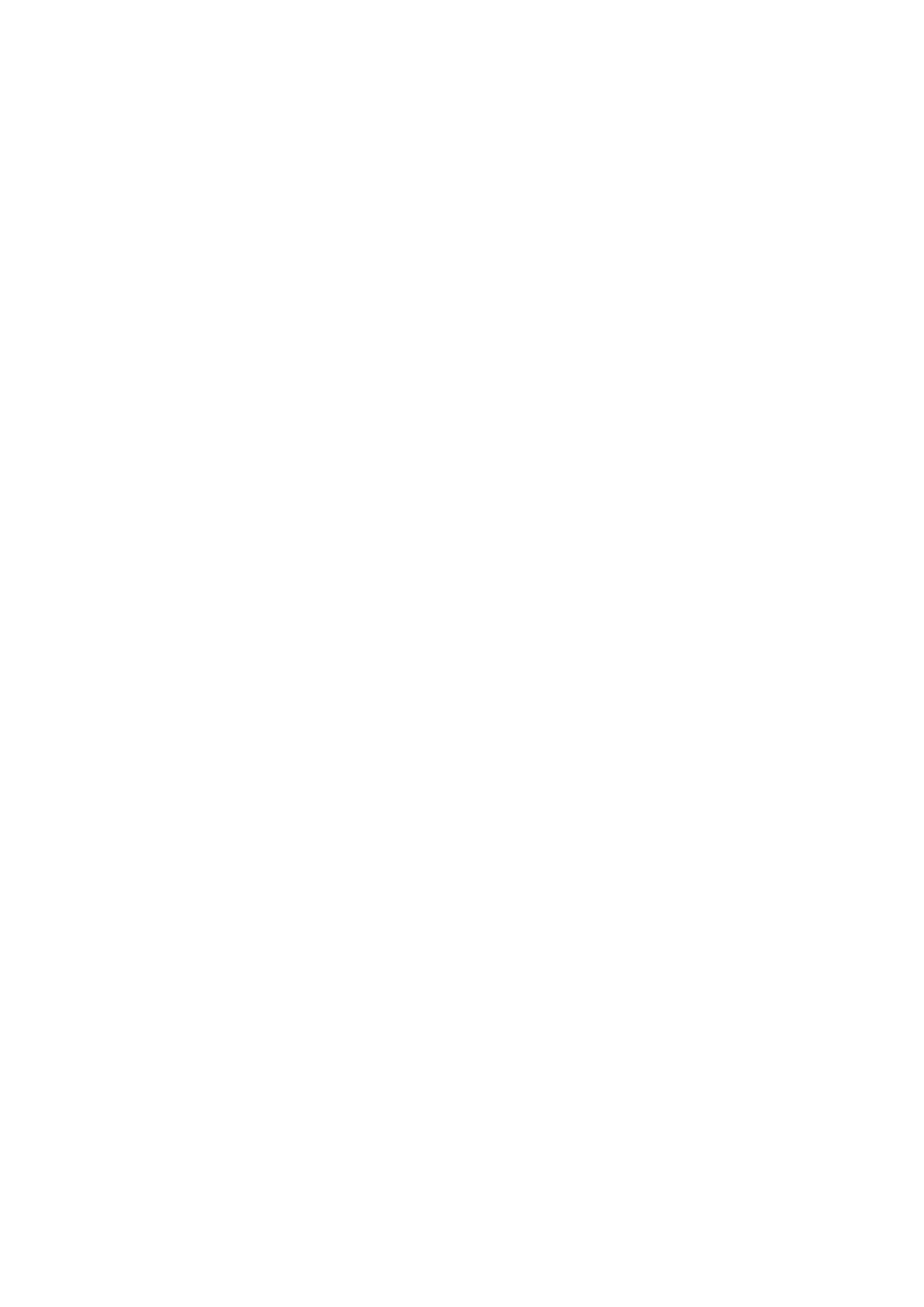# <span id="page-26-0"></span>4 Grading of evidence

## Risk of bias in included studies

The individual studies were assessed with the revised Cochrane risk of bias tool for individually randomized trials (RoB 2.0) [\[23\]](#page-35-3), the risk of bias in nonrandomized studies of interventions (ROBINS-I) [\[24\]](#page-35-4) and the Institute of Health Economics (IHE)-20 checklist for single-arm studies [\[25\]](#page-35-5). The assessments are presented in the [Table 8.2-1–](#page-45-1)[Table 8.2-3](#page-46-0) in the Appendix.

The randomized controlled trial (REF) was considered as having a low risk of bias (RoB) in all domains analysed. However, a conflict of interest was present as the study was funded by the manufacturer. Both non-randomised controlled studies were considered as having a serious RoB. The study by Clerico [\[28\]](#page-35-8) was downgraded due to high RoB in the selection of the participants and the classification of the intervention groups as well as due to the possibility of deviating from the intended interventions. The reasons for downgrading the study performed by Koch-Henriksen [\[29\]](#page-35-9) were bias due to missing data and possible selection of the reported results.

The overall risk of bias in the single-arm studies varied from moderate [\[30,](#page-35-10)  [31,](#page-35-11) [33\]](#page-35-13) to high [\[32\]](#page-35-12). The major factors contributing to a risk of bias were nonconsecutive selection of patients, partial description of the eligibility criteria, lack of blinding, lack of documentation of potential losses to follow-up and lack of clarity concerning the reporting of co-interventions. A conflict of interest was present in three of four studies as they were funded by the manufacturer.

## GRADE

The strength of evidence was rated according to GRADE (Grading of Recommendations Assessment, Development and Evaluation) schema [\[26\]](#page-35-6) for each endpoint individually. Basically, Grade uses four categories to rank the strength of evidence:

- $\div$  High = We are very confident that the true effect lies close to that of the estimate of the effective
- $\bullet$  **Moderate** = We are moderately confident in the effect estimate: the true effect is likely to be close to the estimate of the effect, but there is a possibility that it is substantially different
- $\bullet$  Low = Our confidence in the effect estimate is limited: the true effect may be substantially different from the estimate of the effective
- $\mathbf{\hat{v}}$  Very low = Evidence either is unavailable or does not permit a conclusions

The ranking according to the GRADE scheme for the research question can be found in [Table 4-1.](#page-27-0)

Overall, the strength of evidence for the efficacy of natalizumab in comparison to an alternative therapy with fingolimod is very low in the outcomes of ARR and disability progression. Regarding QoL and number of serious adverse events, no evidence was found.

However, natalizumab therapy seems to be effective and safe in terms of ARR, disability progression and number of serious adverse events, if compared to a placebo control. No significant difference was found regarding QoL. Yet, the strength of evidence supporting the data is low.

RCT: niedriges RoB, nicht randomisierte Kontrollstudien: hohes RoB

nicht kontrollierte Studien: mittleres bis hohes RoB

Bewertung der Stärke der Evidenz mittels GRADE

Stärke der Evidenz niedrig bis sehr niedrig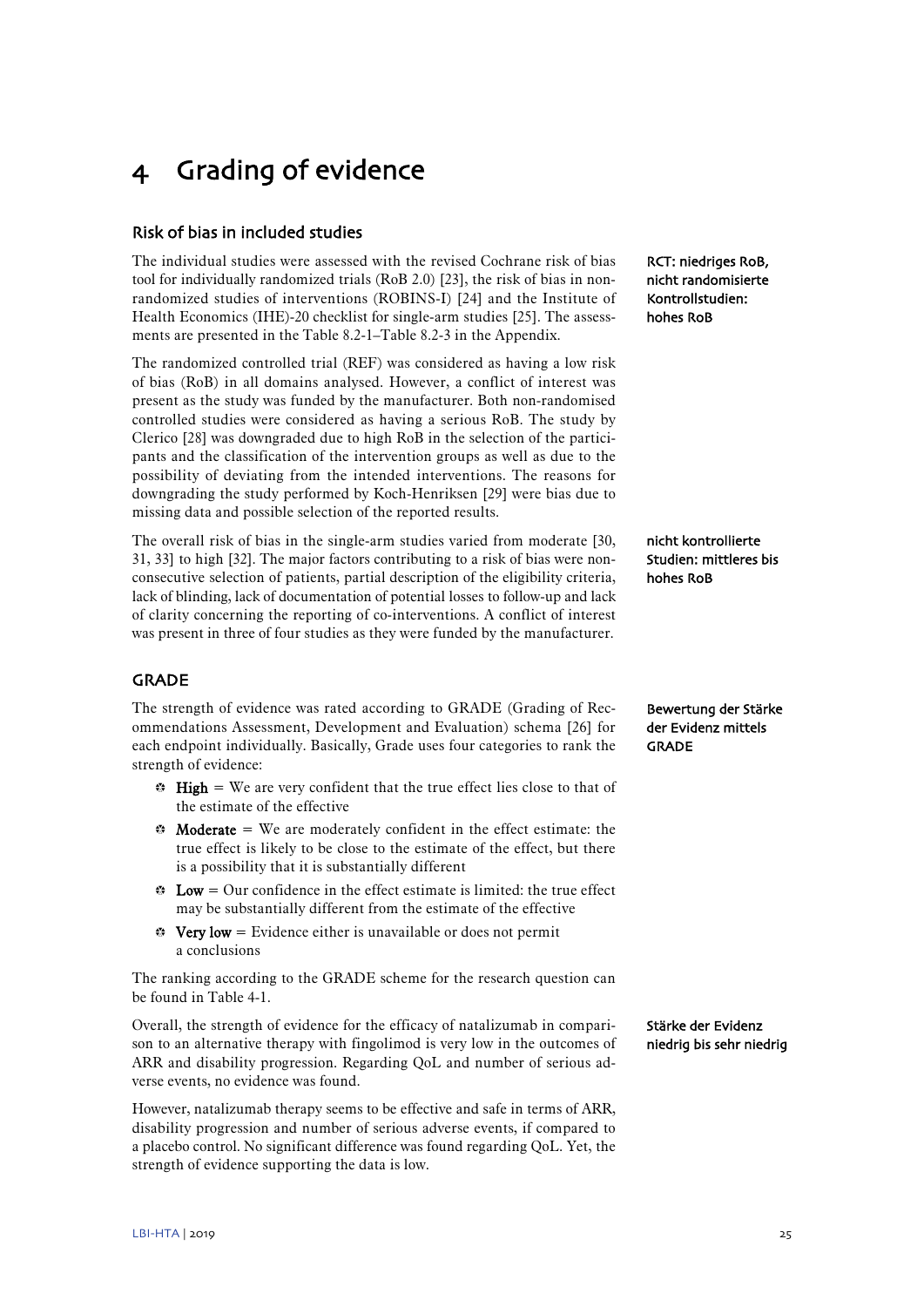## *Table 4-1: Summary of findings table*

| <b>Outcomes</b>                                              | Absolute effects                                                                                                       | <b>Relative effects</b>                                                                                                                                  | No of participants<br>(studies)   | Certainty of<br>the evidence<br>(GRADE)                    | Comments                     |
|--------------------------------------------------------------|------------------------------------------------------------------------------------------------------------------------|----------------------------------------------------------------------------------------------------------------------------------------------------------|-----------------------------------|------------------------------------------------------------|------------------------------|
| Annualized relapse<br>rate (ARR)                             | Natalizumab: 0.30 vs Fingolimod: 0.31 (p=0.53)                                                                         | Rate ratio <sup>a</sup> : 0.93 (95%Cl: 0.74-1.17)                                                                                                        | 1,058<br>(2 observational trials) | $\bigoplus$ $\bigcirc$ $\bigcirc$<br>VERY LOW <sup>c</sup> |                              |
|                                                              | Natalizumab: 0.24 vs control group <sup>b</sup> : 0.73 ( $p = 0.004$ )<br>Natalizumab: 0.53 vs placebo: 1.73 (p=0.001) | Odds ratio: 0.33 (95% CI: 0.15-0.70)                                                                                                                     | 94 (1 RCT)                        | $\oplus \oplus \odot \odot$<br>LOW <sup>d,e</sup>          |                              |
| Disability progression<br>(assessed with EDSS <sup>f</sup> ) |                                                                                                                        | Natalizumab (40.1% improved, 31.0%<br>unchanged, 28.9% worsened) vs<br>Fingolimod (39.9% improved, 32.5%<br>unchanged, $27.6\%$ worsened) ( $p = 0.53$ ) | 1,058<br>(2 observational trials) | $\bigoplus$ $\bigodot$ $\bigodot$<br>VERY LOW <sup>c</sup> |                              |
|                                                              | Natalizumab: +0.05 vs control group <sup>b</sup> : +0.38 (p=0.004)                                                     |                                                                                                                                                          |                                   |                                                            |                              |
|                                                              | Natalizumab: -0.22 vs placebo: 0.19 (p=0.019)                                                                          |                                                                                                                                                          | 94 (1 RCT)                        | $\oplus \oplus \odot \odot$<br>LOW <sup>d,e</sup>          | Analysis not<br>prespecified |
| Quality of life<br>(assessed with VAS <sup>9</sup> )         | Natalizumab: -4.8 points vs placebo: -2.9 points<br>$(p=0.942)$                                                        |                                                                                                                                                          | 94<br>(1 RCT)                     | $\oplus \oplus \odot \odot$<br>LOW <sup>d,e</sup>          |                              |
| Number of serious<br>adverse events                          | Natalizumab: 7/47 (15%) vs placebo: 11/47 (23%)                                                                        |                                                                                                                                                          | 94<br>(1 RCT)                     | $\oplus \oplus \odot \odot$<br>LOW <sup>d,e</sup>          | Including<br>MS relapses     |
|                                                              | Natalizumab: $2(4.6\%)$ vs. control group <sup>b</sup> : 1(1.2%)                                                       |                                                                                                                                                          | 124<br>(1 observational trial)    | $\bigoplus$ $\bigcirc$ $\bigcirc$<br>VERY LOW <sup>c</sup> |                              |
|                                                              | Natalizumab: 636/5915 (10.75%)                                                                                         |                                                                                                                                                          | 5,915<br>(2 observational trials) | $\oplus \oplus \odot \odot$<br>LOW                         |                              |

<span id="page-27-0"></span>Abbreviations: *RCT = Randomised controlled trial, EDSS= Expanded disability status score, VAS = Visual Analogue Scale*

Explanations: *a) adjusted for all covariates b) Natalizumab interrupters c) serious risk of bias due to selection of the participants and selective outcome reporting d) small sample size e) short follow-up period f) EDSS scale ranges 0 (normal) to 10 (death) in 0.5 point increments g) VAS ranging from 0 (poor) to 100 (excellent)*

26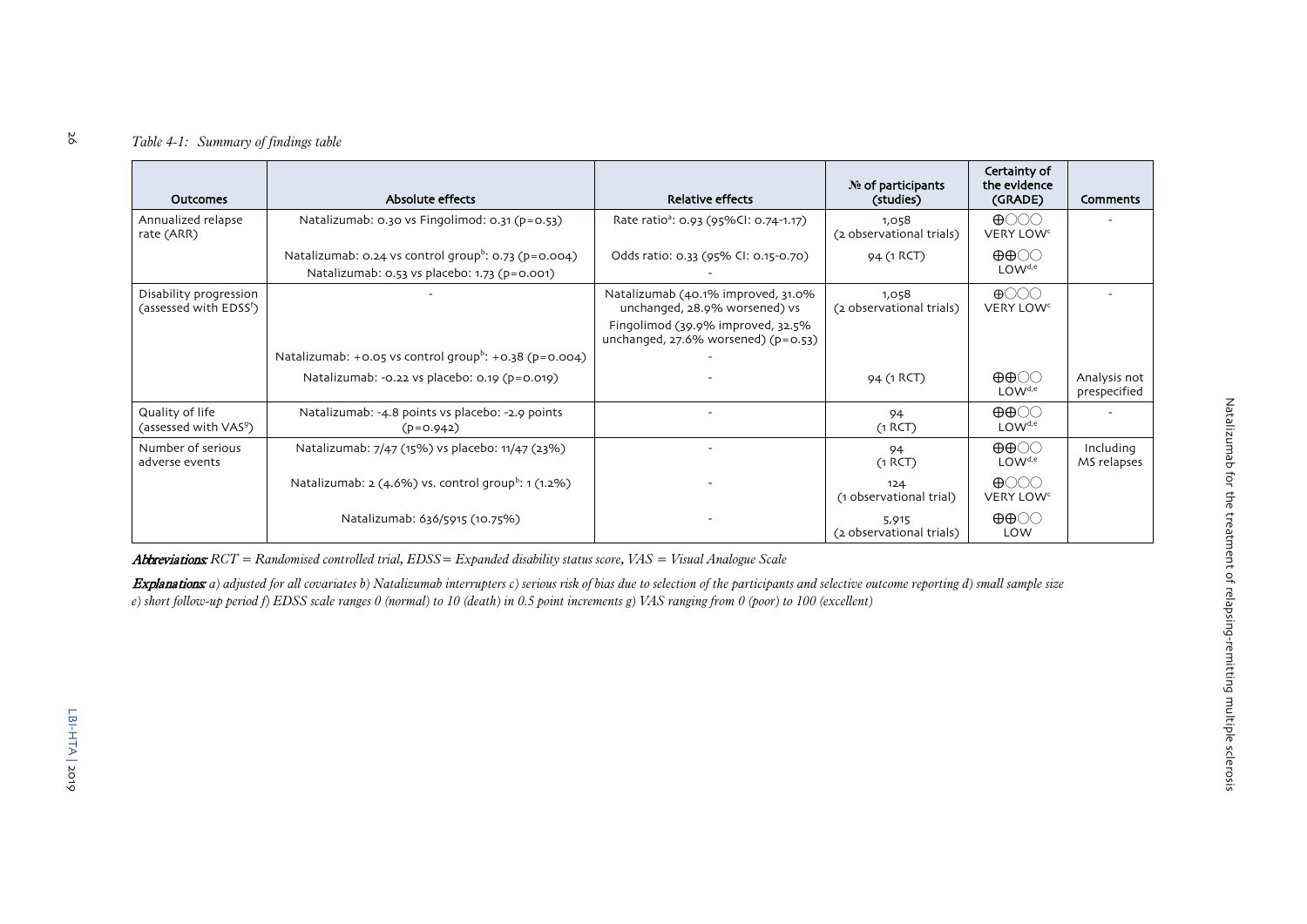# <span id="page-28-0"></span>5 Discussion

This report evaluated the efficacy and safety of natalizumab therapy in RRMS patients seven years after the publication of the first systematic review. In the investigated publication period between 2011 and 2018, three studies were identified which compared natalizumab with alternative therapies or placebo.

Concerning clinical effectiveness, evidence was available from three studies [\[27-29\]](#page-35-7). One RCT with 94 patients ( $IG=47$ ) and two non-randomised controlled trials with 130 (IG=43) and 1,379 patients (IG=520), respectively, were included. A single study provided a direct comparison of natalizumab with an alternative therapy suggesting that natalizumab is equally effective as the treatment with fingolimod in regard of the annualized relapse rate (REF). Both drugs were able to reduce the ARR to 0.30 (95% CI 0.26-0.34) and 0.31 (95% CI 0.27-0.34), respectively. Similarly, no significant differences in terms of disease progression between the two treatments were reported. A similar percentage of each group improved (IG: 40.1% vs. CG: 39.9%) remained unchanged (IG: 31.0% vs. CG: 32.5%) or worsened (IG: 28.9% vs. CG: 27.6%).

In contrast, the comparison of natalizumab-treated patients with either those interrupting natalizumab treatment [\[28\]](#page-35-8) or a group receiving a placebo control [\[27\]](#page-35-7), suggested a benefit of the intervention in both studies (estimated RR=0.33 and RR=0.31, respectively). Regarding disability progression, significant changes in the EDSS scores between intervention and control groups were observed in both trials. However, neither of the variations represented a clinically meaningful change, which is considered as a difference between 1.0 or more if the EDSS at baseline was 0 to 5.5, or 0.5 or more for higher baseline EDSS scores [\[22\]](#page-35-2).

In terms of patient-reported quality of life, no evidence was available on whether natalizumab is superior to other treatment alternatives. QoL data form the RCT comparing natalizumab with a placebo control [\[27\]](#page-35-7) revealed no significant difference between intervention and control groups  $(p=0.942)$ , which could be explained by the small sample size and the short duration of the follow-up period. In contrast, data from the AFFIRM and SENTINEL trials showed an improved QoL of natalizumab treated patients compared to those receiving either placebo or interferon-beta, respectively, after 24 months of therapy [\[35\]](#page-35-15).

Concerning safety, three controlled and additional four prospective singlearm studies with in total 6,872 patients on natalizumab therapy were analysed. No evidence was found whether natalizumab therapy is safer than the alternative treatment with fingolimod. Yet, if compared to placebo, a reduction in the amount of serious adverse events was observed in the intervention group (15% versus 23%). However, if MS relapses were excluded from the analysis, the proportion of patients suffering from SAEs was higher in the natalizumab-treated group than in the placebo control group (6% versus 2%) [\[27\]](#page-35-7). In the single-arm studies, the percentage of serious adverse events in patients who received natalizmab ranged from 2.3% to 16%.

The reporting of AEs was generally incomplete. Only three studies reported the number of adverse events, which ranged from 2.2% [\[30\]](#page-35-10) to 72% [\[27\]](#page-35-7) in natalizumab treated patients.

klinische Wirksamkeit: 1 RCT, 2 nicht-randomisierte kontrollierte Studien

1 Studie dokumentierte QoL: kein signifikanter Unterschied im Vergleich mit Plazebo (niedrige Stärke der Evidenz)

Sicherheit: keine verfügbare Evidenz im Vergleich mit alternativen Therapien;

jedoch Daten von nicht-kontrollierten Studien vorhanden

unvollständige Dokumentation von Nebenwirkungen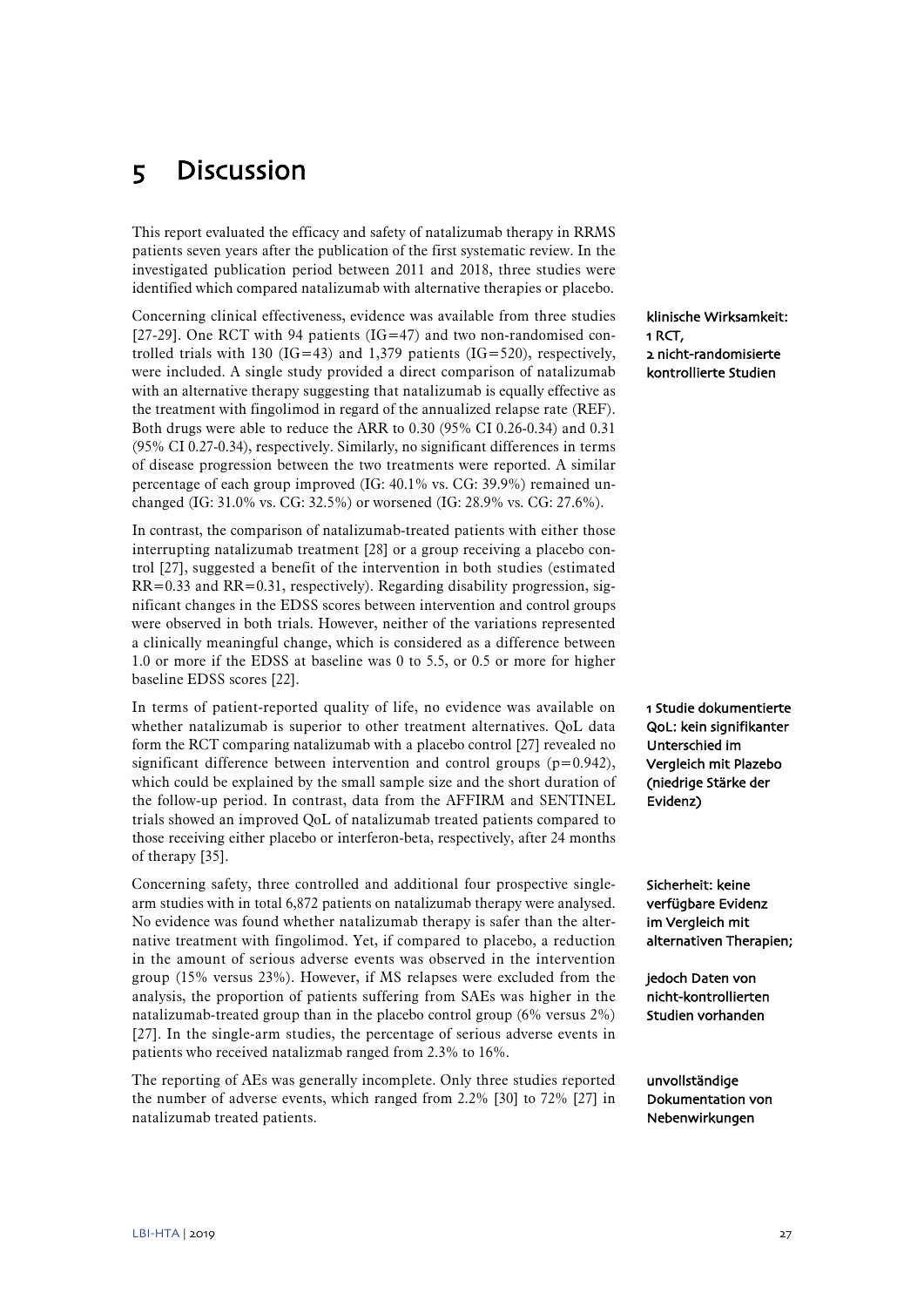## Overall completeness and applicability of evidence

Gründe für die Abwertung: fehlen von RCTs, hohes RoB, kleine Stichprobe, kurzer Beobachtungszeitraum Concerning the effectiveness of natalizumab in comparison to alternative therapies, the quality of evidence was low to very low. The main reasons were a lack of RCTs and a serious risk of bias due to selection of participants, missing data and indication of selective outcome reporting.

In particular, only one trial comparing natalizumab with an alternative disease modifying therapy met the inclusion criteria. In contrast to the conclusion of the study that both treatments are equally effective, other publications observed a difference between the two treatments in favour of natalizumab [\[19,](#page-34-19) [36\]](#page-35-16). Similarly, a recent network meta-analysis comparing the effectiveness of available MS drugs ranked natalizumab (RR 0.56; 95% CI 0.47 to 0.66) as third and fingolimod (RR 0.72; 95% CI 0.64 to 0.81) as fourth most effective drugs in preventing the recurrence of relapses in RRMS patients after 24 months of treatment [\[19\]](#page-34-19). Furthermore, data from a retrospective non-randomized controlled trial revealed a higher percentage of relapse-free patients (80% vs 66%,  $p=0.015$ ) as well as a higher percentage of disabilityimproved patients (15% vs  $6\%$ , p=0.033) in the natalizumab treated group than in the fingolimod treated group. Additionally, natalizumab therapy was associated with a reduction in MRI-activity  $(14\% \text{ vs } 38\%, \text{ p}=0.001)$  and a higher percentage of patients with no evidence of disease activity (70% vs 44%, p<0.001), suggesting that natalizumab is superior to fingolimod in patients non-responding to first-line agents [\[37\]](#page-35-17). In addition, the analysis from the Austrian MS Treatment Registry showed a statistically significant difference in the mean annualized relapse rates during a 24 months observation period, revealing a greater reduction in the natalizumab treated group (ARR 0.12 vs. 0.19, p=0.005). Yet, no significant differences were observed between the two groups regarding the probability of experiencing a relapse, EDSS progression or EDSS regression [\[36\]](#page-35-16).

Two studies were investigating the efficacy of natalizumab compared with either those who interrupt the treatment or with a placebo control. The evidence from the RCT comparing patients receiving natalizumab therapy with a placebo control group was considered as being low due to the small sample size and the short follow-up time. The non-randomized trial was attributed with a very low level of evidence due to its high RoB. Both studies showed a benefit of natalizumab therapy in line with the literature [\[8\]](#page-34-8).

A single study measured the patient-reported outcome quality of life. However, the intervention group was compared to a placebo control. Hence, no evidence/information about differences in QoL of natalizumab treated patients compared to patients receiving alternative therapies could be found. Moreover, the measurement tool (visual analogue scale) was not further specified in terms of validity or clinical relevant differences. Therefore, the results could not be related to other general HRQoL instruments or any of the MS-specific HRQoL questionnaires [\[38\]](#page-36-0). QoL: Messinstrument nicht weiter spezifiziert

Generally, the reporting of SAEs and AEs was a point of major concern as partial reporting was assumed in several trials. Furthermore, lack of clarity regarding the classification of the intervention groups and potential deviation from the intended interventions prevented a comprehensive analysis. More accurate information will be available after the publication of the systematic review of Tramacere and colleagues comparing the adverse effects of immunotherapies for people with MS or CIS [\[39\]](#page-36-1) and the final analyses of two ongoing observational studies [\[30,](#page-35-10) [31\]](#page-35-11). unvollständige Dokumentation von (schweren) Nebenwirkungen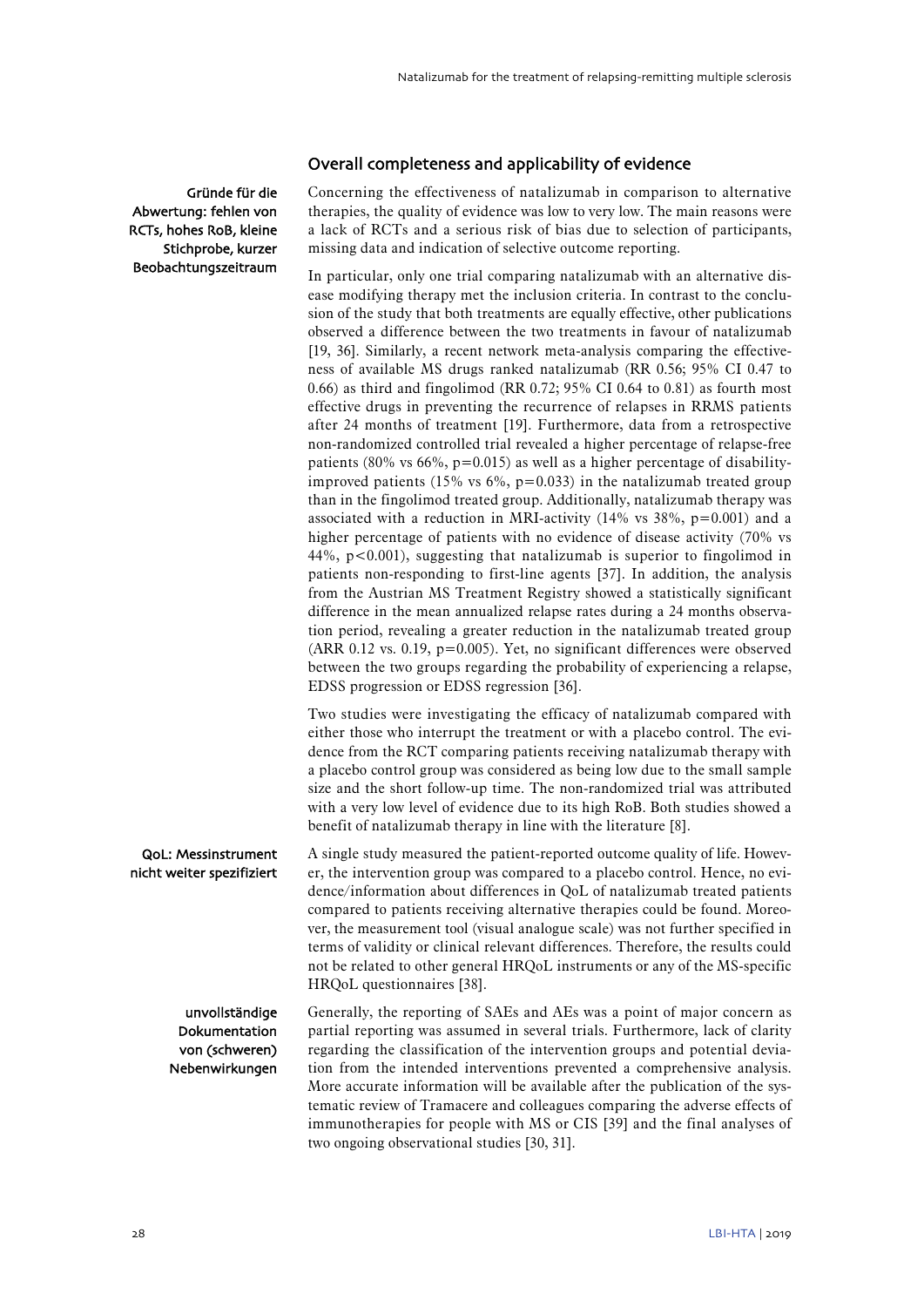In the present analysis, 35 cases of PML cases occurred among 6,872 natalizumab treated patients, which gives an estimated incidence risk of 0.5 cases per 1,000 patients. Until 2018, more than 700 cases have been reported globally among natalizumab treated patients [\[17,](#page-34-17) [40\]](#page-36-2). Based on the ongoing reporting and research in that area, the manufacturing company has provide risk tables for PML that are based on three major known risk factors: more than 2 years of natalizumab treatment, JCV seropositivity and prior use of immunosuppressants. If all criteria are satisfied in one patient, the risk of PML is 11.1 per 1,000 compared to a risk of 0.09 cases per 1,000 in JCV negative patients [\[41\]](#page-36-3).

In general, challenges with interpreting the data arise due to differences in outcome reporting and the heterogeneity of the study populations. Furthermore, imprecision due to small sample sizes prevented a quantitative analysis of the data.

Overall, the data is considered generalizable to other contexts. The studies were conducted in Italy, Denmark, Japan, USA and in multinational settings. At the same time, however, differences between inclusion and exclusion criteria prevent the generalizability. For instance, the data were recorded in hospital setting (clinical trials) or by practising neurologists and physicians. In general, the disease status is different between patients enrolled in clinical trials compared to patients treated in clinical practice, which in general have a more severe disease [\[42\]](#page-36-4). Furthermore, pregnant women, children, or patients with other forms of MS were excluded.

## Upcoming evidence

Currently, there are several ongoing randomised controlled trials and observational studies listed in Clinicaltrials.gov. Among these, there are three headto-head trials: BEST-MS is comparing the efficacy of natalizumab versus fingolimod in 600 patients with a primary completion date of October 2017 (NCT01981161), COMBAT-MS is comparing rituximab versus all other frequently used immunomodulating drugs including natalizumab in 3,700 patients with a primary completion date of June 2021 (NCT03193866) and TREAT-MS, which compares traditional versus early aggressive therapy in 900 patients with a primary completion date of October 2022 (NCT03500328). Moreover, data from the ongoing Tysabri observational program (TOP), which aims to include 6000 patients with a primary completion date of December 2028 (NCT00493298), and ongoing national registries with an estimated total of 34,000 patients and an estimated primary completion date of December 2023 will provide extensive material regarding the safety of natalizumab therapy in a clinical practice setting.

## Limitations

The present work was implemented as a systematic review of the literature which had been published from 2011 (the publication of the Cochrane Review, ref) onwards. It was not intended to provide an update of the previous work of Pucci and colleagues [\[8\]](#page-34-8), which was simply not possible due to restrictions in time, length and resources. Yet, at the same time, this focus represents a major limitation of this review.

35 Fälle von PML in 6.872 Natalizumab behandelten PatientInnen (Inzidenzrate von 0.5 per 1.000 )

Heterogenität der Studienpopulationen verhindert Meta-analyse

3 laufende direkte Vergleichsstudien, multinationale Beobachtungsstudien sowie nationale Register

Limitationen: Verfassung durch einzelne Autorin;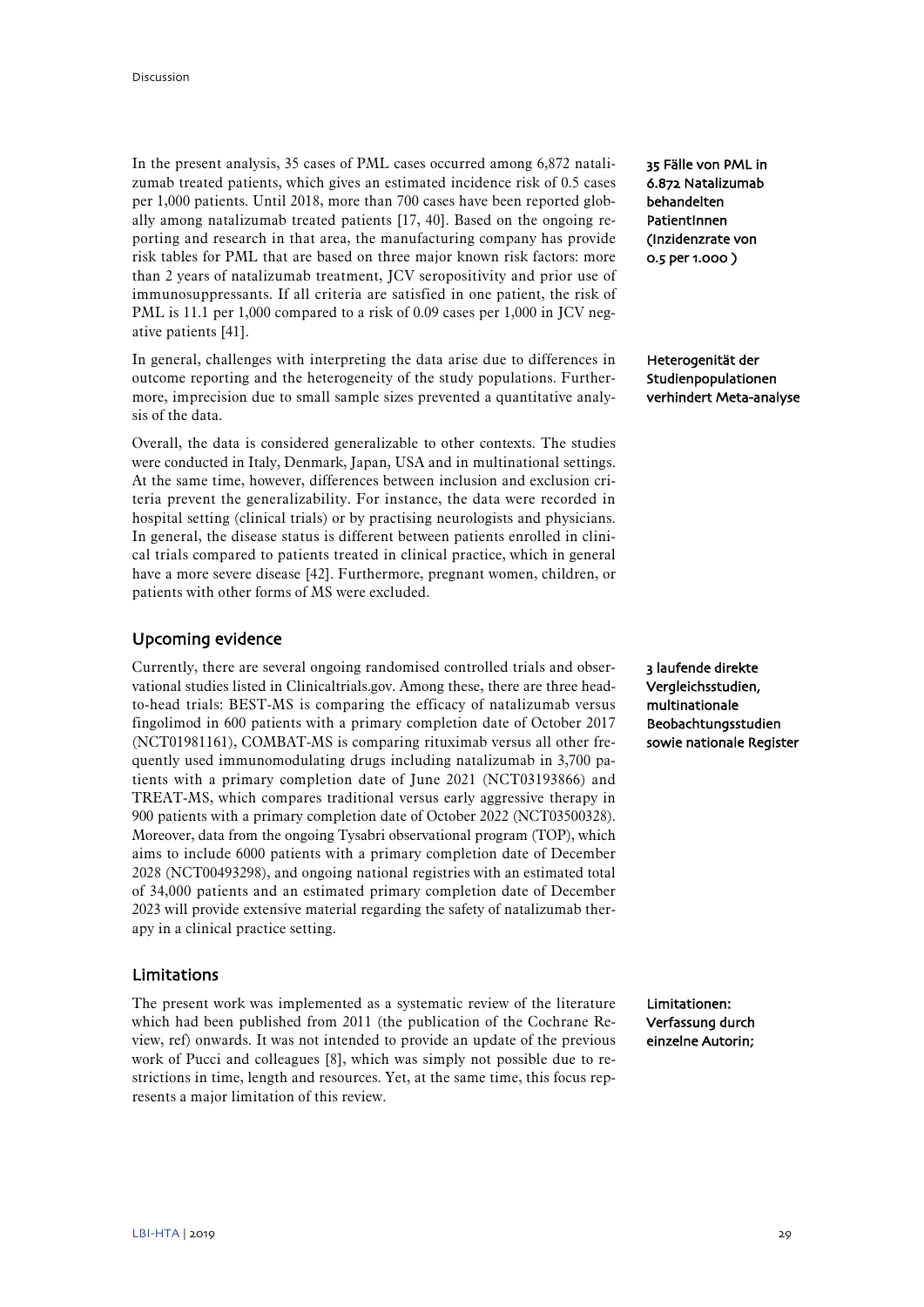## 36 Monate Beobachtungszeitraum für nicht randomisierte Studien

Further constraints were applied to eligible studies depending on the respective trial design. Although the length of the follow-up period of RCTs was not restricted, a minimum treatment period of 36 months was applied to methodologically lower quality studies (like non-randomised controlled studies and single-arm studies) in order to be able to detect possible long-term as well as rare events of natalizumab therapy. Thus, numerous publications analysing shorter treatment periods had to be omited from the analysis. Additionally, drug trials with shorter follow-up periods or retrospective designs were excluded. Finally, only published studies were included. No data from posters or abstracts or any other forms of grey literature were used.

Due to the specific requirements of this report (which was planned and conducted as a Master thesis), only one researcher performed the literature search, the selection of eligible publications and the data-extraction in addition to assessing the risk of bias and evaluating the quality of evidence for each outcome. Hence, standard quality assurance processes (e.g. selection of studies by two reviewers independently) could not be applied. Additionally, the short time period did not allow further requests of clarification from the authors of the included publications.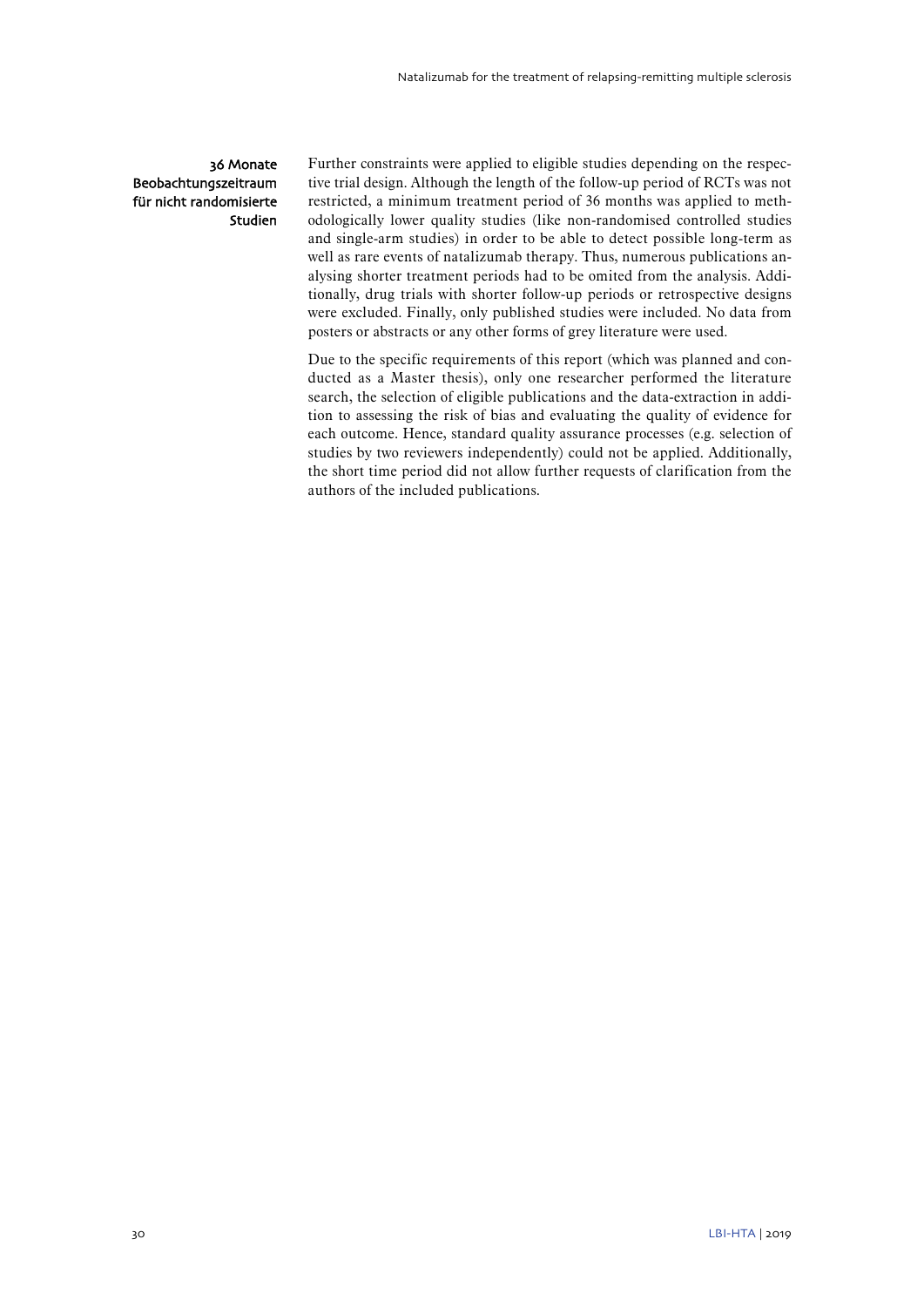# <span id="page-32-0"></span>6 Conclusion

Considering publications from 2011 onwards, this review aimed to evaluate whether natalizumab is superior to alternative therapies in the treatment of patients with RRMS over a prolonged treatment period. In case of absence of an alternative treatment, a placebo control was considered. Overall, the quality of evidence was low to very low. No significant differences were observed in the single non-randomized controlled study that compared natalizumab with the alternative therapy fingolimod in terms of ARR and disability progression. In terms of safety, no evidence was available whether natalizumab was safer than the investigated treatment alternative.

Thus, future research should aim to provide more accurate data on (serious) adverse events. Furthermore, a prolonged observation period for investigating the efficacy and safety of treatments for patients with chronic diseases should be considered. In addition, future studies should aim to apply MRI criteria for monitoring disease activity and the success of the therapy and to assess health-related quality-of-life using MS-specific questionnaires. Finally, more head-to-head RCTs are required to directly compare the impact of treatment alternatives in terms of superiority.

keine signifikanten Unterschiede zwischen Natalizumab und Fingolimod in der jährlichen Schubrate und der Krankheitsprogression

mehr RCTs, welche alternative Therapien direkt vergleichen, sowie umfassendere Dokumentation von Nebenwirkungen nötig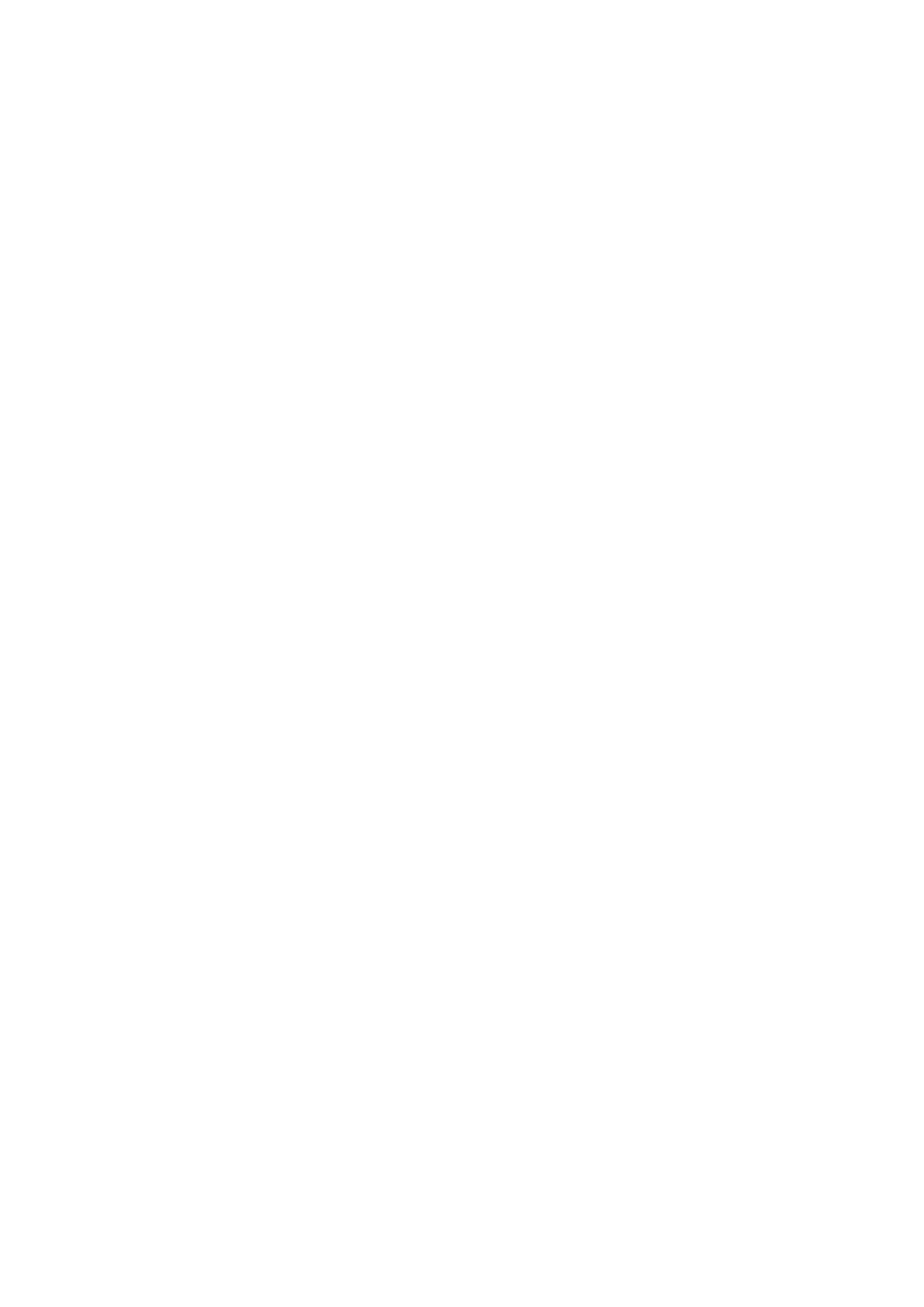# <span id="page-34-0"></span>7 References

- <span id="page-34-1"></span>[1] Dargahi N, Katsara M, Tselios T, Androutsou M-E, de Courten M, Matsoukas J, et al. Multiple Sclerosis: Immunopathology and Treatment Update. Brain Sciences. 2017;7(7).
- <span id="page-34-2"></span>[2] Salhofer-Polanyi S, Cetin H, Leutmezer F, Baumgartner A, Blechinger S, Dal-Bianco A, et al. Epidemiology of Multiple Sclerosis in Austria. Neuroepidemiology. 2017;49(1-2):40-4.
- <span id="page-34-3"></span>[3] Zahoor I, Haq E. Vitamin D and Multiple Sclerosis: An Update. In: Zagon IS, McLaughlin PJ, editors. Multiple Sclerosis: Perspectives in Treatment and Pathogenesis. Brisbane (AU): Codon Publications; 2017.
- <span id="page-34-4"></span>[4] Didonna A, Oksenberg JR. The Genetics of Multiple Sclerosis. In: Zagon IS, McLaughlin PJ, editors. Multiple Sclerosis: Perspectives in Treatment and Pathogenesis. Brisbane (AU): Codon Publications; 2017.
- <span id="page-34-5"></span>[5] Gitto L. Living with Multiple Sclerosis in Europe: Pharmacological Treatments, Cost of Illness, and Health-Related Quality of Life Across Countries. In: Zagon IS, McLaughlin PJ, editors. Multiple Sclerosis: Perspectives in Treatment and Pathogenesis. Brisbane (AU): Codon Publications; 2017.
- <span id="page-34-6"></span>[6] Miller E, Morel A, Redlicka J, Miller I, Saluk J. Pharmacological and Non-pharmacological Therapies of Cognitive Impairment in Multiple Sclerosis. Current Neuropharmacology. 2018;16(4):475-83.
- <span id="page-34-7"></span>[7] Murphy KL, Bethea JR, Fischer R. Neuropathic Pain in Multiple Sclerosis – Current Therapeutic Intervention and Future Treatment Perspectives. In: Zagon IS, McLaughlin PJ, editors. Multiple Sclerosis: Perspectives in Treatment and Pathogenesis. Brisbane (AU): Codon Publications; 2017.
- <span id="page-34-8"></span>[8] Pucci E, Giuliani G, Solari A, Simi S, Minozzi S, Di Pietrantonj C, et al. Natalizumab for relapsing remitting multiple sclerosis. The Cochrane Database of Systematic Reviews. 2011(10):CD007621.
- <span id="page-34-9"></span>[9] Polman CH, Reingold SC, Banwell B, Clanet M, Cohen JA, Filippi M, et al. Diagnostic criteria for multiple sclerosis: 2010 revisions to the McDonald criteria. Annals of Neurology. 2011;69(2):292-302.
- <span id="page-34-10"></span>[10] Nylander A, Hafler DA. Multiple sclerosis. The Journal of Clinical Investigation. 2012;122(4):1180-8.
- <span id="page-34-11"></span>[11] Cortese I, Chaudhry V, So YT, Cantor F, Cornblath DR, Rae-Grant A. Evidence-based guideline update: Plasmapheresis in neurologic disorders: report of the Therapeutics and Technology Assessment Subcommittee of the American Academy of Neurology. Neurology. 2011;76(3):294-300.
- <span id="page-34-12"></span>[12] Pardo G, Jones DE. The sequence of disease-modifying therapies in relapsing multiple sclerosis: safety and immunologic considerations. Journal of Neurology. 2017;264(12):2351-74.
- <span id="page-34-13"></span>[13] Tremlett H, Paty D, Devonshire V. Disability progression in multiple sclerosis is slower than previously reported. Neurology. 2006;66(2):172-7.
- <span id="page-34-14"></span>[14] Kobelt G, Thompson A, Berg J, Gannedahl M, Eriksson J. New insights into the burden and costs of multiple sclerosis in Europe. Multiple Sclerosis (Houndmills, Basingstoke, England). 2017;23(8):1123-36.
- <span id="page-34-15"></span>[15] EMA confirms recommendations to minimise risk of brain infection PML with Tysabri: European Medicines Agency; 2016 [cited 07.12.2018]. Available from: <https://www.ema.europa.eu/medicines/human/referrals/tysabri>.
- <span id="page-34-16"></span>[16] Teniente-Serra A, Ramo-Tello C, Martinez-Caceres EM. Immunomonitoring Lymphocyte Subpopulations in Multiple Sclerosis Patients. In: Zagon IS, McLaughlin PJ, editors. Multiple Sclerosis: Perspectives in Treatment and Pathogenesis. Brisbane (AU): Codon Publications; 2017.
- <span id="page-34-17"></span>[17] Singer BA. The role of natalizumab in the treatment of multiple sclerosis: benefits and risks. Therapeutic Advances in Neurological Disorders. 2017;10(9):327-36.
- <span id="page-34-18"></span>[18] Brandstadter R, Katz Sand I. The use of natalizumab for multiple sclerosis. Neuropsychiatric Disease and Treatment. 2017;13:1691-702.
- <span id="page-34-19"></span>[19] Tramacere I, Del Giovane C, Salanti G, D'Amico R, Filippini G. Immunomodulators and immunosuppressants for relapsing-remitting multiple sclerosis: a network meta-analysis. The Cochrane Database of Systematic Reviews. 2015(9):CD011381.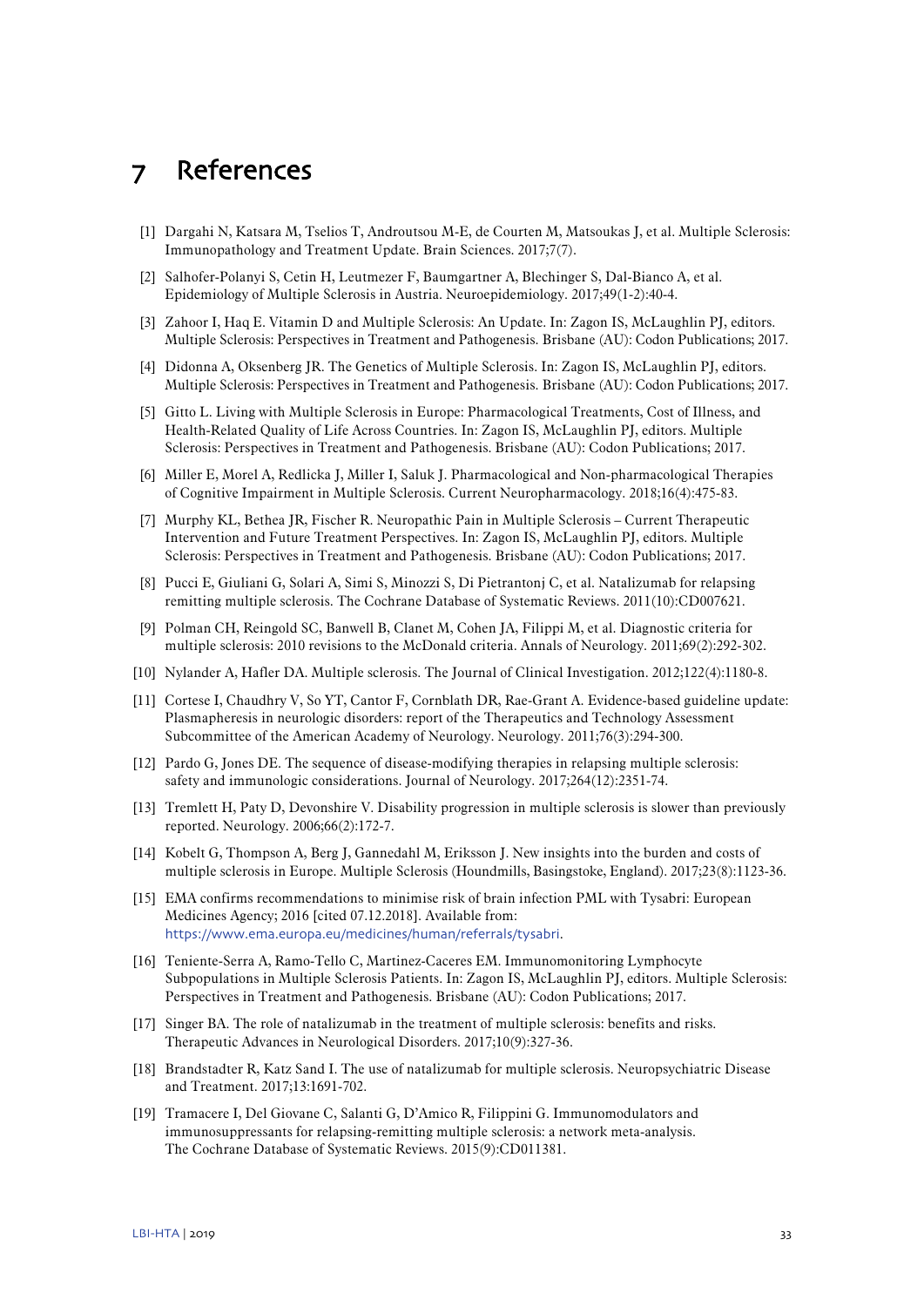- <span id="page-35-24"></span><span id="page-35-0"></span>[20] Filippini G, Del Giovane C, Vacchi L, D'Amico R, Di Pietrantonj C, Beecher D, et al. Immunomodulators and immunosuppressants for multiple sclerosis: a network meta-analysis. The Cochrane Database of Systematic Reviews. 2013(6):CD008933.
- <span id="page-35-18"></span><span id="page-35-1"></span>[21] Efendi H. Clinically Isolated Syndromes: Clinical Characteristics, Differential Diagnosis, and Management. Noro Psikiyatri Arsivi. 2015;52(Suppl 1):S1-S11.
- <span id="page-35-19"></span><span id="page-35-2"></span>[22] van Munster CEP, Uitdehaag BMJ. Outcome Measures in Clinical Trials for Multiple Sclerosis. CNS drugs. 2017;31(3):217-36.
- <span id="page-35-3"></span>[23] Higgins JPT, Altman DG, Gøtzsche PC, Jüni P, Moher D, Oxman AD, et al. The Cochrane Collaboration's tool for assessing risk of bias in randomised trials. BMJ (Clinical research ed). 2011;343:d5928.
- <span id="page-35-20"></span><span id="page-35-4"></span>[24] Sterne JA, Hernán MA, Reeves BC, Savović J, Berkman ND, Viswanathan M, et al. ROBINS-I: a tool for assessing risk of bias in non-randomised studies of interventions. BMJ (Clinical research ed). 2016;355:i4919.
- <span id="page-35-21"></span><span id="page-35-5"></span>[25] IHE Quality Appraisal Checklist for Case Series Studies: Institute of Health Economics; 2016 [cited 15.11.2018]. Available from: [https://www.ihe.ca/publications/ihe-quality-appraisal-checklist](https://www.ihe.ca/publications/ihe-quality-appraisal-checklist-for-case-series-studies)[for-case-series-studies](https://www.ihe.ca/publications/ihe-quality-appraisal-checklist-for-case-series-studies).
- <span id="page-35-22"></span><span id="page-35-6"></span>[26] Guyatt GH, Oxman AD, Vist GE, Kunz R, Falck-Ytter Y, Alonso-Coello P, et al. GRADE: an emerging consensus on rating quality of evidence and strength of recommendations. BMJ (Clinical research ed). 2008;336(7650):924-6.
- <span id="page-35-23"></span><span id="page-35-7"></span>[27] Saida T, Kira J-I, Kishida S, Yamamura T, Sudo Y, Ogiwara K, et al. Efficacy, safety, and pharmacokinetics of natalizumab in Japanese multiple sclerosis patients: A double-blind, randomized controlled trial and open-label pharmacokinetic study. Multiple Sclerosis and Related Disorders. 2017;1:25-31.
- <span id="page-35-8"></span>[28] Clerico M, Schiavetti I, De Mercanti SF, Piazza F, Gned D, Brescia Morra V, et al. Treatment of relapsing-remitting multiple sclerosis after 24 doses of natalizumab: evidence from an Italian spontaneous, prospective, and observational study (the TY-STOP Study). JAMA Neurology. 2014;71(8):954-60.
- <span id="page-35-26"></span><span id="page-35-9"></span>[29] Koch-Henriksen N, Magyari M, Sellebjerg F, Soelberg Sorensen P. A comparison of multiple sclerosis clinical disease activity between patients treated with natalizumab and fingolimod. Multiple Sclerosis. 2017;23(2):234-41.
- <span id="page-35-25"></span><span id="page-35-10"></span>[30] Butzkueven H, Kappos L, Pellegrini F, Trojano M, Wiendl H, Patel RN, et al. Efficacy and safety of natalizumab in multiple sclerosis: interim observational programme results. Journal of Neurology. 2014;85(11):1190-7.
- <span id="page-35-11"></span>[31] O'Connor P, Goodman A, Kappos L, Lublin F, Polman C, Rudick RA, et al. Long-term safety and effectiveness of natalizumab redosing and treatment in the STRATA MS Study. Neurology. 2014;83(1):78-86.
- <span id="page-35-12"></span>[32] Totaro R, Lugaresi A, Bellantonio P, Danni M, Costantino G, Gasperini C, et al. Natalizumab treatment in multiple sclerosis patients: a multicenter experience in clinical practice in Italy. Journal of Immunopathology. 2014;27(2):147-54.
- <span id="page-35-13"></span>[33] Zivadinov R, Hojnacki D, Bergsland N, Kennedy C, Hagemeier J, Melia R, et al. Effect of natalizumab on brain atrophy and disability progression in multiple sclerosis patients over 5 years. Journal of Neurology. 2016;23(6):1101-9.
- <span id="page-35-14"></span>[34] Zivadinov R, Dwyer MG, Hussein S, Carl E, Kennedy C, Andrews M, et al. Voxel-wise magnetization transfer imaging study of effects of natalizumab and IFNbeta-1a in multiple sclerosis. Multiple Sclerosis. 2012;18(8):1125-34.
- <span id="page-35-15"></span>[35] Rudick RA, Miller D, Hass S, Hutchinson M, Calabresi PA, Confavreux C, et al. Health-related quality of life in multiple sclerosis: effects of natalizumab. Annals of Neurology. 2007;62(4):335-46.
- <span id="page-35-16"></span>[36] Guger M, Enzinger C, Leutmezer F, Kraus J, Kalcher S, Kvas E, et al. Real-life clinical use of natalizumab and fingolimod in Austria. Acta Neurologica Scandinavica. 2018;137(2):181-7.
- <span id="page-35-17"></span>[37] Baroncini D, Ghezzi A, Annovazzi PO, Colombo B, Martinelli V, Minonzio G, et al. Natalizumab versus fingolimod in patients with relapsing-remitting multiple sclerosis non-responding to first-line injectable therapies. Multiple Sclerosis. 2016;22(10):1315-26.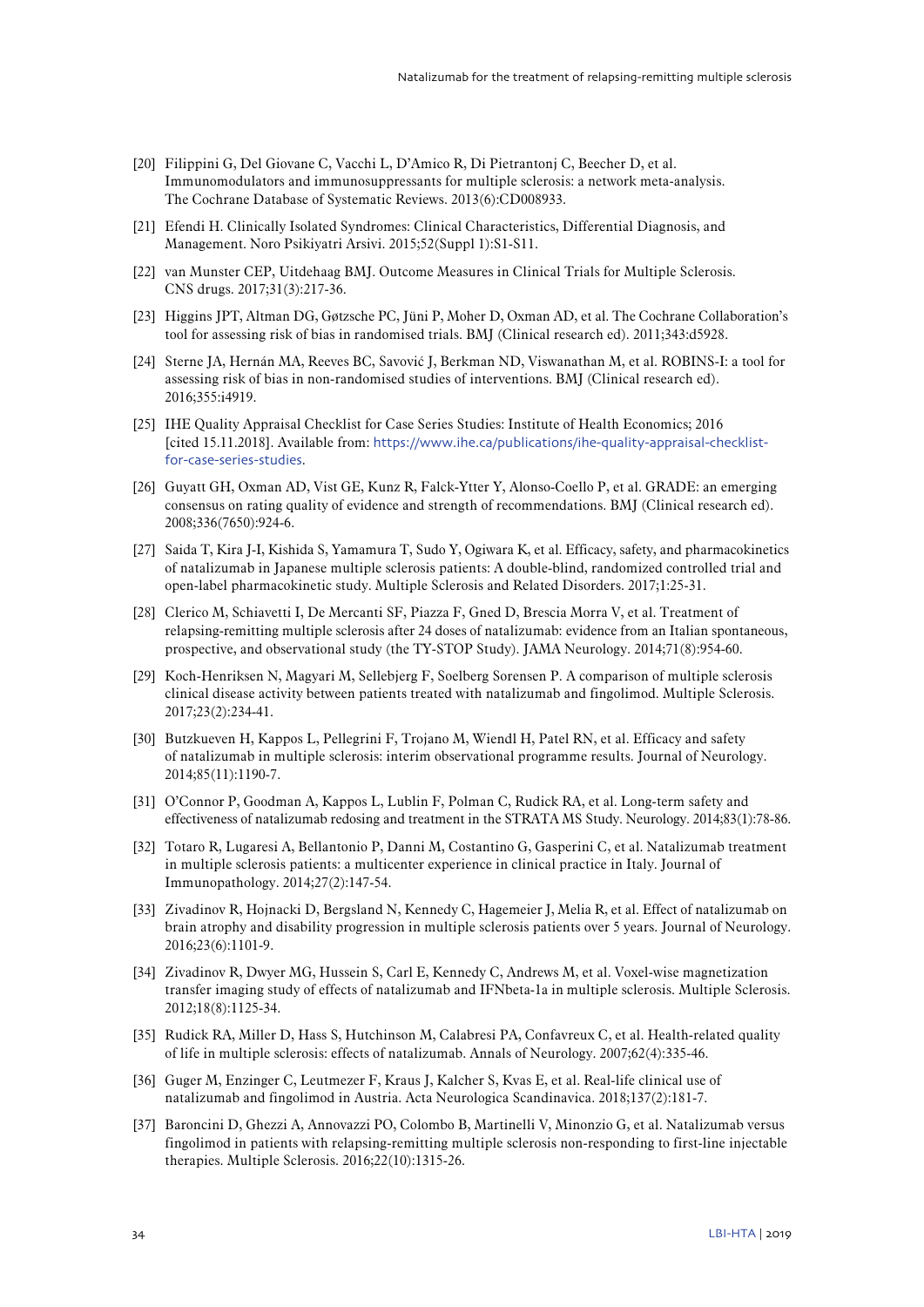- <span id="page-36-7"></span><span id="page-36-6"></span><span id="page-36-5"></span><span id="page-36-0"></span>[38] Jongen PJ. Health-Related Quality of Life in Patients with Multiple Sclerosis: Impact of Disease-Modifying Drugs. CNS Drugs. 2017;31(7):585-602.
- <span id="page-36-8"></span><span id="page-36-1"></span>[39] Tramacere I, Benedetti MD, Capobussi M, Castellini G, Citterio A, Del Giovane C, et al. Adverse effects of immunotherapies for multiple sclerosis: a network meta‐analysis. Cochrane Database of Systematic Reviews. 2016(5).
- <span id="page-36-9"></span><span id="page-36-2"></span>[40] Kågström S, Fält A, Berglund A, Manouchehrinia A, Piehl F, Olsson T, Lycke J. Reduction of the risk of PML in natalizumab treated MS patients in Sweden: an effect of JCV ab index surveillance. ECTRIMS Online Library. 2018; 228453.
- <span id="page-36-10"></span><span id="page-36-3"></span>[41] Bloomgren G, Richman S, Hotermans C, Subramanyam M, Goelz S, Natarajan A, et al. Risk of natalizumab-associated progressive multifocal leukoencephalopathy. The New England Journal of Medicine. 2012;366(20):1870-80.
- <span id="page-36-11"></span><span id="page-36-4"></span>[42] Planas R, Martin R, Sospedra M. Long-term safety and efficacy of natalizumab in relapsing-remitting multiple sclerosis: impact on quality of life. Patient Related Outcome Measures. 2014;5:25-33.
- <span id="page-36-12"></span>[43] Barbin L, Rousseau C, Jousset N, Casey R, Debouverie M, Vukusic S, et al. Comparative efficacy of fingolimod vs natalizumab: A French multicenter observational study. Neurology. 2016;86(8):771-8.
- <span id="page-36-13"></span>[44] R B, D.m T, S.y C, L S. CD4 cell response to interval therapy with natalizumab. Annals of Clinical and Translational Neurology. 2015.
- <span id="page-36-14"></span>[45] G D, P B, J L, S M, J V, C Z, et al. The Swiss Multiple Sclerosis Cohort-Study (SMSC): A prospective Swiss wide investigation of key phases in disease evolution and new treatment options. PLoS ONE. 2016.
- <span id="page-36-15"></span>[46] Fernandez O, Oreja-Guevara C, Arroyo R, Izquierdo G, Perez JL, Montalban X. Natalizumab treatment of multiple sclerosis in Spain: results of an extensive observational study. Journal of Neurology. 2012;259(9):1814-23.
- <span id="page-36-16"></span>[47] Fox RJ, Cree BAC, De Seze J, Gold R, Hartung H-P, Jeffery D, et al. MS disease activity in RESTORE: a randomized 24-week natalizumab treatment interruption study.[Erratum appears in Neurology. 2015 Feb 24;84(8):862 Note: multiple investigator names added]. Neurology. 2014;82(17):1491-8.
- <span id="page-36-17"></span>[48] Giacoppo S, Ruscica M, Grimaldi LM, Bramanti P, Mazzon E. The Italian Pharmacovigilance Program: An Observational Study of Adverse Effects of Natalizumab in Multiple Sclerosis Therapy. Medical Science Monitor. 2017;1:4230-40.
- <span id="page-36-18"></span>[49] Holmén C, Piehl F, Hillert J, Fogdell-Hahn A, Lundkvist M, Karlberg E, et al. A Swedish national post-marketing surveillance study of natalizumab treatment in multiple sclerosis. Multiple Sclerosis (Houndmills, Basingstoke, England). 2011;17(6):708-19.
- [50] V.g J, T S, T K, J L, E H, D H, et al. Predictors of long-term disability accrual in relapse-onset multiple sclerosis. Annals of Neurology. 2016.
- [51] V.g J, T S, J L-S, M B, C S, S V, et al. The Australian Multiple Sclerosis (MS) Immunotherapy Study: A Prospective, Multicentre Study of Drug Utilisation Using the MSBase Platform. PLoS ONE. 2013.
- [52] Kalincik T, Horakova D, Spelman T, Jokubaitis V, Trojano M, Lugaresi A, et al. Switch to natalizumab versus fingolimod in active relapsing-remitting multiple sclerosis. Annals of Neurology. 2015;77(3):425-35.
- [53] Kallweit U, Jelcic I, Braun N, Fischer H, Zorner B, Schreiner B, et al. Sustained efficacy of natalizumab in the treatment of relapsing-remitting multiple sclerosis independent of disease activity and disability at baseline: real-life data from a Swiss cohort. Clinical Neuropharmacology. 2012;35(2):77-80.
- [54] Kaufman M, Cree BAC, De Seze J, Fox RJ, Gold R, Hartung H-P, et al. Radiologic MS disease activity during natalizumab treatment interruption: findings from RESTORE. Journal of Neurology. 2015;262(2):326-36.
- [55] Mancardi GL, Tedeschi G, Amato MP, D'Alessandro R, Drago F, Milanese C, et al. Three years of experience: the Italian registry and safety data update. Neurological Sciences. 2011;1:295-7.
- [56] Marrosu MG, Lorefice L, Frau J, Coghe G, Fenu G, Piras R, et al. The cohort of the multiple sclerosis center of Cagliari. Neurological Sciences. 2011;1:309-12.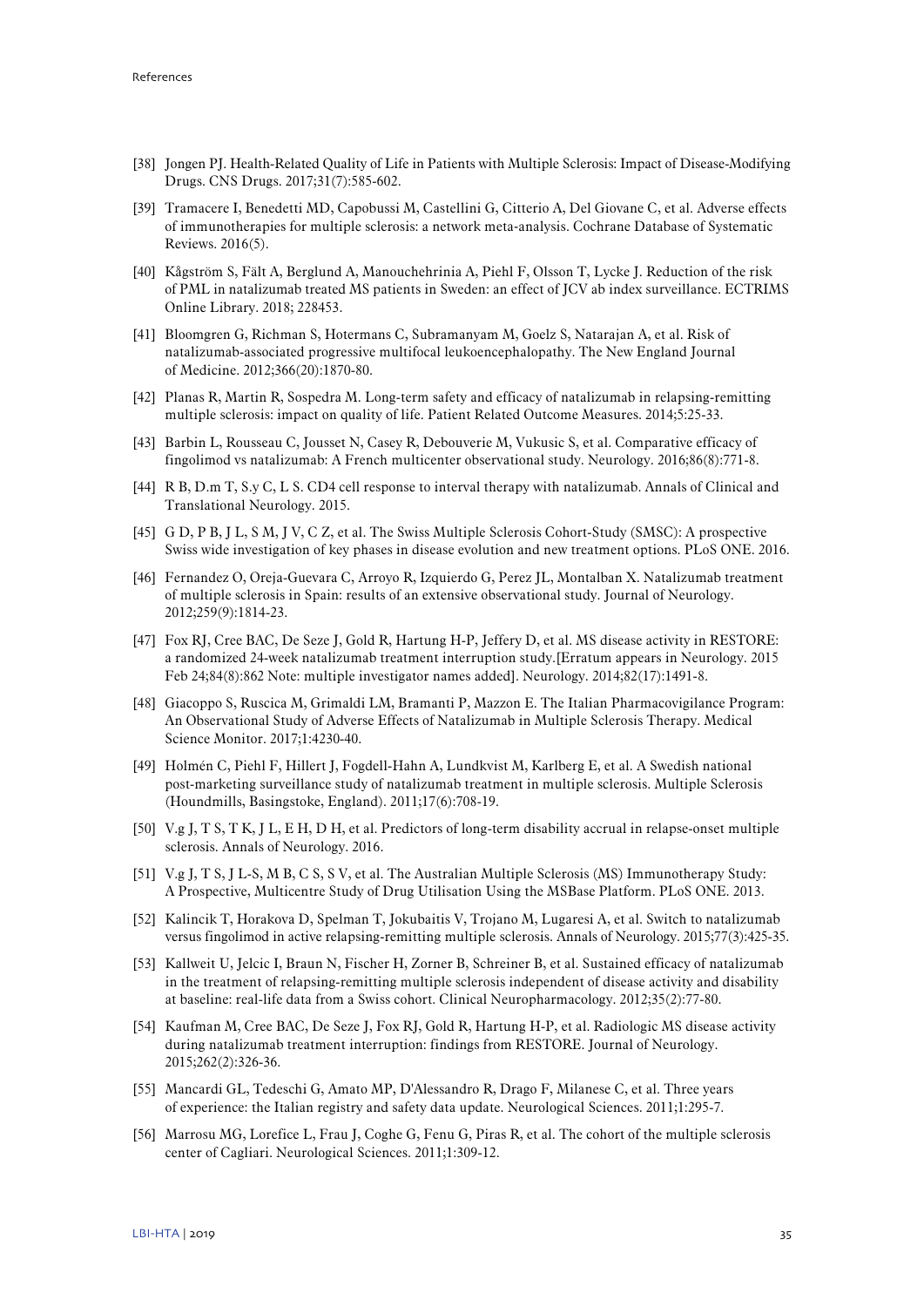- <span id="page-37-6"></span><span id="page-37-5"></span><span id="page-37-4"></span><span id="page-37-3"></span><span id="page-37-2"></span><span id="page-37-1"></span><span id="page-37-0"></span>[57] Melin A, Outteryck O, Collongues N, Zephir H, Fleury MC, Blanc F, et al. Effect of natalizumab on clinical and radiological disease activity in a French cohort of patients with relapsing-remitting multiple sclerosis. Journal of Neurology. 2012;259(6):1215-21.
- <span id="page-37-7"></span>[58] Outteryck O, Ongagna JC, Brochet B, Rumbach L, Lebrun-Frenay C, Debouverie M, et al. A prospective observational post-marketing study of natalizumab-treated multiple sclerosis patients: clinical, radiological and biological features and adverse events. The BIONAT cohort. Journal of Neurology. 2014;21(1):40-8.
- <span id="page-37-8"></span>[59] Piehl F, Holmen C, Hillert J, Olsson T. Swedish natalizumab (Tysabri) multiple sclerosis surveillance study. Neurological Sciences. 2011;1:289-93.
- <span id="page-37-9"></span>[60] Planche V, Moisset X, Morello R, Dumont E, Gibelin M, Charre-Morin J, et al. Improvement of quality of life and its relationship with neuropsychiatric outcomes in patients with multiple sclerosis starting treatment with natalizumab: A 3-year follow-up multicentric study. Journal of the Neurological Sciences. 2017;1:148-54.
- <span id="page-37-10"></span>[61] Prosperini L, Borriello G, Fubelli F, Marinelli F, Pozzilli C. Natalizumab treatment in multiple sclerosis: the experience of S. Andrea MS Centre in Rome. Neurological Sciences. 2011;1:303-7.
- <span id="page-37-11"></span>[62] Prosperini L, Sacca F, Cordioli C, Cortese A, Buttari F, Pontecorvo S, et al. Real-world effectiveness of natalizumab and fingolimod compared with self-injectable drugs in non-responders and in treatment-naive patients with multiple sclerosis. Journal of Neurology. 2017;264(2):284-94.
- [63] Puz P, Lasek-Bal A. Safety and Efficacy of Fingolimod and Natalizumab in Multiple Sclerosis After the Failure of First-Line Therapy: Single Center Experience Based on the Treatment of Forty-Four Patients. Medical Science Monitor: International Medical Journal of Experimental and Clinical Research. 2016;22:4277-82.
- [64] Raffel J, Gafson AR, Dahdaleh S, Malik O, Jones B, Nicholas R. Inflammatory Activity on Natalizumab Predicts Short-Term but Not Long-Term Disability in Multiple Sclerosis. PLoS ONE [Electronic Resource]. 2017;12(1).
- [65] Rinaldi F, Calabrese M, Seppi D, Puthenparampil M, Perini P, Gallo P. Natalizumab strongly suppresses cortical pathology in relapsing-remitting multiple sclerosis. Multiple Sclerosis. 2012;18(12):1760-7.
- [66] Sangalli F, Moiola L, Bucello S, Annovazzi P, Rizzo A, Radaelli M, et al. Efficacy and tolerability of natalizumab in relapsing-remitting multiple sclerosis patients: a post-marketing observational study. Neurological Sciences. 2011;1:299-302.
- [67] van Pesch V, Bartholome E, Bissay V, Bouquiaux O, Bureau M, Caekebeke J, et al. Safety and efficacy of natalizumab in Belgian multiple sclerosis patients: subgroup analysis of the natalizumab observational program. Acta Neurologica Belgica. 2014;114(3):167-78.
- [68] Wiendl H, Butzkueven H, Kappos L, Trojano M, Pellegrini F, Paes D, et al. Epoch Analysis of On-Treatment Disability Progression Events over Time in the Tysabri Observational Program (TOP). PLoS ONE [Electronic Resource]. 2016;11(1).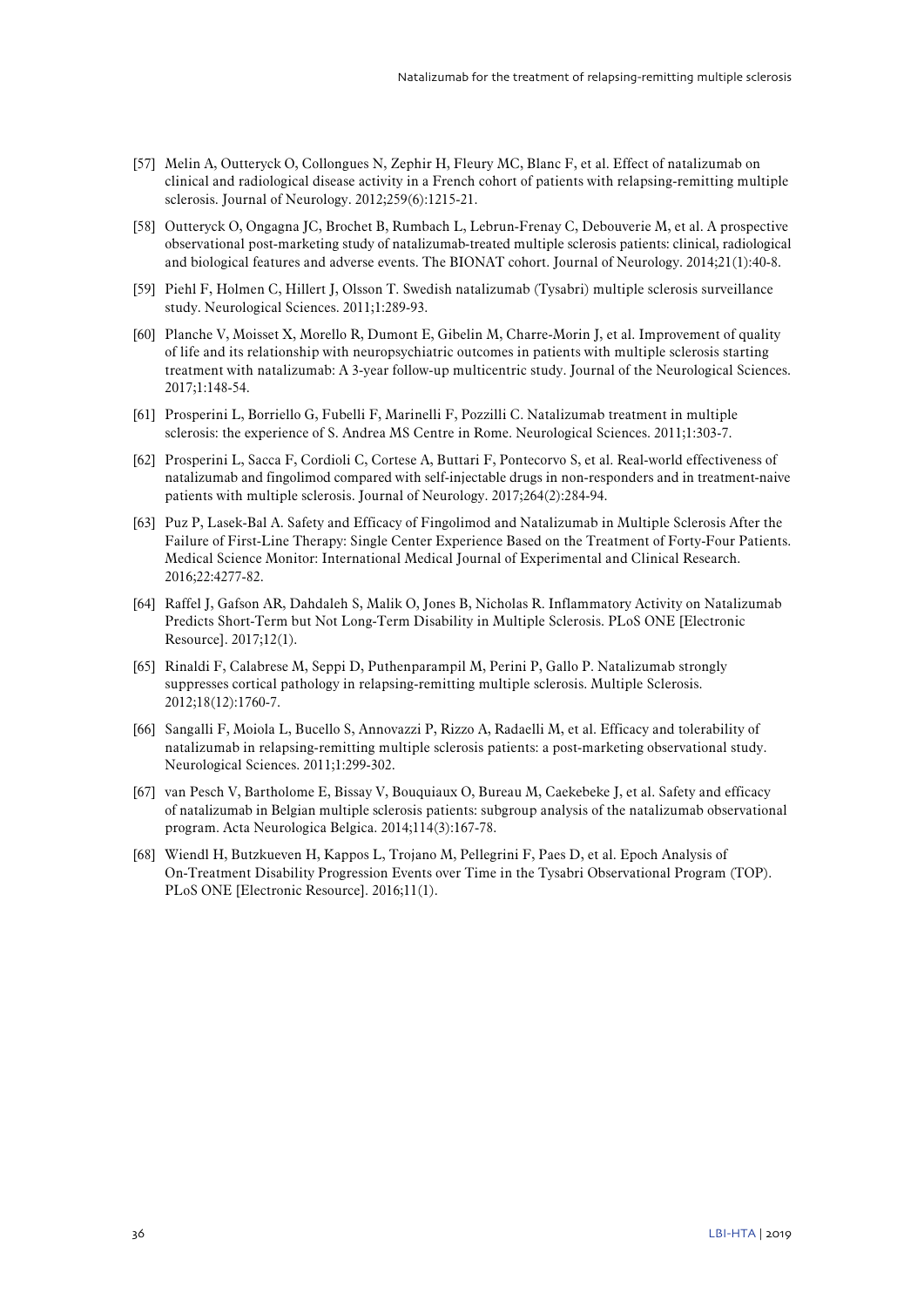# <span id="page-38-0"></span>8 Appendices

# <span id="page-38-1"></span>8.1 Evidence tables of individual studies included for clinical effectiveness and safety

|                                                              | Saida et al. (2017)[27]                                                                                                                                                                                                                                                                                                                                                                                                                                                                                                                                                              |  |
|--------------------------------------------------------------|--------------------------------------------------------------------------------------------------------------------------------------------------------------------------------------------------------------------------------------------------------------------------------------------------------------------------------------------------------------------------------------------------------------------------------------------------------------------------------------------------------------------------------------------------------------------------------------|--|
| Country                                                      | Japan                                                                                                                                                                                                                                                                                                                                                                                                                                                                                                                                                                                |  |
| Sponsor                                                      | Biogen                                                                                                                                                                                                                                                                                                                                                                                                                                                                                                                                                                               |  |
| Study design                                                 | multi-center, double-blind, placebo-controlled, randomized trial                                                                                                                                                                                                                                                                                                                                                                                                                                                                                                                     |  |
| Conducted in                                                 | April 2010 - August 2012                                                                                                                                                                                                                                                                                                                                                                                                                                                                                                                                                             |  |
| Indication                                                   | Japanese patients with RRMS                                                                                                                                                                                                                                                                                                                                                                                                                                                                                                                                                          |  |
| Intervention (I)                                             | natalizumab, 300mg, IV, every 4 weeks                                                                                                                                                                                                                                                                                                                                                                                                                                                                                                                                                |  |
| Comparator C)                                                | placebo                                                                                                                                                                                                                                                                                                                                                                                                                                                                                                                                                                              |  |
| Number of patients                                           | 47 VS. 47                                                                                                                                                                                                                                                                                                                                                                                                                                                                                                                                                                            |  |
| Inclusion criteria                                           | patients aged 18-65 years, diagnosed with RRMS (revised McDonald<br>criteria), at least one clinical MS exacerbation within previous year<br>and a EDSS score of 0.0-5.5                                                                                                                                                                                                                                                                                                                                                                                                             |  |
| Exclusion criteria                                           | all other neurological diagnoses (primary or secondary progressive<br>MS, neuromyelitis optica (NMSO), and NMO spectrum disorder or<br>patients with a history of a long spinal cord lesion extending over<br>three or more vertebral bodies or a positive test for AQP4 antibodies<br>or prior treatment with natalizumab or immunosuppressants or<br>treatment with immunomodulatory drugs within 2 weeks of<br>enrolment or during study; corticosteroids were not permitted<br>within 30 days of enrolment or except for short courses for<br>treatment of relapses during study |  |
| Primary outcome measure                                      | rate of development of new active lesions over 24 weeks                                                                                                                                                                                                                                                                                                                                                                                                                                                                                                                              |  |
| Secondary outcomes measure                                   | clinical relapses, EDSS scores, assessment of well-being (VAS)<br>and safety                                                                                                                                                                                                                                                                                                                                                                                                                                                                                                         |  |
|                                                              | Baseline patient characteristics (I vs. C)                                                                                                                                                                                                                                                                                                                                                                                                                                                                                                                                           |  |
| Mean age, years (SD)                                         | $37.7(8.6)$ VS. $35.1(8.2)$                                                                                                                                                                                                                                                                                                                                                                                                                                                                                                                                                          |  |
| Female, n (%)                                                | 34 (72) VS. 32 (68)                                                                                                                                                                                                                                                                                                                                                                                                                                                                                                                                                                  |  |
| Mean time since MS diagnosis, years (SD)                     | $5.9(5.0)$ VS. $5.1(4.9)$                                                                                                                                                                                                                                                                                                                                                                                                                                                                                                                                                            |  |
| Prior MS therapy, n (%)                                      | 43 (91) VS. 40 (85)                                                                                                                                                                                                                                                                                                                                                                                                                                                                                                                                                                  |  |
| Mean number of relapses in previous year (SD)                | $2.0(1.2)$ VS. 1.9 $(1.0)$                                                                                                                                                                                                                                                                                                                                                                                                                                                                                                                                                           |  |
| Mean number of EDSS score (SD)                               | $2.5(1.6)$ VS. $2.1(1.5)$                                                                                                                                                                                                                                                                                                                                                                                                                                                                                                                                                            |  |
| Follow-up time, months                                       | 6                                                                                                                                                                                                                                                                                                                                                                                                                                                                                                                                                                                    |  |
| Loss to follow-up, n (%)                                     | 5(5.3)                                                                                                                                                                                                                                                                                                                                                                                                                                                                                                                                                                               |  |
| <b>Efficacy</b>                                              |                                                                                                                                                                                                                                                                                                                                                                                                                                                                                                                                                                                      |  |
| Annualized relapse rate, ARR<br>(Difference between I and C) | 0.53 vs. 1.73 with p=0.001                                                                                                                                                                                                                                                                                                                                                                                                                                                                                                                                                           |  |
| Disability progression<br>(Difference between I and C)       | $-0.22$ (0.7) vs. 0.19 (0.9) with p=0.019                                                                                                                                                                                                                                                                                                                                                                                                                                                                                                                                            |  |
| QoL (VAS)                                                    | - 4.8 points vs. $-$ 2.9 points with $p = 0.942$                                                                                                                                                                                                                                                                                                                                                                                                                                                                                                                                     |  |

<span id="page-38-2"></span>*Table 8.1-1: Evidence table – RCT*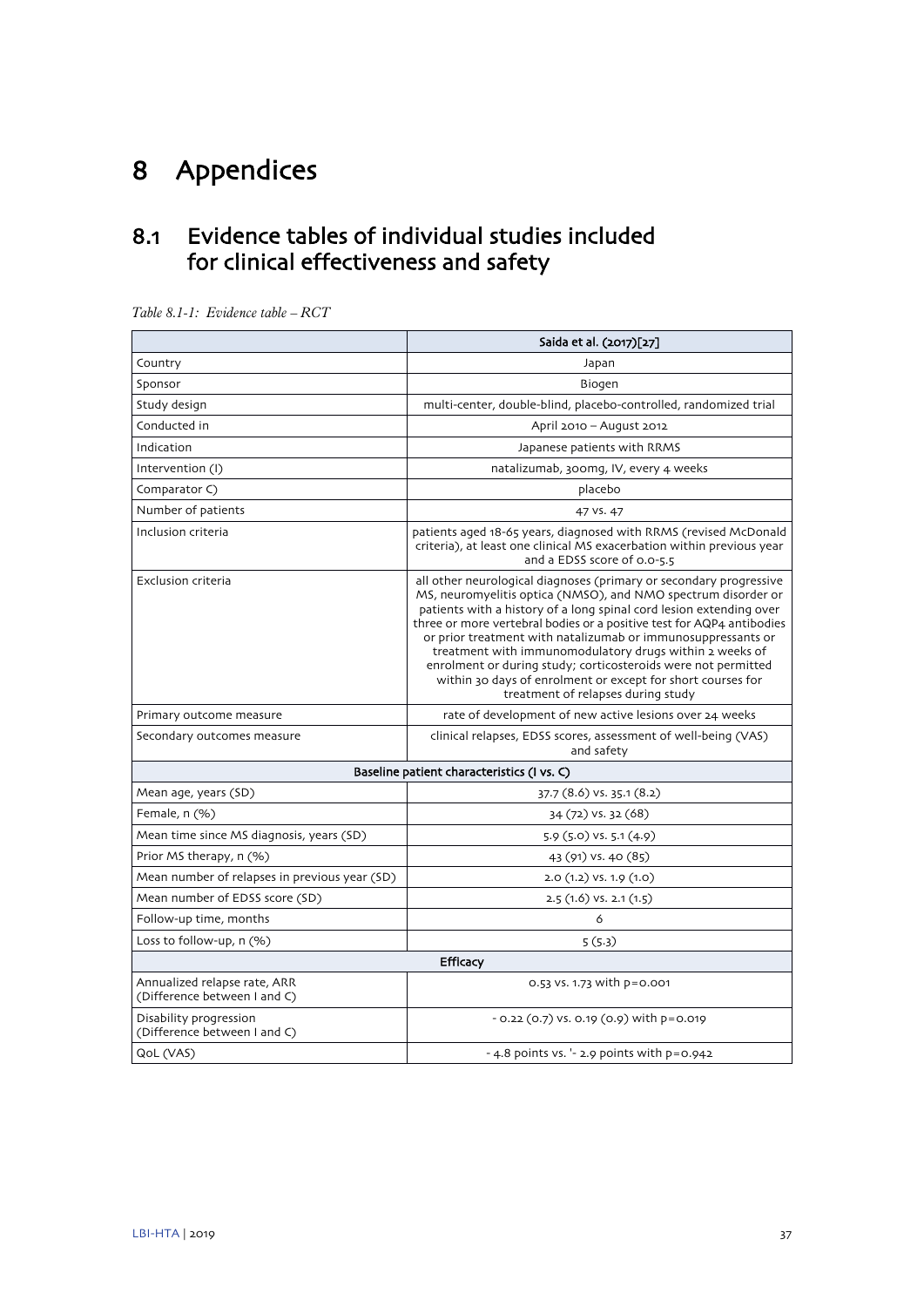|                                                   | Saida et al. (2017)[27]               |
|---------------------------------------------------|---------------------------------------|
|                                                   | Safety                                |
| number of serious adverse events <sup>a</sup> (%) | $7(15)$ VS. 11 $(23)$                 |
| infections and infestations                       | OVS.1(2)                              |
| neoplasms                                         | $1(2)$ VS. O                          |
| PML                                               | $OVS$ . $O$                           |
| number of adverse events <sup>b</sup> (%)         | 34 (72) VS. 41 (87)                   |
| hypersensitivity reaction                         | $OVS$ . $O$                           |
| anti-JCV antibodies                               | $65(63)$ of 103 patients <sup>c</sup> |
| anti-natalizumab antibodies                       | $1(2)$ VS. O                          |

Explanations: *a) including MS relapses, b) at least one adverse event (including MS relapses),* 

*c) participants from the extension study which included patients from the RCT plus patients from the pharmacokinetic study*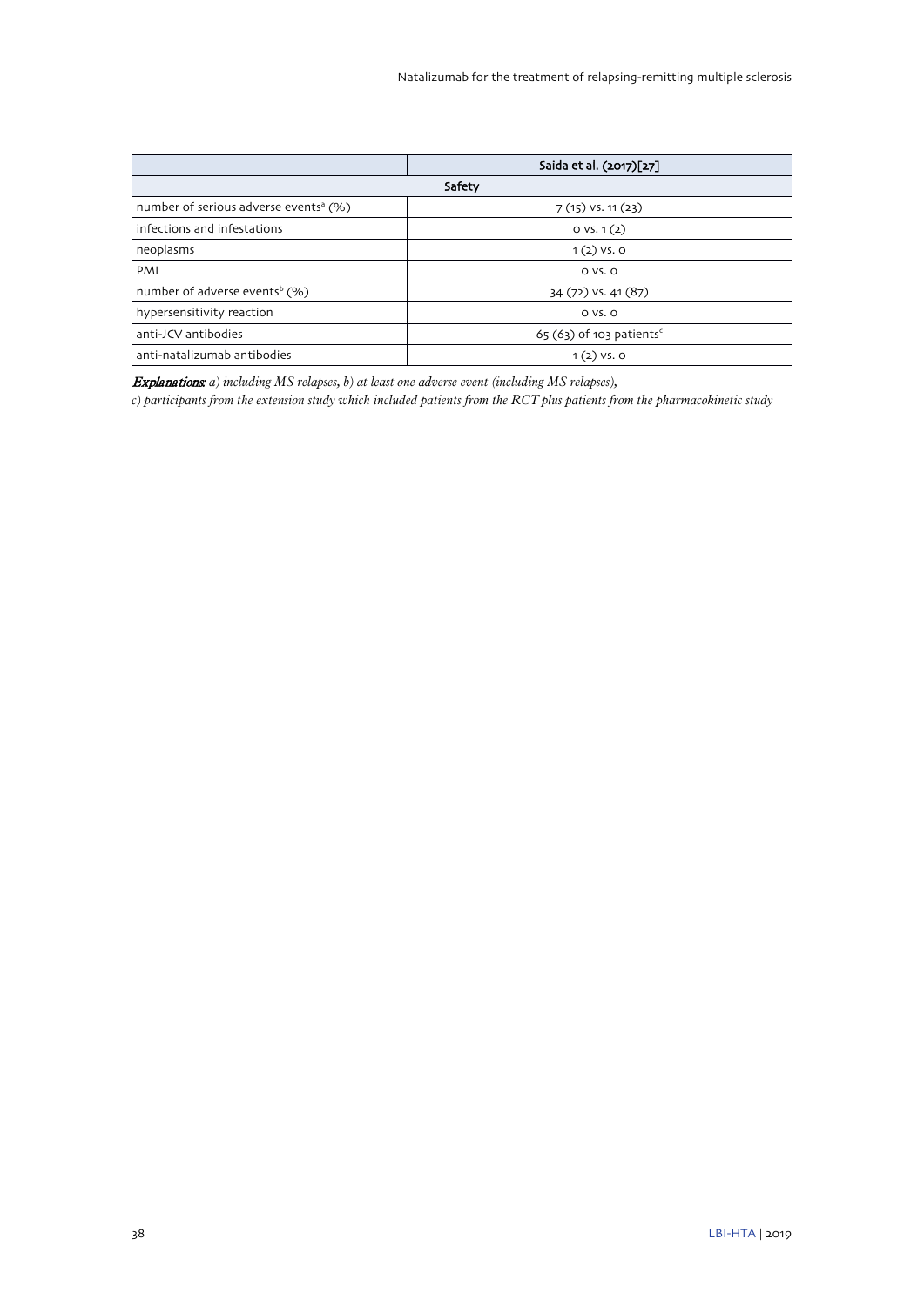## *Table 8.1-2: Evidence table – non-randomised controlled trials*

<span id="page-40-0"></span>

|                                               | Clerico et al. (2014)[28]                                                                                                                                                                                                | Koch-Hensiksen et al. (2016)[29]                                                                                                                                                                                                                                                                                                                                                                                                                                                                                                                                                                            |
|-----------------------------------------------|--------------------------------------------------------------------------------------------------------------------------------------------------------------------------------------------------------------------------|-------------------------------------------------------------------------------------------------------------------------------------------------------------------------------------------------------------------------------------------------------------------------------------------------------------------------------------------------------------------------------------------------------------------------------------------------------------------------------------------------------------------------------------------------------------------------------------------------------------|
| Country                                       | Italy                                                                                                                                                                                                                    | Denmark                                                                                                                                                                                                                                                                                                                                                                                                                                                                                                                                                                                                     |
| Sponsor                                       | <b>NA</b>                                                                                                                                                                                                                | <b>NA</b>                                                                                                                                                                                                                                                                                                                                                                                                                                                                                                                                                                                                   |
| Study design                                  | non-randomized, prospective, controlled multicenter study                                                                                                                                                                | non-randomized, prospective, controlled multicenter study                                                                                                                                                                                                                                                                                                                                                                                                                                                                                                                                                   |
| Conducted in                                  | October 2010 - October 2013                                                                                                                                                                                              | July 2011 - October 2015                                                                                                                                                                                                                                                                                                                                                                                                                                                                                                                                                                                    |
| Indication                                    | evaluating MS clinical activity in patients with RRMS after<br>24 doses of natalizumab                                                                                                                                   | to compare the clinical efficacy of natalizumab and fingolimod                                                                                                                                                                                                                                                                                                                                                                                                                                                                                                                                              |
| Intervention (I)                              | natalizumab, 300mg, IV, every 4 weeks                                                                                                                                                                                    | natalizumab                                                                                                                                                                                                                                                                                                                                                                                                                                                                                                                                                                                                 |
| Comparator C)                                 | no treatment or DMT (interferon beta, glatiramer acetate,<br>fingolimod) or mitoxantrone hydrochrloride                                                                                                                  | fingolimod                                                                                                                                                                                                                                                                                                                                                                                                                                                                                                                                                                                                  |
| Number of patients                            | 130                                                                                                                                                                                                                      | 1379                                                                                                                                                                                                                                                                                                                                                                                                                                                                                                                                                                                                        |
| Inclusion criteria                            | 18 years or older with clinically definite RRMS who<br>received 24 doses of Natalizumab, with clinical and MR<br>imaging MS stability, and which had at least 1 MR image<br>within 10 days after 24 doses of natalizumab | All patients, who started treatment with natalizumab or fingolimod from<br>1 July 2011 up to 31 March 2015. RRMS patients should under first-line<br>treatment with interferon-beta or glatiramer acetate have had at least<br>one significant relapse within one year. Hitherto treatment-naive patients<br>could start second-line treatment directly if they within a year have had<br>two serious relapses with residual symptoms and an active magnetic<br>resonance imaging (MRI) scan with gadolinium positive lesion(s) or a<br>significant increase in T2 lesions compared with earlier MRI scans. |
| Exclusion criteria                            | pregnancy, severe depression, alcohol or drug addition,<br>any clinical condition in addition to MS                                                                                                                      | <b>NA</b>                                                                                                                                                                                                                                                                                                                                                                                                                                                                                                                                                                                                   |
| Primary outcome measure                       | mean ARR                                                                                                                                                                                                                 | annualized relapse rate (ARR)                                                                                                                                                                                                                                                                                                                                                                                                                                                                                                                                                                               |
| Secondary outcomes measure                    | MR imaging MS activity and mean EDSS                                                                                                                                                                                     | rates of steroid-treated relapse, proportion of patients remaining free<br>of relapse, time to first relapse, proportion of patients in whom EDSS<br>improved or worsened during treatment                                                                                                                                                                                                                                                                                                                                                                                                                  |
|                                               | Baseline patient characteristics (I vs. C)                                                                                                                                                                               |                                                                                                                                                                                                                                                                                                                                                                                                                                                                                                                                                                                                             |
| Mean age, years (SD)                          | 37.4 (9.5) VS. 39.5 (9.8)                                                                                                                                                                                                | 38.7 (10.1) VS. 39.3 (10.1)                                                                                                                                                                                                                                                                                                                                                                                                                                                                                                                                                                                 |
| Female, n (%)                                 | 32 (74.4) VS. 56 (69.1)                                                                                                                                                                                                  | $(70.5)$ VS. $(70.5)$                                                                                                                                                                                                                                                                                                                                                                                                                                                                                                                                                                                       |
| Mean time since MS diagnosis, years (SD)      | 9.96 (5.85) VS. 12.19 (7.32)                                                                                                                                                                                             | 7.78 (6.2) vs. 7.69 (6.3)                                                                                                                                                                                                                                                                                                                                                                                                                                                                                                                                                                                   |
| Prior MS therapy, n (%)                       | 35 (81.4) VS. 73 (90.1)                                                                                                                                                                                                  | 437 (94.2) VS. 437 (94.2)                                                                                                                                                                                                                                                                                                                                                                                                                                                                                                                                                                                   |
| Mean number of relapses in previous year (SD) | $2.29(1.53)$ VS. $1.84(1.17)$                                                                                                                                                                                            | $1.06(0.95)$ VS. $1.05(1.1)$                                                                                                                                                                                                                                                                                                                                                                                                                                                                                                                                                                                |
| Mean EDSS score (SD)                          | 3.31 (1.65) VS. 3.42 (1.73)                                                                                                                                                                                              | $3.15(1.6)$ VS. $3.08(1.5)$                                                                                                                                                                                                                                                                                                                                                                                                                                                                                                                                                                                 |
| Follow-up time, months                        | 12                                                                                                                                                                                                                       | 51                                                                                                                                                                                                                                                                                                                                                                                                                                                                                                                                                                                                          |
| Loss to follow-up, n (%)                      | 6(4.6)                                                                                                                                                                                                                   | 70(5.1)                                                                                                                                                                                                                                                                                                                                                                                                                                                                                                                                                                                                     |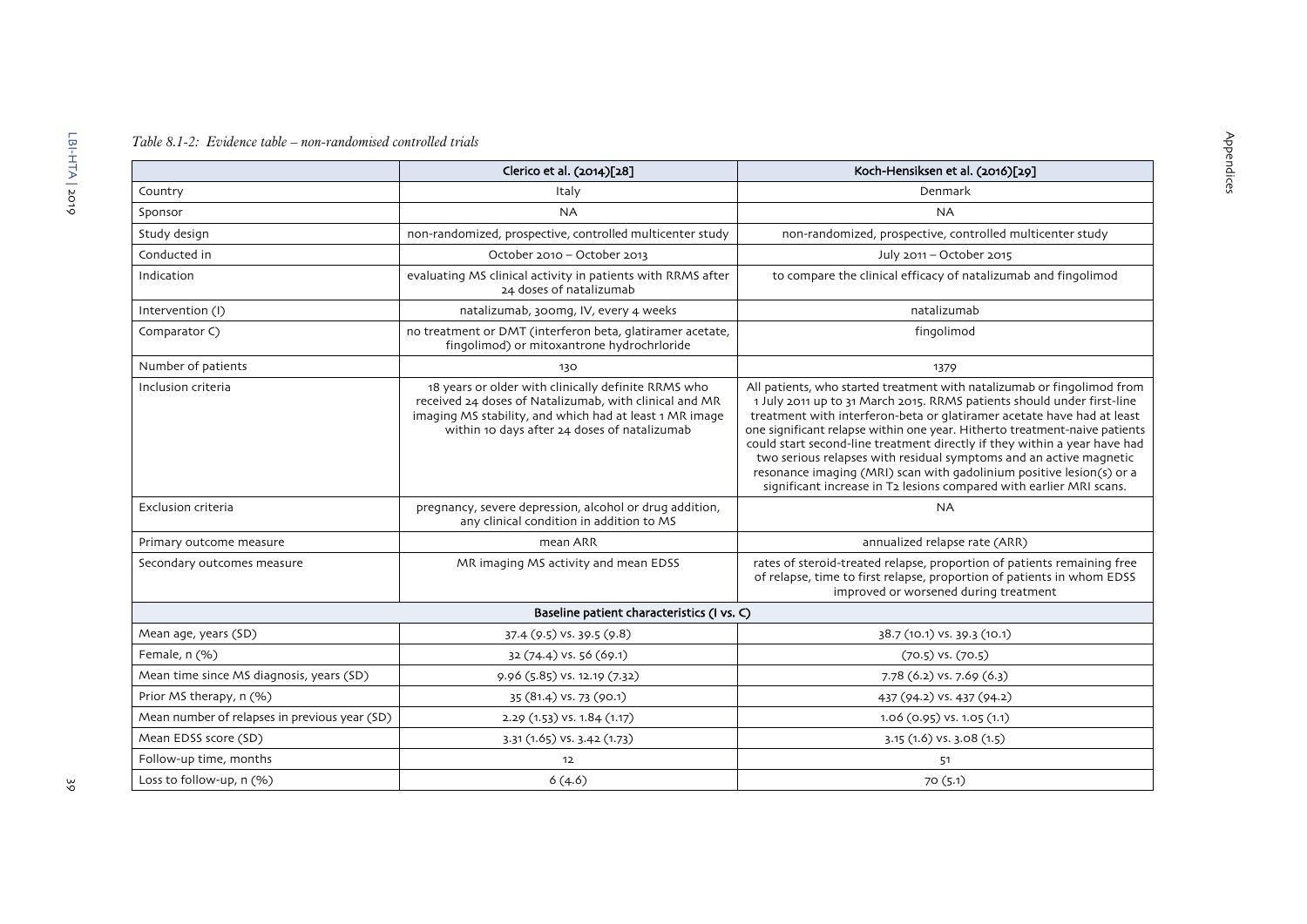|                                                              | Clerico et al. (2014)[28]                                                     | Koch-Hensiksen et al. (2016)[29]                                                                                                                                           |
|--------------------------------------------------------------|-------------------------------------------------------------------------------|----------------------------------------------------------------------------------------------------------------------------------------------------------------------------|
|                                                              | <b>Effectiveness</b>                                                          |                                                                                                                                                                            |
| Annualized relapse rate, ARR<br>(Difference between I and C) | 0.24 (0.48) Nat. continuers vs. 0.73 (0.85) Nat.<br>interrupters with p=0.004 | 0.296 (95%Cl: 0.26-0.34) vs. 0.307 (95%Cl: 0.27-0.35);<br>rate ratio of 0.93 (95%CI: 0.74-1.17) with p=0.53                                                                |
| Disability progression<br>(Difference between I and C)       | 3.36 (1.69) vs. 3.80 (1.83) with p=0.23                                       | 186 (40.1%) improved, 144 (31.0% remained unchanged and 134 (28.9%)<br>worsened vs. 185 (39.9%) improved, 152 (32.5%) remained unchanged,<br>128 (27.6%) worsened (p=0.86) |
| QoL                                                          | <b>NA</b>                                                                     | <b>NA</b>                                                                                                                                                                  |
|                                                              | Safety                                                                        |                                                                                                                                                                            |
| number of serious adverse events (%)                         | 3(2.3)                                                                        | <b>NA</b>                                                                                                                                                                  |
| infections and infestations                                  | 1(0.8)                                                                        | <b>NA</b>                                                                                                                                                                  |
| neoplasms                                                    | <b>NA</b>                                                                     | <b>NA</b>                                                                                                                                                                  |
| PML                                                          | 1(0.8)                                                                        | <b>NA</b>                                                                                                                                                                  |
| number of adverse events (%)                                 | <b>NA</b>                                                                     | <b>NA</b>                                                                                                                                                                  |
| hypersensitivity reaction                                    | <b>NA</b>                                                                     | <b>NA</b>                                                                                                                                                                  |
| anti-JCV antibodies                                          | <b>NA</b>                                                                     | <b>NA</b>                                                                                                                                                                  |
| anti-natalizumab antibodies                                  | <b>NA</b>                                                                     | <b>NA</b>                                                                                                                                                                  |

Natalizumab for the treatment of relapsing-remitting multiple sclerosis

Natalizumab for the treatment of relapsing-remitting multiple sclerosis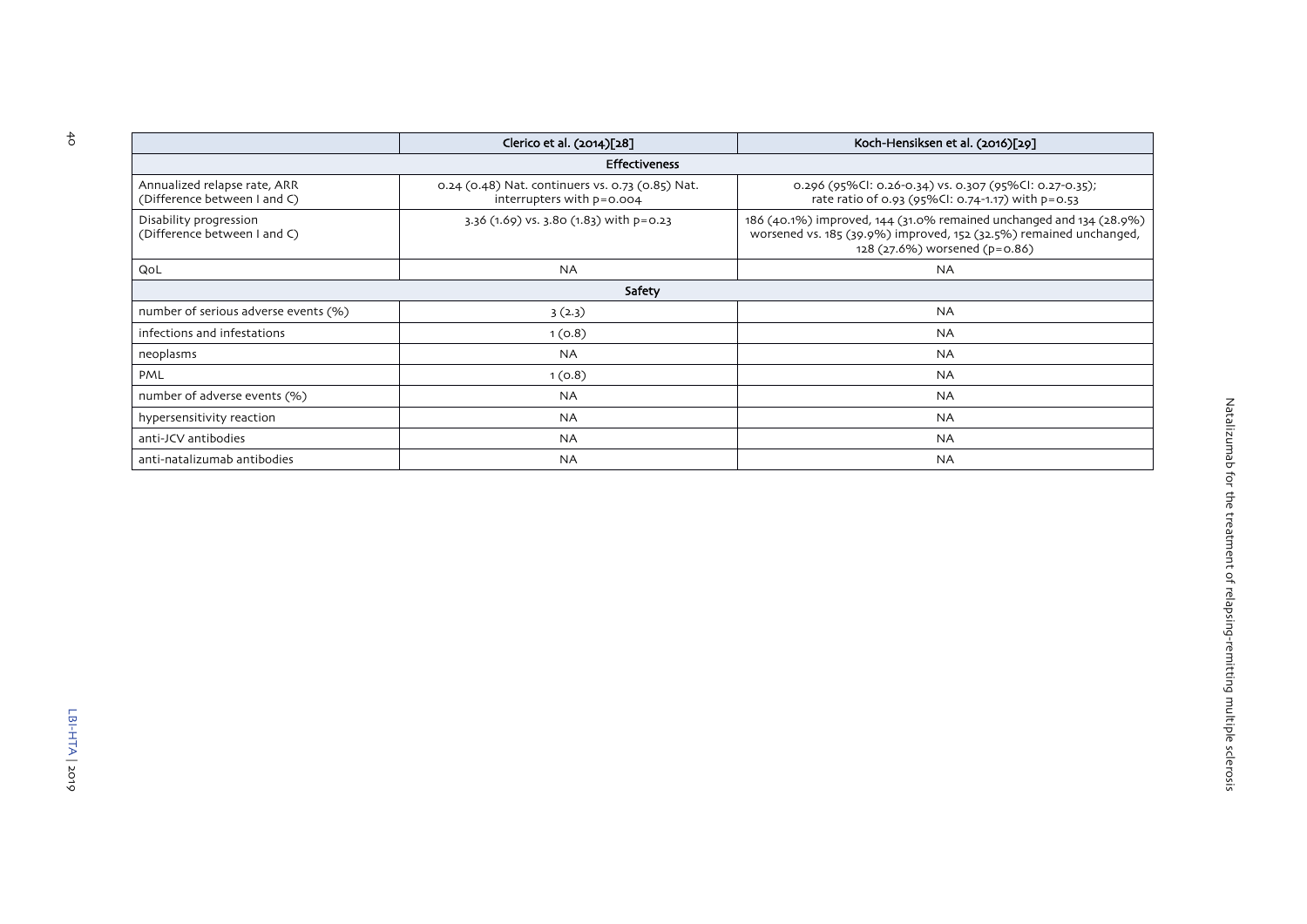## *Table 8.1-3: Evidence table – single-arm studies*

<span id="page-42-0"></span>

|                    | Butzkueven et al. (2014)[30]                                                                                                                                                                                                                                                                            | O'Connor et al. (2014)[31]                                                                                                                                                      | Totaro et al. (2014)[32]                                                                                                                                                                                                                                                                                                                                                                                                                                                                                                                                                                                                                                                                                                                                                 | Zivadinov et al. (2016)[33]                                                                                                                                                                                                                                                                                                                        |
|--------------------|---------------------------------------------------------------------------------------------------------------------------------------------------------------------------------------------------------------------------------------------------------------------------------------------------------|---------------------------------------------------------------------------------------------------------------------------------------------------------------------------------|--------------------------------------------------------------------------------------------------------------------------------------------------------------------------------------------------------------------------------------------------------------------------------------------------------------------------------------------------------------------------------------------------------------------------------------------------------------------------------------------------------------------------------------------------------------------------------------------------------------------------------------------------------------------------------------------------------------------------------------------------------------------------|----------------------------------------------------------------------------------------------------------------------------------------------------------------------------------------------------------------------------------------------------------------------------------------------------------------------------------------------------|
| Country            | multinational                                                                                                                                                                                                                                                                                           | multinational                                                                                                                                                                   | Italy                                                                                                                                                                                                                                                                                                                                                                                                                                                                                                                                                                                                                                                                                                                                                                    | <b>USA</b>                                                                                                                                                                                                                                                                                                                                         |
| Sponsor            | Biogen                                                                                                                                                                                                                                                                                                  | Biogen (editorial support)                                                                                                                                                      | <b>NA</b>                                                                                                                                                                                                                                                                                                                                                                                                                                                                                                                                                                                                                                                                                                                                                                | Biogen                                                                                                                                                                                                                                                                                                                                             |
| Study design       | prospective, observational<br>study, single-arm (Tysabri<br>Observational Program-TOP)                                                                                                                                                                                                                  | prospective, observational,<br>single-arm study (Safety of Tysabri<br>re-dosing and treatment (STRATA)                                                                          | prospective, observational,<br>single-arm study                                                                                                                                                                                                                                                                                                                                                                                                                                                                                                                                                                                                                                                                                                                          | prospective, observational,<br>single-arm study                                                                                                                                                                                                                                                                                                    |
| Conducted in       | July 2007 - December 2012 <sup>a</sup>                                                                                                                                                                                                                                                                  | - February 2012                                                                                                                                                                 | April 2007 - November 2010                                                                                                                                                                                                                                                                                                                                                                                                                                                                                                                                                                                                                                                                                                                                               | <b>NA</b>                                                                                                                                                                                                                                                                                                                                          |
| Indication         | evaluate long-term safety of<br>natalizumab monotherapy                                                                                                                                                                                                                                                 | evaluate safety of<br>evaluate efficacy and tolerability of<br>natalizumab monotherapy<br>natalizumab in a cohort of RRMS<br>patients<br>natalizumab, 300mg, IV,<br>natalizumab |                                                                                                                                                                                                                                                                                                                                                                                                                                                                                                                                                                                                                                                                                                                                                                          | re-evaluation of natalizumab-<br>treated relapsing MS patients                                                                                                                                                                                                                                                                                     |
| Intervention (I)   | natalizumab, 300mg, IV,<br>every 4 weeks                                                                                                                                                                                                                                                                | every 4 weeks                                                                                                                                                                   |                                                                                                                                                                                                                                                                                                                                                                                                                                                                                                                                                                                                                                                                                                                                                                          | natalizumab, 300mg, IV,<br>every 4 weeks                                                                                                                                                                                                                                                                                                           |
| Comparator (C)     | <b>NONE</b>                                                                                                                                                                                                                                                                                             | <b>NONE</b>                                                                                                                                                                     | <b>NONE</b>                                                                                                                                                                                                                                                                                                                                                                                                                                                                                                                                                                                                                                                                                                                                                              | <b>NONE</b>                                                                                                                                                                                                                                                                                                                                        |
| Number of patients | 4821                                                                                                                                                                                                                                                                                                    | 1094                                                                                                                                                                            | 343                                                                                                                                                                                                                                                                                                                                                                                                                                                                                                                                                                                                                                                                                                                                                                      | 77                                                                                                                                                                                                                                                                                                                                                 |
| Inclusion criteria | Patients with RRMS who met<br>criteria for natalizumab<br>prescription in their respective<br>countries and had three or<br>fewer natalizumab infusions<br>before enrolment. Female<br>participants were postmeno-<br>pausal, surgically sterile, or<br>willing to practice effective<br>contraception. | patients with RRMS previously<br>participating in a natalizumab<br>"feeder" study (AFFIRM, SENTINEL,<br>GLANCE, STARS)                                                          | RRMS according to the McDonald<br>criteria; criterion A, patients on pre-<br>vious immunomodulation treatment<br>for at least 12 months who had<br>experienced either two relapses in<br>the last year or a single relapse with<br>incomplete recovery and residual<br>disability, with at least 9 T2 lesions,<br>or an increased lesion burden or at<br>least 1 gadolinium-enhanced lesion;<br>criterion B, patients with severe MS<br>with a fast evolution, even if not<br>previously treated with immuno-<br>modulation treatments, with 2 or<br>more relapses with increased<br>disability during the previous year,<br>and with new T2- or gadolinium-<br>enhanced lesions on MRI, compared<br>with an MRI examination performed<br>during the previous 12 months. | participation in the natalizumab<br>VWMTR study, age 18-65;<br>diagnosis of MS according to the<br>McDonald 2005 criteria of either<br>RR or relapsing secondary-<br>progressive disease type,<br>EDSS score $\leq$ 6.5;<br>disease duration < 30 years,<br>received > 1 cycle of natalizumab<br>and fulfilled the TOUCH<br>enrolment requirements |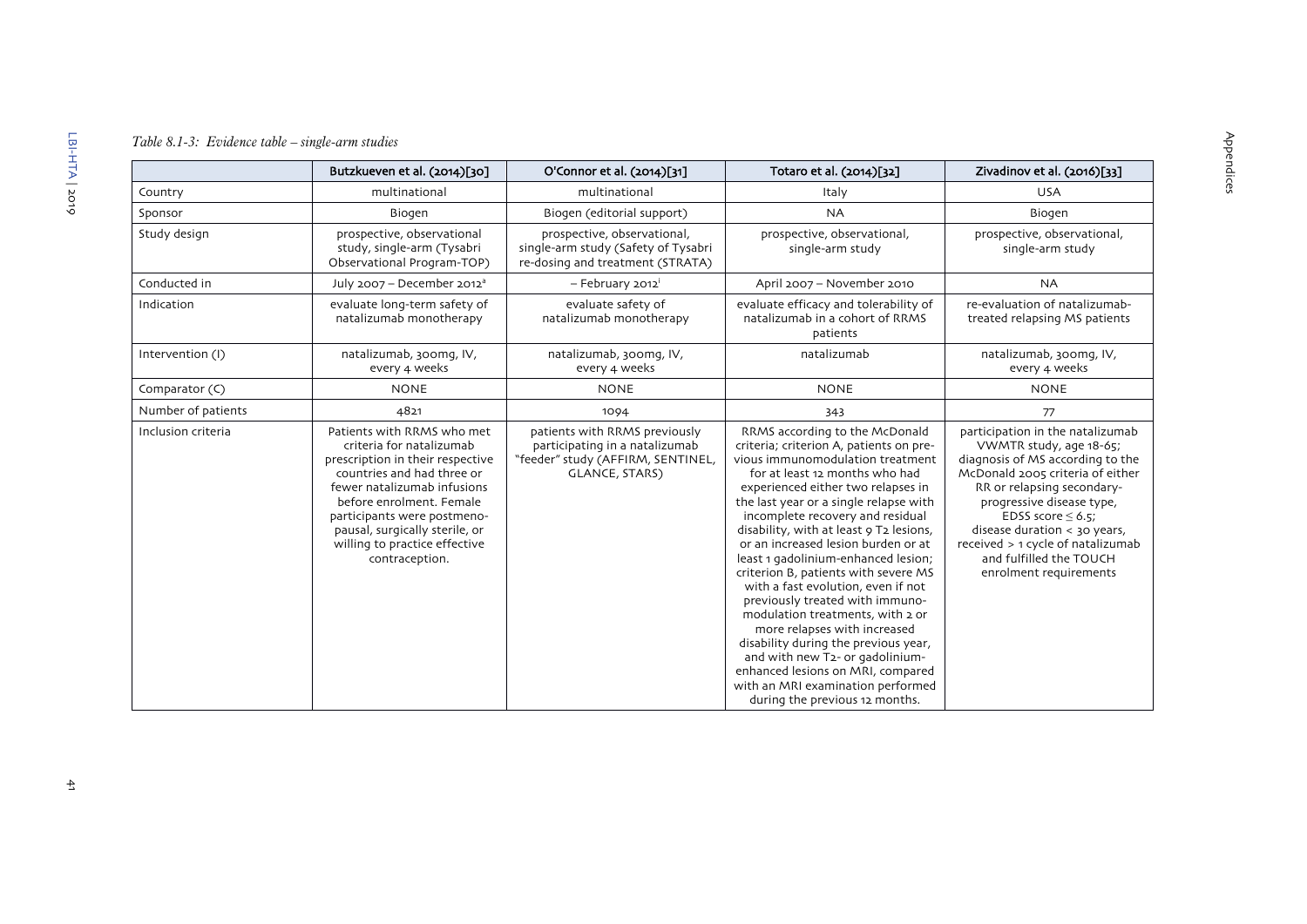|                                                  | Butzkueven et al. (2014)[30]                                       | O'Connor et al. (2014)[31]                                                                                                                                                                                                                                                                                                                                                         | Totaro et al. (2014)[32]                                                                                                                   | Zivadinov et al. (2016)[33]                                                                                                                                                                                                                                          |
|--------------------------------------------------|--------------------------------------------------------------------|------------------------------------------------------------------------------------------------------------------------------------------------------------------------------------------------------------------------------------------------------------------------------------------------------------------------------------------------------------------------------------|--------------------------------------------------------------------------------------------------------------------------------------------|----------------------------------------------------------------------------------------------------------------------------------------------------------------------------------------------------------------------------------------------------------------------|
| Exclusion criteria                               | <b>NA</b>                                                          | concomitant immunosuppressive or<br>immunomodulatory treatment;<br>persistently positive anti-natalizumab<br>antibodies, compromised immune<br>system; prior natalizumab<br>discontinuation because of related<br>allergic reaction or serious adverse<br>event; malignancy history, or any<br>major disease precluding<br>recombinant humanized<br>immunomodulatory antibody use. | <b>NA</b>                                                                                                                                  | presence of relapse and steroid<br>treatment in the 30 days preceding<br>the 5-year MRI scan, pre-existing<br>medical conditions known to be<br>associated with brain pathology<br>(cerebrovascular disease, positive<br>history of alcohol abuse) and<br>pregnancy. |
| Primary outcome measure                          | long-term safety (incidence and<br>type of serious adverse events) | safety after re-exposure to<br>natalizumab                                                                                                                                                                                                                                                                                                                                         | proportion of patients who were free<br>from relapses/EDSS progression/<br>combined clinical activity/MRI<br>activity/any disease activity | determine the association between<br>the number of natalizumab cycles<br>and brain volume loss, lesion<br>burden, disability progression<br>and relapse rate                                                                                                         |
| Secondary outcomes measure                       | occurrence of clinical relapses,<br>change in EDSS score           | frequency of relapses, change in<br>EDSS score                                                                                                                                                                                                                                                                                                                                     | annualized clinical relapse rate                                                                                                           | determine MRI and clinical changes<br>between those patients who<br>received natalizumab for 5 years<br>and those patients who received<br>natalizumab treatment with some<br>periods of honeymoon and those<br>who discontinued treatment                           |
|                                                  |                                                                    | Baseline patient characteristics                                                                                                                                                                                                                                                                                                                                                   |                                                                                                                                            |                                                                                                                                                                                                                                                                      |
| Mean age, years (SD)                             | 37.2 (9.69)                                                        | 41.1(8.1)                                                                                                                                                                                                                                                                                                                                                                          | 35.8 (9.1)                                                                                                                                 | 41.3 $(10)^{b(n=60)}$                                                                                                                                                                                                                                                |
| Female, n (%)                                    | 3466 (72)                                                          | (69)                                                                                                                                                                                                                                                                                                                                                                               | 247(72)                                                                                                                                    | 42 $(70)^{b(n=60)}$                                                                                                                                                                                                                                                  |
| Mean time since MS<br>diagnosis, years (SD)      | 7.3 $(0-43.9)^{b(n=4799)}$                                         | $8(4-34)^{b(n=1088)}$                                                                                                                                                                                                                                                                                                                                                              | 10.7(6.8)                                                                                                                                  | 12.7 $(8.0)^{b(n=60)}$                                                                                                                                                                                                                                               |
| Prior MS therapy, n (%)                          | 4384 (90.9)                                                        | (94.8)                                                                                                                                                                                                                                                                                                                                                                             | 330 (96.2)                                                                                                                                 | 77 (100)                                                                                                                                                                                                                                                             |
| Mean number of relapses<br>in previous year (SD) | 1.99(1.03)                                                         | 1 $(O-8)^{b}$                                                                                                                                                                                                                                                                                                                                                                      | at least one relapse in 341 patients                                                                                                       | <b>NA</b>                                                                                                                                                                                                                                                            |
| Mean EDSS score (SD)                             | $3.5(1.62)^{(n=4728)}$                                             | $2.5 (0-8)^{b}$                                                                                                                                                                                                                                                                                                                                                                    | 2.8(1.5)                                                                                                                                   | 3.0 $(0-7)^{b(n=60)}$                                                                                                                                                                                                                                                |
| Follow-up time, months                           | 60 <sup>c</sup>                                                    | 60                                                                                                                                                                                                                                                                                                                                                                                 | 42                                                                                                                                         | 60                                                                                                                                                                                                                                                                   |
| Loss to follow-up, n (%)                         | $121 (2.5)^d$                                                      | $462^{j}$                                                                                                                                                                                                                                                                                                                                                                          | $57(16.6)^n$                                                                                                                               | 17(22)                                                                                                                                                                                                                                                               |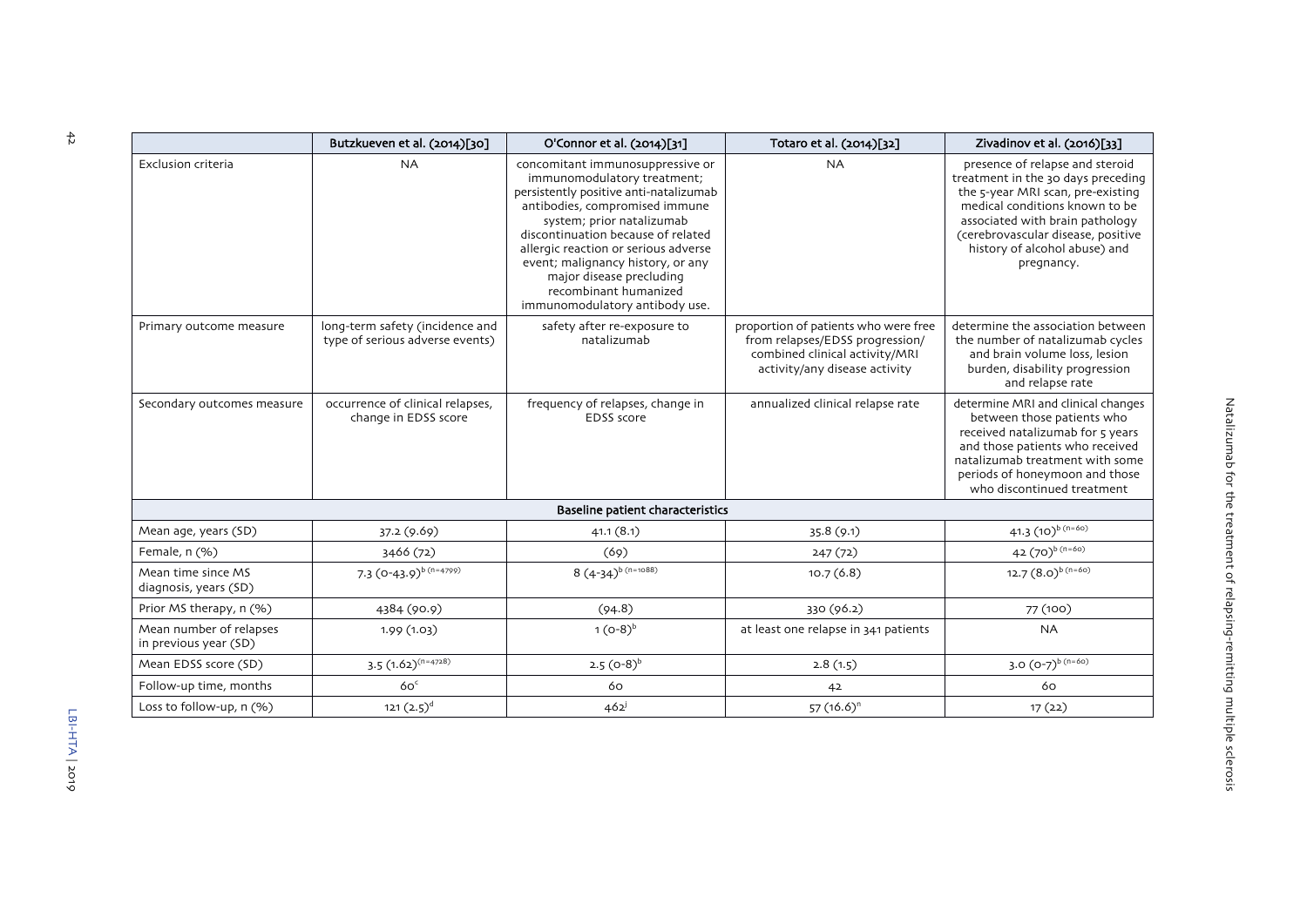|                                         | Butzkueven et al. (2014)[30]                                                                                                                  | O'Connor et al. (2014)[31]                                                                                                                   | Totaro et al. (2014)[32]                                                                           | Zivadinov et al. (2016)[33] |
|-----------------------------------------|-----------------------------------------------------------------------------------------------------------------------------------------------|----------------------------------------------------------------------------------------------------------------------------------------------|----------------------------------------------------------------------------------------------------|-----------------------------|
|                                         |                                                                                                                                               | <b>Effectiveness</b>                                                                                                                         |                                                                                                    |                             |
| Annualized relapse rate, ARR            | 12 months: 0.30 (n=4821);<br>24 months: $0.24$ (n=3433);<br>36 months: 0.24 (n=2224);<br>48 months: 0.21 (n=1000);<br>60 months: 0.24 (n=355) | 12 months: 0.21 (n=632);<br>24 months: $0.14$ (n=6323);<br>$36$ months: 0.15 (n=632);<br>48 months: 0.10 (n=632);<br>60 months: 0.11 (n=632) | 12 months: 0.19 (0.5) (n=203);<br>24 months: 0.11 (0.5) (n=102);<br>$36$ months: 0.13 (0.4) (n=30) | $1.5(1.9)^{b}$              |
| Disability progression                  | 12 months: 3.3 (1.76) (n=2064);<br>24 months: 3.34 (1.84)(n=1304);<br>$36$ months: $3.3$ (1.84) (n=744);<br>48 months: $3.3(1.92)(n=325)$     | 12 months: 2.72 (n=616);<br>24 months: 2.75 (n=594);<br>36 months: 2.87 (n=588);<br>48 months: 2.91 (n=571);<br>60 months: 2.91 (n=561)      | 12 months: $3.1(1.5)(n=218)$ ;<br>24 months: 3.0 (1.5) (n=112);<br>36 months: 2.9 (1.4) (n=36)     | 3.0 $(0-7)^{b}$             |
| QoL                                     | <b>NA</b>                                                                                                                                     | <b>NA</b>                                                                                                                                    | <b>NA</b>                                                                                          | <b>NA</b>                   |
|                                         |                                                                                                                                               | Safety                                                                                                                                       |                                                                                                    |                             |
| number of serious adverse<br>events (%) | 465 <sup>e</sup> or 388 (8.0) <sup>f,g</sup>                                                                                                  | $171(16)^{k}$                                                                                                                                | <b>NA</b>                                                                                          | <b>NA</b>                   |
| infections and infestations             | 97 or 93 (1.9)                                                                                                                                | 44(4)                                                                                                                                        | <b>NA</b>                                                                                          | <b>NA</b>                   |
| neoplasms                               | 24 or 24 (0.5)                                                                                                                                | 25(2)                                                                                                                                        | <b>NA</b>                                                                                          | <b>NA</b>                   |
| PML                                     | 18 or 18 (0.4)                                                                                                                                | 14 <sup>1</sup>                                                                                                                              | $\circ$                                                                                            | 2(2.5)                      |
| number of adverse events (%)            | 107(2.2)                                                                                                                                      | <b>NA</b>                                                                                                                                    | 116(33.8)                                                                                          | <b>NA</b>                   |
| hypersensitivity reaction               | <b>NA</b>                                                                                                                                     | 55 $(5)^{b,m}$                                                                                                                               | <b>NA</b>                                                                                          | <b>NA</b>                   |
| anti-JCV antibodies (%)                 | 277(5.7)                                                                                                                                      | (67)                                                                                                                                         | <b>NA</b>                                                                                          | <b>NA</b>                   |
| anti-natalizumab antibodies             | 44 $(0.9)^h$                                                                                                                                  | <b>NA</b>                                                                                                                                    | <b>NA</b>                                                                                          | <b>NA</b>                   |

Appendices

Appendices

Explanations: a) scheduled follow-up period: 120 months; b) Median; c) Median follow-up of 26 months; d) loss-to follow-up was considered as one reason given by patients who withdrew from TOP  $(n=740 (15.3\%)$ ; e) all SAEs occurred during natalizumab therapy or within 6 months after natalizumab discontinuation; f) for incidence calculation, a patient is counted once per lower-level term (LTT); g) including 9 deaths; h) not routinely collected; i) variable starting point of the feeder-studies; j) 217 completed initial STRATA period, but did not enter extension study; 245 discontinued study; *k) patients with at least one serious adverse event; l) until August 23, 2013; m) during first 48 weeks; n) treatment was stopped*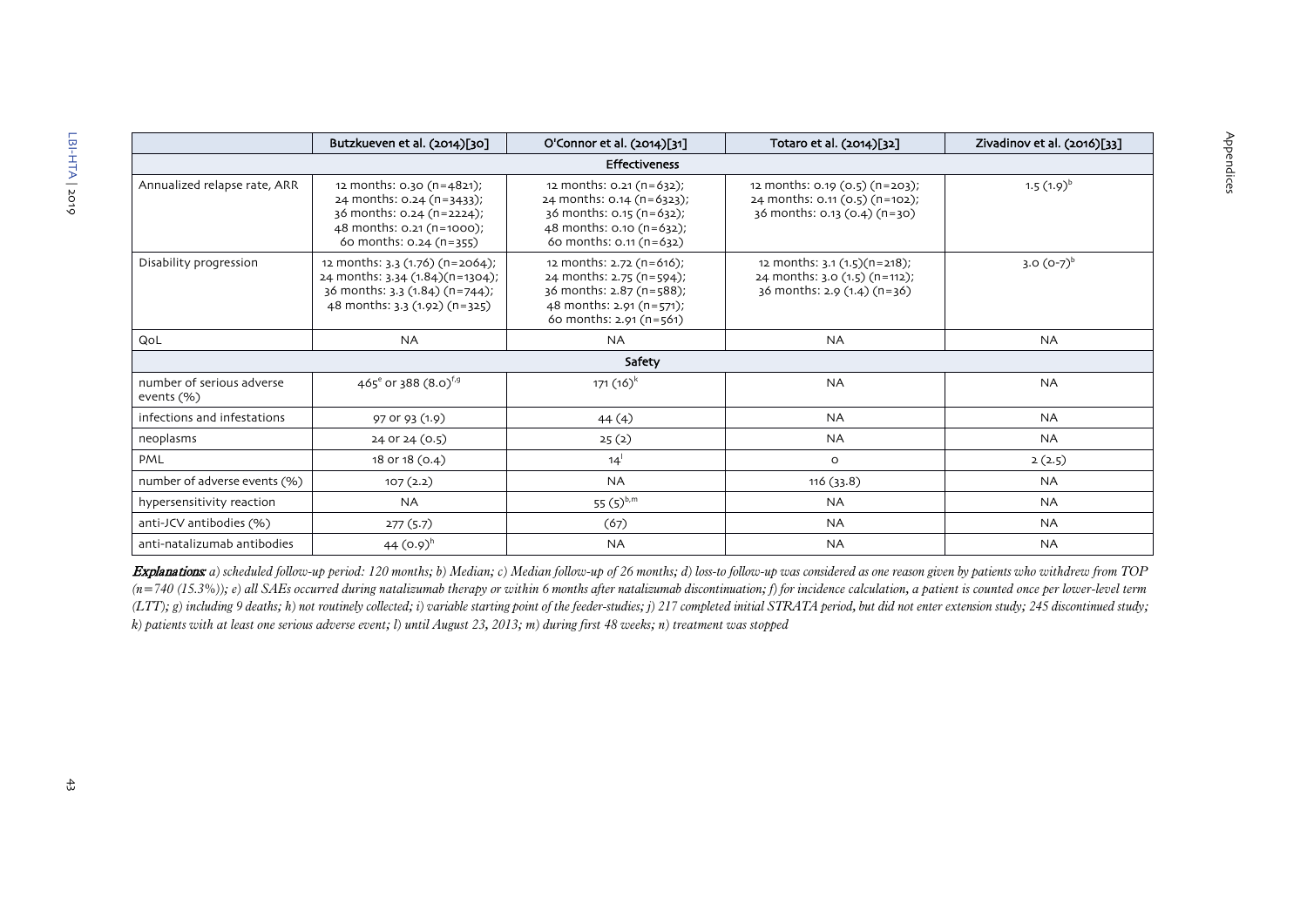# Natalizumab for the treatment of relapsing-remitting multiple sclerosis Natalizumab for the treatment of relapsing-remitting multiple sclerosis

# 8.2 Risk of bias tables

*Table 8.2-1: Risk of bias table – RCT*

| Study                   | Bias arising from the<br>randomization process | Bias due to deviations from<br>intended interventions | Bias due to missing<br>outcome data | Bias in measurement<br>of the outcome | Bias in selection<br>of the reported result | Overall bias |
|-------------------------|------------------------------------------------|-------------------------------------------------------|-------------------------------------|---------------------------------------|---------------------------------------------|--------------|
| Saida et al. (2017)[27] | Low                                            | LOW                                                   | LOW                                 | LOW                                   | LOW                                         | LOW.         |

*Table 8.2-2: Risk of bias table – non-randomised controlled trials*

<span id="page-45-2"></span><span id="page-45-1"></span><span id="page-45-0"></span>

| Study                                    | Clerico et al. (2014)[28] | Koch-Henriksen et al. (2016)[29] |
|------------------------------------------|---------------------------|----------------------------------|
| Domain 1: Confounding                    | Moderate                  | Moderate                         |
| Domain 2: Selection                      | Serious                   | Moderate                         |
| Domain 3: Classification of intervention | Serious                   | Low                              |
| Domain 4: deviation from intervention    | Moderate/Serious          | Moderate                         |
| Domain5: missing data                    | Low                       | Serious                          |
| Domain 6: measurement of outcomes        | Low                       | no information                   |
| Domain 7: selection of reported result   | Moderate                  | Serious                          |
| Overall risk of Bias                     | Serious                   | Serious                          |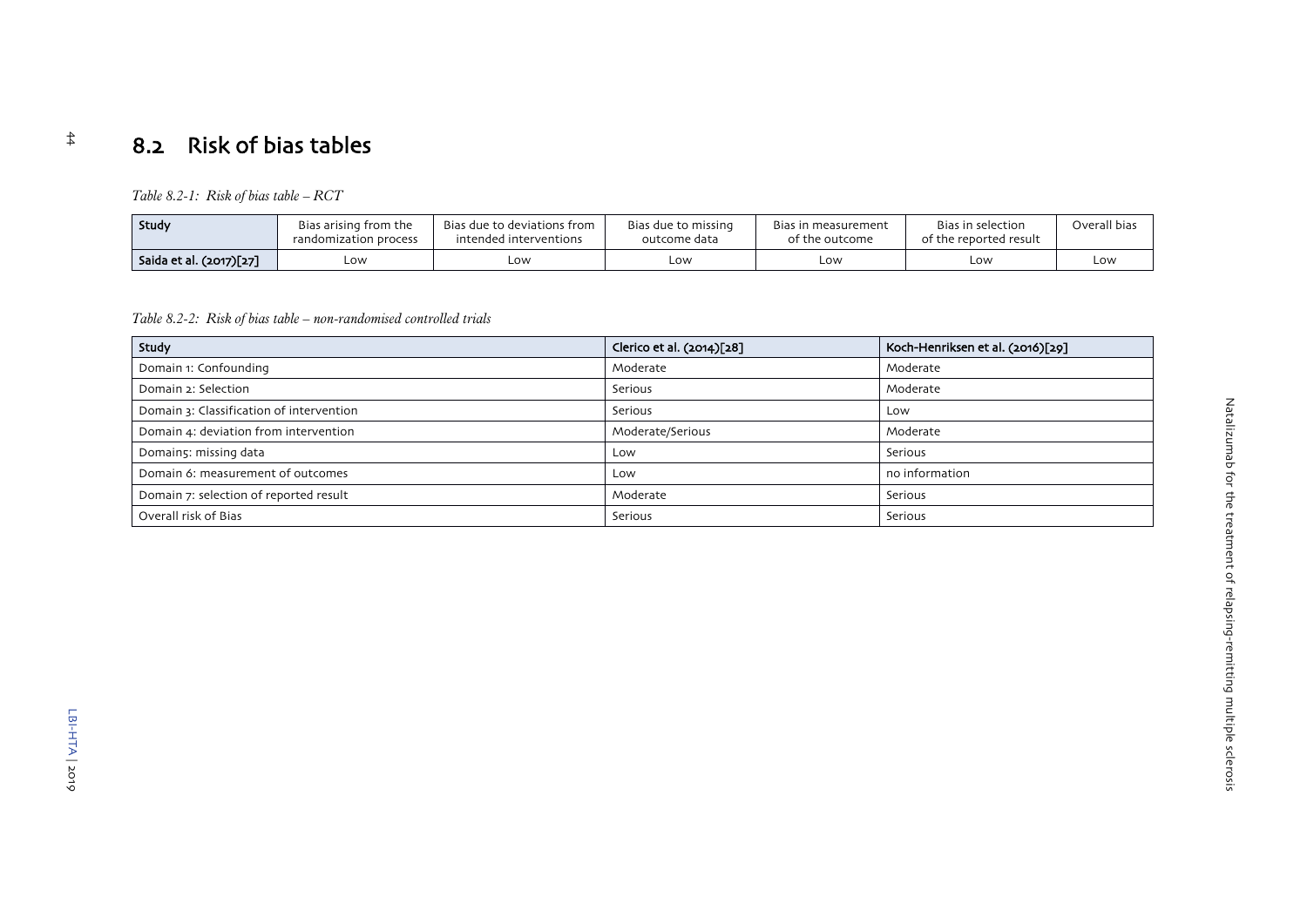## *Table 8.2-3: Risk of bias – single-arm studies*

| Study reference/ID                                                                                           | Butzkueven et al.<br>(2014)[30] | O'Connor et al.<br>(2014)[31] | Totaro et al.<br>(2014)[32] | Zivadinov et al.<br>$(2016)$ [33] |
|--------------------------------------------------------------------------------------------------------------|---------------------------------|-------------------------------|-----------------------------|-----------------------------------|
| Study objective                                                                                              |                                 |                               |                             |                                   |
| 1. Was the hypothesis/aim/objective of the study clearly stated?                                             | Yes                             | Yes                           | Yes                         | Yes                               |
| Study design                                                                                                 |                                 |                               |                             |                                   |
| 2. Was the study conducted prospectively?                                                                    | Yes                             | Yes                           | Unclear                     | Yes                               |
| 3. Were the cases collected in more than one centre?                                                         | Yes                             | Yes                           | Yes                         | No <sup>f</sup>                   |
| 4. Were patients recruited consecutively?                                                                    | Unclearb                        | Unclearb                      | Yes                         | Unclear                           |
| Study population                                                                                             |                                 |                               |                             |                                   |
| 5. Were the characteristics of the participants included in the study described?                             | Yes                             | Yes                           | Yes                         | Yes                               |
| 6. Were the eligibility criteria (inclusion and exclusion criteria) for entry into the study clearly stated? | Partial                         | Yes                           | Partial                     | Yes                               |
| 7. Did participants enter the study at similar point in the disease?                                         | Yes                             | Unclear                       | Unclear                     | No <sup>9</sup>                   |
| Intervention and co-intervention                                                                             |                                 |                               |                             |                                   |
| 8. Was the intervention clearly described?                                                                   | Yes                             | Yesc                          | <b>No</b>                   | Yes                               |
| 9. Were additional interventions (co-interventions) clearly described?                                       | No.                             | Yes <sup>d</sup>              | No                          | Partial                           |
| Outcome measure                                                                                              |                                 |                               |                             |                                   |
| 10. Were relevant outcome measures established a priori?                                                     | Yes                             | Yes                           | Yes                         | Yes                               |
| 11. Were outcome assessors blinded to the intervention that patients received?                               | Unclear                         | Unclear                       | Unclear                     | Unclear                           |
| 12. Were the relevant outcomes measured using appropriate objective/subjective methods?                      | Yes                             | Yes                           | Yes                         | Yes                               |
| 13. Were the relevant outcomes measured before and after interventions?                                      | Yes                             | Yes                           | Yes                         | Yes                               |
| <b>Statistical Analysis</b>                                                                                  |                                 |                               |                             |                                   |
| 14. Were the statistical tests used to assess the relevant outcome appropriate?                              | Yes                             | Unclear                       | Yes                         | Yes                               |
| <b>Results and conclusions</b>                                                                               |                                 |                               |                             |                                   |
| 15. Was follow-up long enough for important events and outcomes to occur?                                    | Yes                             | Yes                           | Yes                         | Yes                               |
| 16. Was the loss to follow-up reported?                                                                      | Yes                             | Yes                           | N <sub>0</sub>              | Yes                               |
| 17. Did the study provide estimates of random variability in the data analysis of relevant outcomes?         | Yes                             | Partial <sup>e</sup>          | Yes                         | Yes                               |
| 18. Were adverse events reported?                                                                            | Yes                             | Yes                           | Partial                     | Partial                           |
| 19. Were the conclusions of the study supported by the results?                                              | Yes                             | Yes                           | Yes                         | Yes                               |
| Competing interests and source of support                                                                    |                                 |                               |                             |                                   |
| 20. Were both competing interest and source of support for the study reported?                               | Yes                             | Yes                           | Partial                     | Yes                               |
| <b>Overall Risk of Bias</b>                                                                                  | Moderate                        | Moderate                      | High                        | Moderate                          |

 $\frac{4}{\sqrt{2}}$ 

<span id="page-46-0"></span>Explanations: *a) uncontrolled longitudinal study/case series according to the Cochrane Handbook Box 13.1a; b) multinational study;*

*c) in the abstract; d) Patients were required to discontinue concomitant immunosuppressive or immunomodulatory treatment for the study's duration;* 

*e) Estimates of random variability were only reported once; f) information provided in VWMTR study abstract; g) EDSS range (0-7)*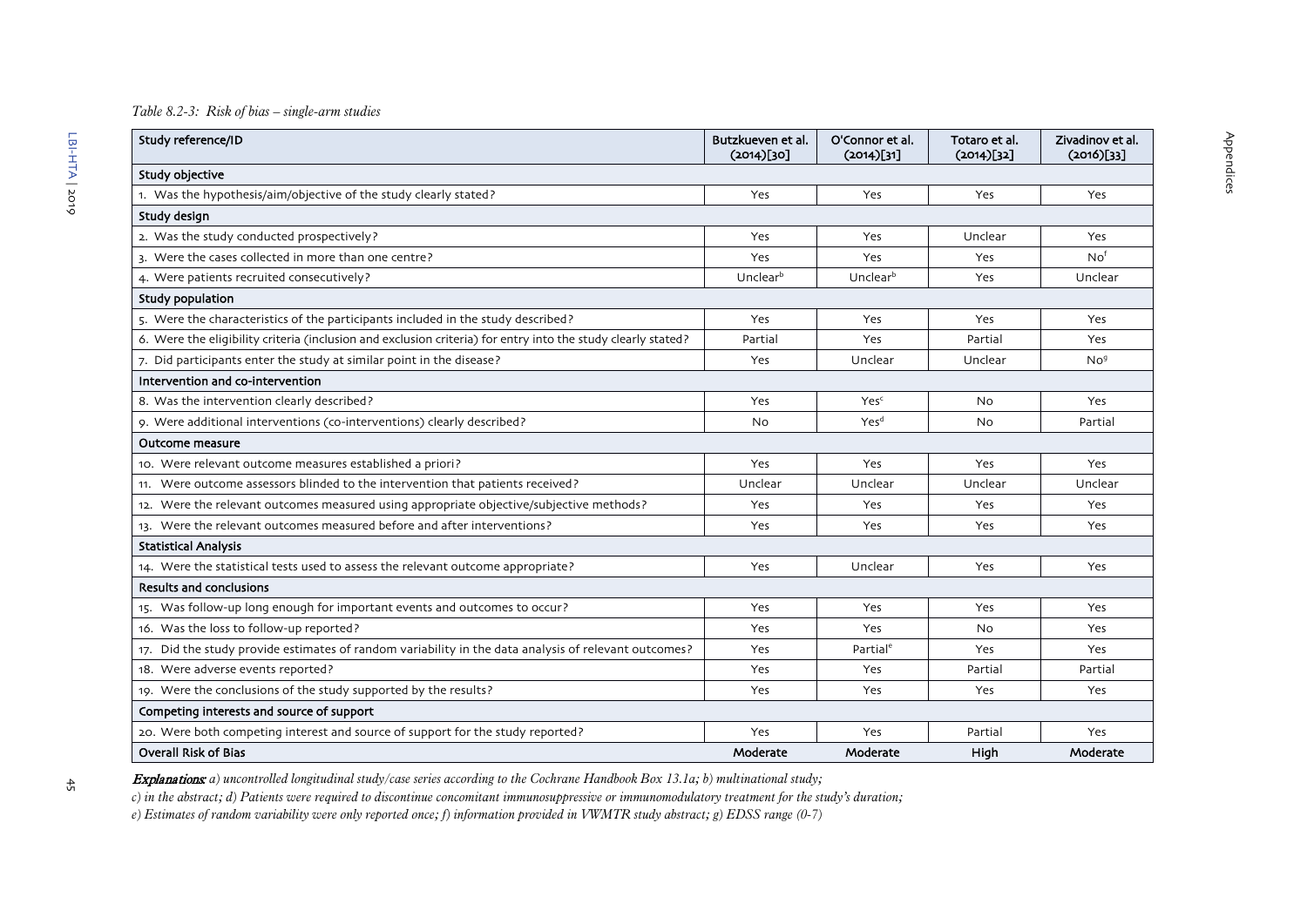# 8.3 GRADE Evidence profile tables

*Table 8.3-1: Grade evidence table*

|                                 |                                              |                                | Certainty assessment         |                 |                                       |                         |                                                                                                                                                                                                                    |                                                      |                  |
|---------------------------------|----------------------------------------------|--------------------------------|------------------------------|-----------------|---------------------------------------|-------------------------|--------------------------------------------------------------------------------------------------------------------------------------------------------------------------------------------------------------------|------------------------------------------------------|------------------|
| No of studies<br>(participants) | Study design                                 | <b>Risk of</b><br><b>bias</b>  | Inconsistency   Indirectness |                 | Imprecision                           | Other<br>considerations | <b>Impact</b>                                                                                                                                                                                                      | Certainty                                            | Importance       |
| Annualized relapse rate         |                                              |                                |                              |                 |                                       |                         |                                                                                                                                                                                                                    |                                                      |                  |
| 1(94)                           | <b>RCT</b>                                   | not<br>serious                 | not serious                  | not serious     | very serious <sup>a,b</sup><br>$(-2)$ | none                    | Natalizumab: 0.53 vs placebo: 1.73 (p=0.001)                                                                                                                                                                       | $\oplus \oplus \odot \odot$<br>LOW                   | CRITICAL         |
| 2(1058)                         | observational<br>trials                      | serious <sup>c</sup><br>$(-1)$ | not serious                  | not serious     | not serious                           | none                    | Natalizumab: 0.30 vs fingolimod: 0.31 (p=0.53)<br>Natalizumab: 0.24 vs control group <sup>d</sup> : 0.73 (p=0.004)                                                                                                 | $\bigoplus$ $\bigodot$ $\bigodot$<br><b>VERY LOW</b> |                  |
|                                 | Disability progression (assessed with: EDSS) |                                |                              |                 |                                       |                         |                                                                                                                                                                                                                    |                                                      |                  |
| 1(94)                           | <b>RCT</b>                                   | not<br>serious                 | not serious                  | not serious     | very serious <sup>a,b</sup><br>$(-2)$ | none                    | Natalizumab: -0.22 vs placebo: 0.19 (p=0.019)                                                                                                                                                                      | $\oplus \oplus \odot \odot$<br>LOW                   | CRITICAL         |
| 2(1058)                         | observational<br>trials                      | serious <sup>c</sup><br>$(-1)$ | not serious                  | not serious     | not serious                           | none                    | Natalizumab: +0.05 vs control group <sup>d</sup> : -0.38 (p=0.004)<br>Natalizumab (40.1% improved, 31.0% unchanged,<br>28.9% worsened) vs Fingolimod (39.9% improved,<br>32.5% unchanged, 27.6% worsened) (p=0.53) | $\bigoplus$ $\bigodot$ $\bigodot$<br><b>VERY LOW</b> |                  |
|                                 | Quality of Life (assessed with: VAS)         |                                |                              |                 |                                       |                         |                                                                                                                                                                                                                    |                                                      |                  |
| 1(94)                           | <b>RCT</b>                                   | not<br>serious                 | not serious                  | serious $e(-1)$ | serious <sup>a</sup> $(-1)$           | none                    | Natalizumab: -4.8 points vs placebo: -2.9 points<br>$(p=0.942)$                                                                                                                                                    | $\oplus \oplus \odot \odot$<br>LOW                   | <b>IMPORTANT</b> |
|                                 | Number of Serious adverse events             |                                |                              |                 |                                       |                         |                                                                                                                                                                                                                    |                                                      |                  |
| 1(94)                           | <b>RCT</b>                                   | not<br>serious                 | not serious                  | not serious     | very serious <sup>a,b</sup>           | none                    | Natalizumad: 7/47 (15%) <sup>f</sup> vs placebo: 11/47 (23%) <sup>f</sup>                                                                                                                                          | $\oplus \oplus \odot \odot$<br>LOW                   | CRITICAL         |
| 1(130)                          | observational<br>trials                      | serious <sup>9</sup><br>$(-1)$ | not serious                  | not serious     | not serious                           | none                    | Natalizumab: 2/43 (4.7%) vs. control <sup>d</sup> : 1/81 (1.2%)                                                                                                                                                    | $\bigoplus$ $\bigodot$ $\bigodot$<br><b>VERY LOW</b> |                  |
| 2(5915)                         | observational<br>(single arm)<br>trials      | not<br>serious                 | not serious                  | not serious     | not serious                           | none                    | Natalizumab: 636/5915 (10.75%)                                                                                                                                                                                     | $\oplus \oplus \odot \odot$<br>LOW                   |                  |

<span id="page-47-1"></span><span id="page-47-0"></span>Abbreviations: *RCT = Randomised controlled trial, EDSS = Expanded disability status score, VAS = Visual Analogue Scale*

Explanations a) small sample size; b) short follow-up period; c) selection of the participants; d) natalizumab interrupters; e) appled test not validated; f) including MS relapses; g) missing data

## GRADE Working Group grades of evidence

*High certainty: We are very confident that the true effect lies close to that of the estimate of the effect;*

*Moderate certainty: We are moderately confident in the effect estimate: The true effect is likely to be close to the estimate of the effect, but there is a possibility that it is substantially different; Low certainty: Our confidence in the effect estimate is limited: The true effect may be substantially different from the estimate of the effect;*

*Very low certainty: We have very little confidence in the effect estimate: The true effect is likely to be substantially different from the estimate of effect*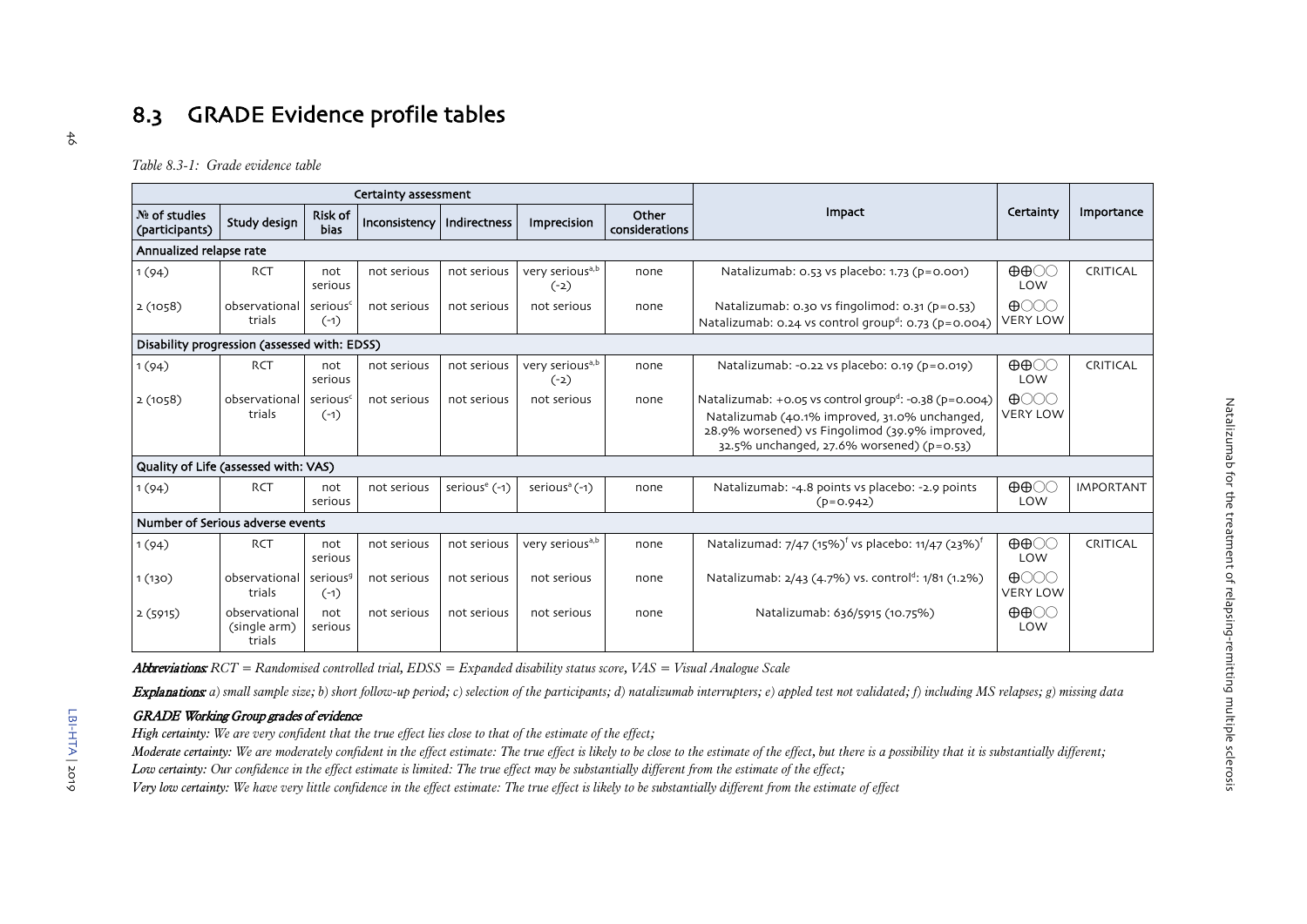# 8.4 Applicability table

| Domain       | Description of applicability of evidence                                                                                                                                                                                                                                                                                                                                                                                                                                                                                                                                                  |
|--------------|-------------------------------------------------------------------------------------------------------------------------------------------------------------------------------------------------------------------------------------------------------------------------------------------------------------------------------------------------------------------------------------------------------------------------------------------------------------------------------------------------------------------------------------------------------------------------------------------|
| Population   | The population enrolled in the studies is similar to the target population of the intervention. The patients were of similar age and the proportion of women was<br>similar. The patients suffered from 1 to 2 relapsles prior to natalizumab treatment and their EDSS score was comparable. However, there were also a number of<br>differences between the inclusion and exclusion criteria. The most important one was that some studies included treatment-naïve patients while others included<br>patients which had already received the intervention for a certain amount of time. |
| Intervention | The intervention under assessment is natalizumab. Its product name is Tysabri®.                                                                                                                                                                                                                                                                                                                                                                                                                                                                                                           |
| Comparators  | The comparators were either fingolimod (alternative treatment option), placebo or a group of natalizumab treatment interruptors.                                                                                                                                                                                                                                                                                                                                                                                                                                                          |
| Outcomes     | The crucial outcomes considered are annualized relapse rate (ARR), disability progression measured by EDSS, quality of life (QoL) and number of serious<br>adverse events (SAEs). Further outcomes considered are the number of adverse events.                                                                                                                                                                                                                                                                                                                                           |
| Setting      | All of the studies included were either single-centre or multi-centre studies, with clinical centres based in Europe (Italy and Denmark), USA and Japan.<br>These contexts are considered similar to the Austrian one.                                                                                                                                                                                                                                                                                                                                                                    |

Appendices

Appendices

*Table 8.4-1: Summary table characterising the applicability of a body of studies*

# 8.5 List of ongoing randomised controlled trials and observational studies

<span id="page-48-0"></span>

| Table 8.5-1: List of ongoing randomised controlled trials and observational studies |  |  |  |  |
|-------------------------------------------------------------------------------------|--|--|--|--|
|                                                                                     |  |  |  |  |

<span id="page-48-3"></span><span id="page-48-2"></span><span id="page-48-1"></span>

| Identifier/Trial name                                                                                                                                                | <b>Patient</b><br>population | Estimated<br>enrolment | Intervention | Comparison | <b>Primary Outcomes</b>                         | Primary<br>completion date | Sponsor                                       |
|----------------------------------------------------------------------------------------------------------------------------------------------------------------------|------------------------------|------------------------|--------------|------------|-------------------------------------------------|----------------------------|-----------------------------------------------|
| NCT01981161/Difference in efficacy of<br>natalizumab versus fingolimod for the<br>treatment of multiple sclerosis BEST-MS                                            | <b>RRMS</b>                  | 600                    | Natalizumab  | Fingolimod | disease free patients                           | October<br>2017            | University<br>Hospital,<br>Toulouse           |
| NCT02588053/Does long-term<br>natalizumab therapy normalize brain<br>atrophy rates and quality of life (QoL)<br>in relapsing remitting multiple sclerosis<br>(RRMS)? | <b>RRMS</b>                  | 146                    | Natalizumab  |            | change in brain atrophy rate                    | August<br>2018             | US NIH Grant                                  |
| NCT03516526/Towards personalized<br>dosing of natalizumab in multiple<br>sclerosis (PDNMS)                                                                           | <b>RRMS</b>                  | 60                     | Natalizumab  |            | gadolinium enhancing<br>T1 lesions on brain MRI | June<br>2019               | <b>VU University</b><br><b>Medical Center</b> |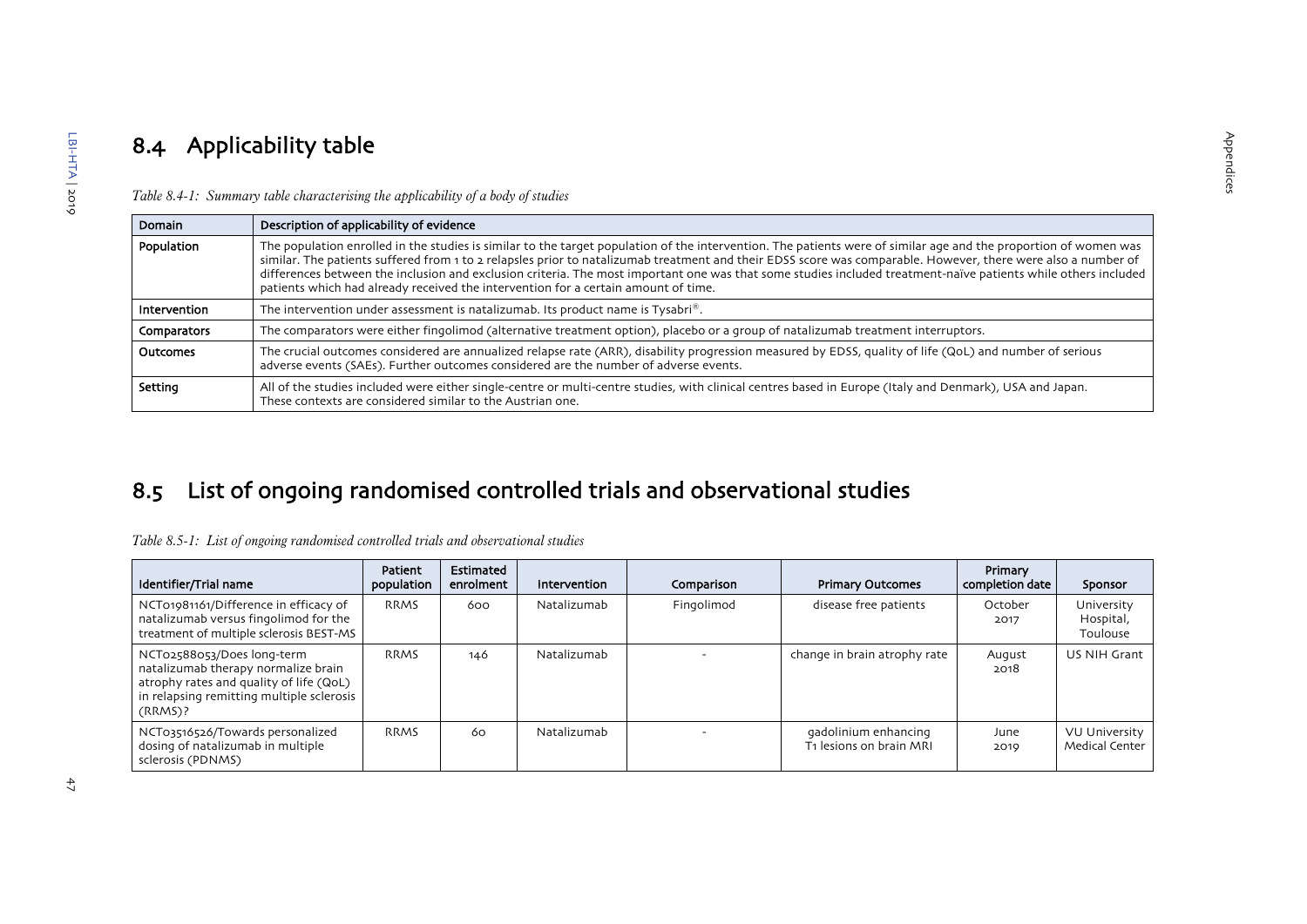| Identifier/Trial name                                                                                                                                    | Patient<br>population | Estimated<br>enrolment | Intervention                                                                              | Comparison                                                                                                                                                                       | <b>Primary Outcomes</b>                                                                                                                                                                                          | Primary<br>completion date | Sponsor                          |
|----------------------------------------------------------------------------------------------------------------------------------------------------------|-----------------------|------------------------|-------------------------------------------------------------------------------------------|----------------------------------------------------------------------------------------------------------------------------------------------------------------------------------|------------------------------------------------------------------------------------------------------------------------------------------------------------------------------------------------------------------|----------------------------|----------------------------------|
| NCT01485003/Observational study<br>of tysabri in early relapsing-remitting<br>multiple sclerosis in anti-JC virus<br>antibody negative patients (STRIVE) | <b>RRMS</b>           | 231                    | Natalizumab                                                                               |                                                                                                                                                                                  | Proportion of participants who<br>are overall disease activity-<br>free at months 12 and 24;<br>proportion of participants who<br>are clinical disease activity-<br>free at months 36 and 48                     | October<br>2018            | Biogen                           |
| NCT01065727/Impact study of<br>2 therapeutic strategies for aggressive<br>remitting multiple sclerosis (IQUALYSEP)                                       | <b>RRMS</b>           | 250                    | mitoxantrone<br>followed by<br>immunomodulator                                            | Natalizumab                                                                                                                                                                      | cost effectiveness                                                                                                                                                                                               | February<br>2016           | Rennes<br>University<br>Hospital |
| NCT00493298/Tysabri observational<br>program (TOP)                                                                                                       | <b>RRMS</b>           | 6000                   | Natalizumab                                                                               |                                                                                                                                                                                  | Number of participants with<br>serious adverse events                                                                                                                                                            | December<br>2028           | Biogen                           |
| NCT03399981/Tysabri observational<br>cohort study - multiple sclerosis (MS)<br>registries                                                                | <b>MS</b>             | 34600                  | Natalizumab                                                                               |                                                                                                                                                                                  | prospective and<br>retrospective analyses:<br>number of participants with<br>confirmed PML: number of<br>participants with serious<br>adverse events of other<br>serious opportunistic<br>infections             | December<br>2023           | Biogen                           |
| NCT03193866/Comparison between all<br>immunotherapies for multiple sclerosis<br>(COMBAT-MS)                                                              | CIS or<br><b>RRMS</b> | 3700                   | Rituximab                                                                                 | all other frequently used<br>immunomodulating<br>drugs (natalizumab,<br>fingolimod,<br>alemtuzumab,<br>interferon-beta.<br>glatiramer acetate,<br>dimethyl fumarate              | confirmed disease<br>progression in patients with<br>$EDSS \leq 2.5$ at baseline;<br>confirmed disease<br>progression in patietns with<br>$EDSS \ge 2.5$ at baseline;<br>Disease-related impact<br>on daily life | June<br>20121              | Karolinska<br>Institutet         |
| NCT03500328 /Traditional versus early<br>aggressive therapy for multiple<br>sclerosis trial (TREAT-MS)                                                   | <b>RRMS</b>           | 900                    | Early aggressive<br>Therapy:<br>Natalizumab,<br>Alemtuzumab,<br>Ocrelizumab,<br>Rituximab | traditional therapy:<br>Glatiramer acetate,<br>intramuscular interferon,<br>subcutaneous interferon.<br>pegylated interferon,<br>teriflunomide, dimethyl<br>fumarate, fingolimod | time to sustained disability<br>progression                                                                                                                                                                      | October<br>2022            | Johns Hopkins<br>University      |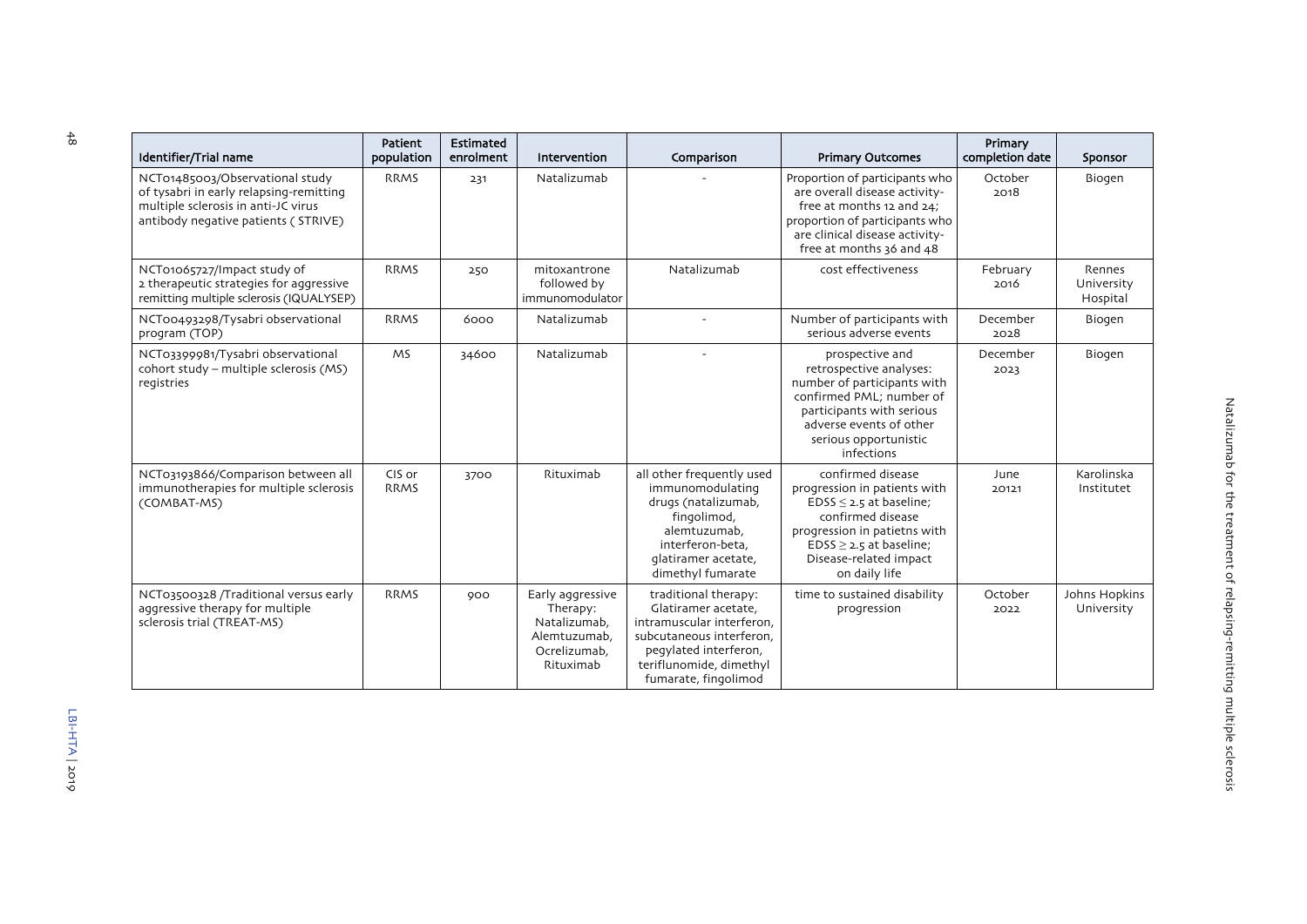# 8.6 List of excluded studies

## *Table 8.6-1: Table of excluded studies*

<span id="page-50-1"></span><span id="page-50-0"></span>

| Author                        | <b>Title</b>                                                                                                                                                                                         | Reason for exclusion                     |
|-------------------------------|------------------------------------------------------------------------------------------------------------------------------------------------------------------------------------------------------|------------------------------------------|
| Barbin et al. (2016) [43]     | Comparative efficacy of fingolimod vs natalizumab: A French multicentre observational study                                                                                                          | Follow-up $\leq$ 24 months/retrospective |
| Baroncini et al. (2016) [37]  | Natalizumab versus fingolimod in patients with relapsing-remitting multiple sclerosis non-responding<br>to first-line injectable therapies                                                           | Follow-up $\leq$ 24 months               |
| Berkovich et al. (2015) [44]  | CD4 cell response to interval therapy with natalizumab                                                                                                                                               | Wrong objective                          |
| Disanto et al. (2016) [45]    | The Swiss Multiple Sclerosis Cohort-Study (SMSC): A prospective Swiss wide investigation of key phases<br>in disease evolution and new treatment options                                             | Follow-up $\leq$ 24 months               |
| Fernandez et al. (2012) [46]  | Natalizumab treatment of multiple sclerosis in Spain: results of an extensive observational study                                                                                                    | Follow-up $\leq$ 24 months/retrospective |
| Fox et al. (2014) [47]        | MS disease activity in RESTORE: a randomized 24-week natalizumab treatment interruption study                                                                                                        | Follow-up $\leq$ 24 months               |
| Giacoppo et al. (2017) [48]   | The Italian pharmacovigilance program: an observational study of adverse effects of Natalizumab<br>in multiple sclerosis therapy                                                                     | Retrospective                            |
| Guger et al. (2018) [36]      | Real-life clinical use of natalizumab and fingolimod in Austria                                                                                                                                      | Follow-up $\leq$ 24 months               |
| Holmen et al. (2011) [49]     | A Swedish national post-marketing surveillance study of natalizumab treatment in multiple sclerosis                                                                                                  | Follow-up $\leq$ 24 months               |
| Jokubaitis et al. (2016) [50] | Predictors of long-term disability accrual in relapse-onset multiple sclerosis                                                                                                                       | Erratum                                  |
| Jokubaitis et al. (2013) [51] | The Australian Multiple Sclerosis (MS) immunotherapy study: a prospective, multicentre study<br>of drug utilisation using the MSBase platform                                                        | Wrong objective/retrospective            |
| Kalincik et al. (2015) [52]   | Switch to natalizumab versus fingolimod in active relapsing-remitting multiple sclerosis                                                                                                             | Follow-up $\leq$ 24 months               |
| Kallweit et al. (2012) [53]   | Sustained efficacy of natalizumab in the treatment of relapsing-remitting multiple sclerosis independent<br>of disease activity and disability at baseline: real-life data from a Swiss cohort       | Retrospective                            |
| Kaufman et al. (2015) [54]    | Radiologic MS disease activity during natalizumab treatment interruption: findings from RESTORE                                                                                                      | Retrospective                            |
| Mancardi et al. (2011) [55]   | Three years of experience: the Italian registry and safety data update                                                                                                                               | Follow-up $\leq$ 24 months               |
| Marrosu et al. (2011) [56]    | The cohort of the multiple sclerosis center of Cagliari                                                                                                                                              | Follow-up $\leq$ 24 months               |
| Melin et al. (2012) [57]      | Effect of natalizumab on clinical and radiological disease activity in a French cohort of patients with<br>relapsing-remitting multiple sclerosis                                                    | Follow-up $\leq$ 24 months               |
| Outteryck et al. (2014) [58]  | A prospective observational post-marketing study of natalizumab-treated multiple sclerosis patients:<br>clinical, radiological and biological features and adverse events. The BIONAT cohort.        | Follow-up $\leq$ 24 months               |
| Piehl et al. (2011) [59]      | Swedish natalizumab (Tysabri) multiple sclerosis surveillance study                                                                                                                                  | Same study population as Holmen [49]     |
| Planche et al. (2017) [60]    | Improvement of quality of life and its relationship with neuropsychiatric outcomes in patients with<br>multiple sclerosis starting treatment with natalizumab: A 3-year follow-up multicentric study | Wrong objective (outcomes)               |

Appendices

Appendices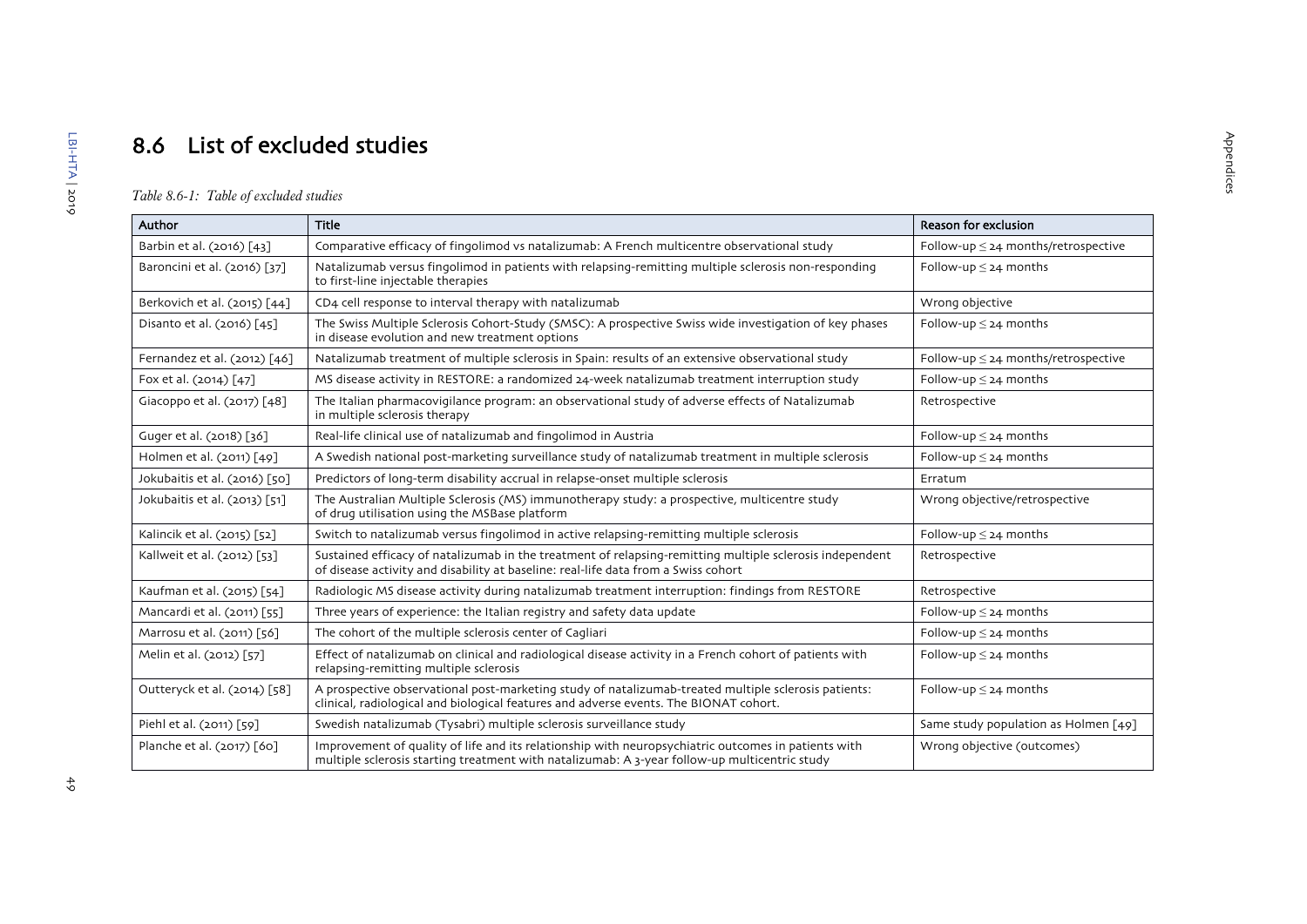| Author                        | Title                                                                                                                                                                                       | Reason for exclusion                        |
|-------------------------------|---------------------------------------------------------------------------------------------------------------------------------------------------------------------------------------------|---------------------------------------------|
| Prosperini et al. (2011) [61] | Natalizumab treatment in multiple sclerosis: the experience of S.Andrea MS Centre in Rome                                                                                                   | Follow-up $\leq$ 24 months                  |
| Prosperini et al. (2017) [62] | Real-world effectiveness of natalizumab and fingolimod compared with self-injectable drugs<br>in non-responders and in treatment-naïve patients with multiple sclerosis                     | Follow-up $\leq$ 24 months, retrospective   |
| Puz, Lasek-Bal (2016) [63]    | Safety and Efficacy of fingolimod and natalizumab in multiple sclerosis after the failure of first-line<br>therapy: single center experience based on the treatment of fourty-four patients | Follow-up $\leq$ 24 months                  |
| Raffel et al. (2017) [64]     | Inflammatory activity on natalizumab predicts short-term but not long-term disability in mulitple sclerosis                                                                                 | Retrospective                               |
| Rinaldi et al. (2012) [65]    | Natalizumab strongly suppresses cortical pathology in relapsing-remitting multiple sclerosis                                                                                                | Wrong objective (outcomes)                  |
| Sangalli et al. (2011) [66]   | Efficacy and tolerability of natalizumab in relapsing-remitting multiple sclerosis patients:<br>a post-marketing observational study                                                        | Follow-up $\leq$ 24 months                  |
| Van Pesch et al. (2014) [67]  | Safety and efficacy of natalizumab in Belgian multiple sclerosis patients:<br>subgroup analysis of the natalizumab observational program                                                    | Follow-up $\leq$ 24 months                  |
| Wiendl et al. (2016) [68]     | EPOCH analysis of on-treatment disability progression events over time<br>in the Tysabri Observational Program (TOP)                                                                        | Same study population as Butzkeuven<br>[30] |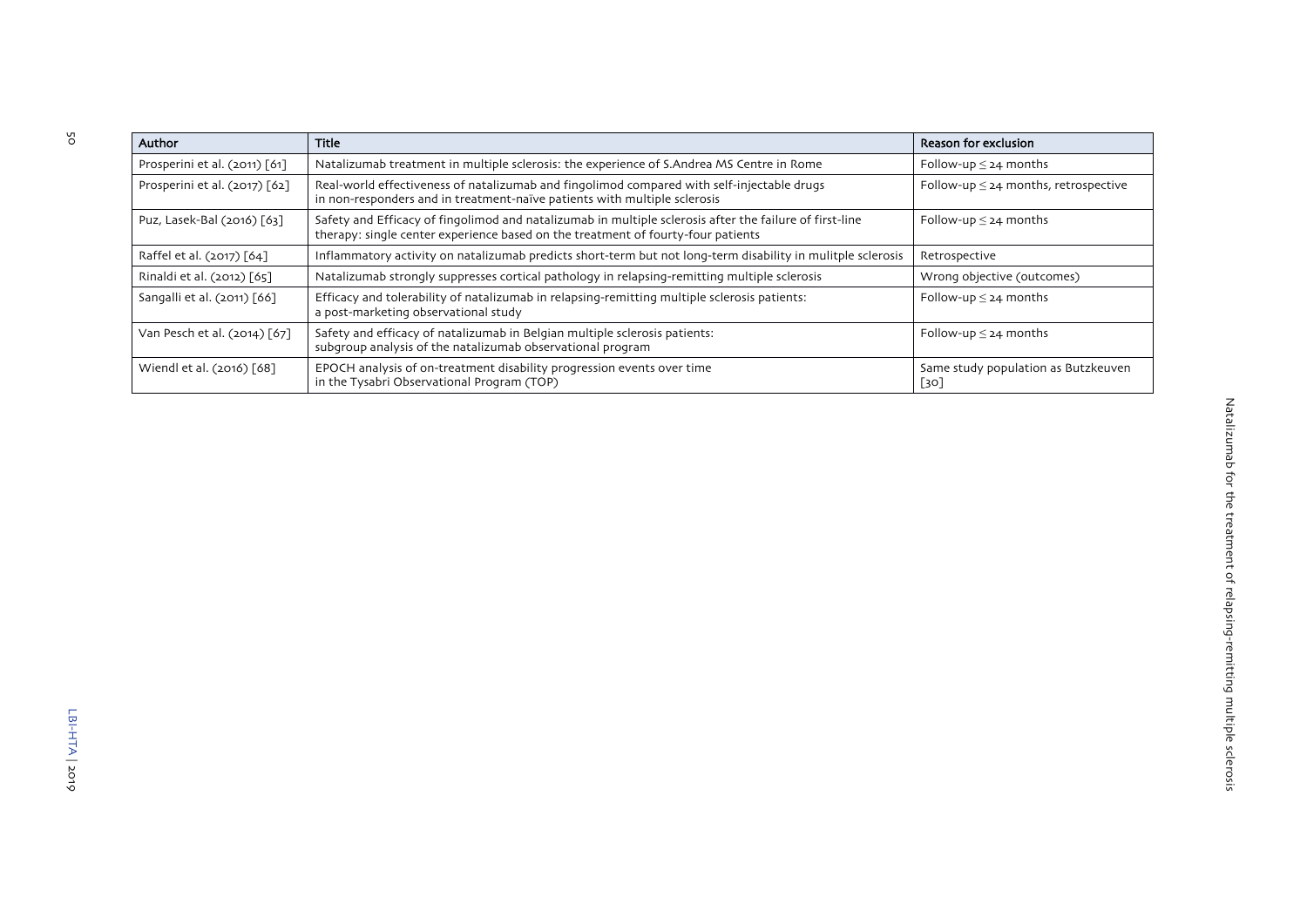# <span id="page-52-0"></span>8.7 Literature search strategies

## Search strategy for Toxline

|                 | Search date: 16.08.2018                                     |  |  |
|-----------------|-------------------------------------------------------------|--|--|
| 1#              | natalizumab relapsing remitting multiple sclerosis          |  |  |
|                 | singular and plural forms were searched                     |  |  |
|                 | records with: all of the words                              |  |  |
|                 | search restricted to documents published between 2011-2018. |  |  |
|                 | languages: English                                          |  |  |
| Total: 110 hits |                                                             |  |  |

## Search strategy for Clinicaltrials.gov

|    | Search date: 16.08.2018                |  |  |
|----|----------------------------------------|--|--|
| 1# | Relapsing-Remitting Multiple Sclerosis |  |  |
|    | other terms: natalizumab               |  |  |
|    | eligibility criteria: adult (18-64)    |  |  |
|    | phase 3 and 4, with results            |  |  |
|    | Total: 8 hits                          |  |  |

## Search strategy for Cochrane Central

|                | Search date: 16.08.2018                                                |  |  |
|----------------|------------------------------------------------------------------------|--|--|
| 1#             | MeSH [Multiple Sclerosis, Relapsing-Remitting] explode all trees (707) |  |  |
| 2#             | 2 MeSH [Natalizumab] explode all trees (78)                            |  |  |
| 3#             | #1 and $#2$                                                            |  |  |
| 4#             | with publication year from 2011 to 2018; in Trials.                    |  |  |
| Total: 21 hits |                                                                        |  |  |

## Search strategy for Medline

|    | Search date: 15.08.2018                                                                                                                                                                                                                                    |
|----|------------------------------------------------------------------------------------------------------------------------------------------------------------------------------------------------------------------------------------------------------------|
| 1# | exp Multiple Sclerosis                                                                                                                                                                                                                                     |
| 2# | Multiple Sclerosis.mp                                                                                                                                                                                                                                      |
| 3# | 10r2                                                                                                                                                                                                                                                       |
| 4# | exp natalizumab                                                                                                                                                                                                                                            |
| 5# | natalizumab.mp                                                                                                                                                                                                                                             |
| 6# | 4 or 5                                                                                                                                                                                                                                                     |
| 7# | 3 and 6                                                                                                                                                                                                                                                    |
| 8# | limit 7 to (human and English language and embase and (clinical trial or randomized controlled trial or<br>controlled trial or multicenter study or phase 3 clinical trial or phase 4 clinical trial) and yr="2011-Current"<br>and adult <18 to 64 years>) |
|    | Total: 139 hits                                                                                                                                                                                                                                            |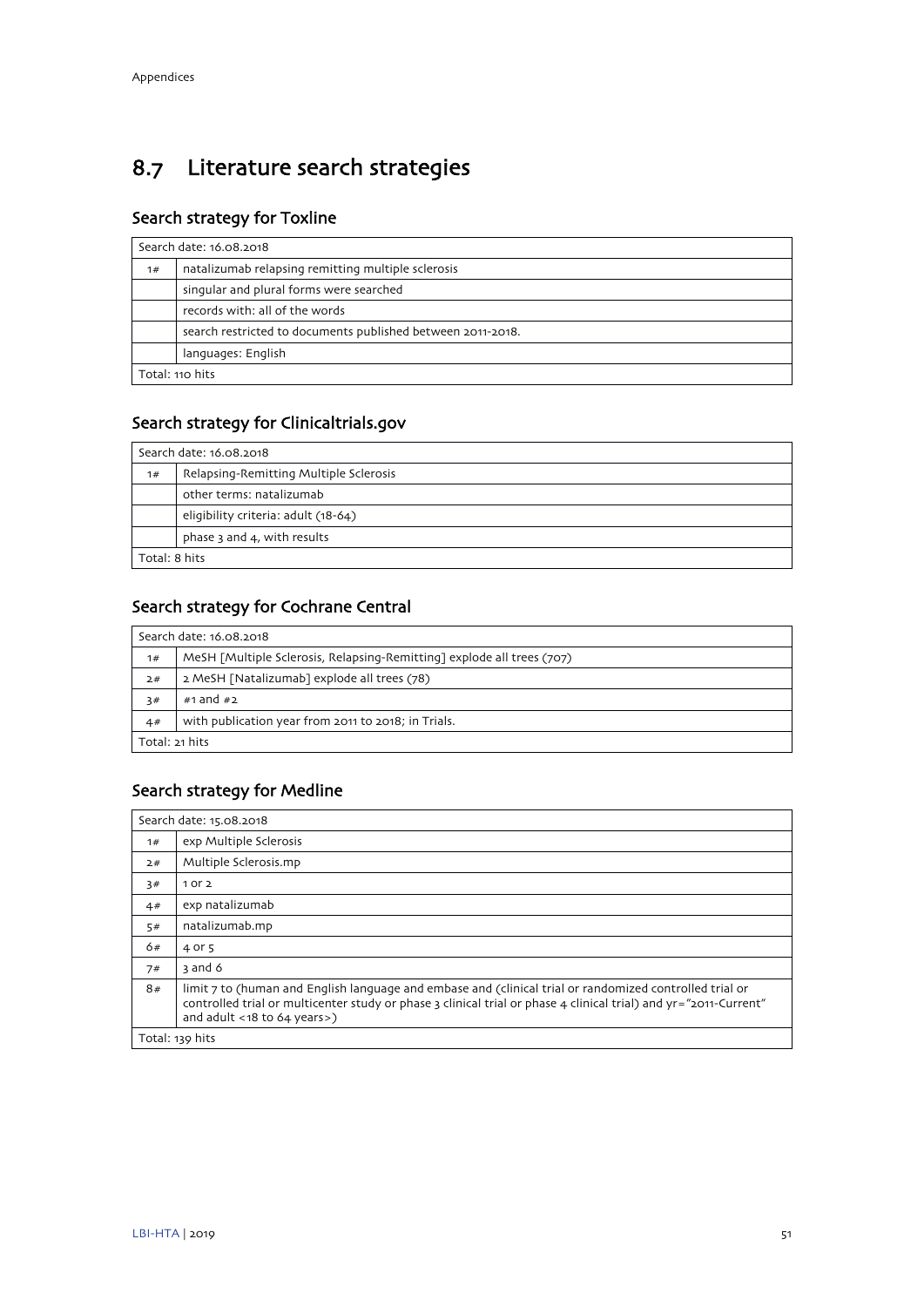## Search strategy for Embase

|                | Search date: 15.08.2018                                                                                                                                                                                                                                                                                                            |
|----------------|------------------------------------------------------------------------------------------------------------------------------------------------------------------------------------------------------------------------------------------------------------------------------------------------------------------------------------|
| 1#             | exp Multiple sclerosis/                                                                                                                                                                                                                                                                                                            |
| 2#             | Multiple Sclerosis.mp                                                                                                                                                                                                                                                                                                              |
| 3#             | 1 and 2                                                                                                                                                                                                                                                                                                                            |
| 4#             | exp Natalizumab/                                                                                                                                                                                                                                                                                                                   |
| 5#             | Natalizumab.mp                                                                                                                                                                                                                                                                                                                     |
| 6#             | 4 or 5                                                                                                                                                                                                                                                                                                                             |
| 7#             | 3 and 6                                                                                                                                                                                                                                                                                                                            |
| 8#             | limit 7 to (English language and humans and yr="2011-Current"and "all adult (19 plus years)"and (clinical study<br>or clinical trial, phase iii or clinical trial, phase iv or clinical trial or comparative study or controlled trial or<br>multicenter study or randomized controlled trial or observational study) and medline) |
| Total: 99 hits |                                                                                                                                                                                                                                                                                                                                    |